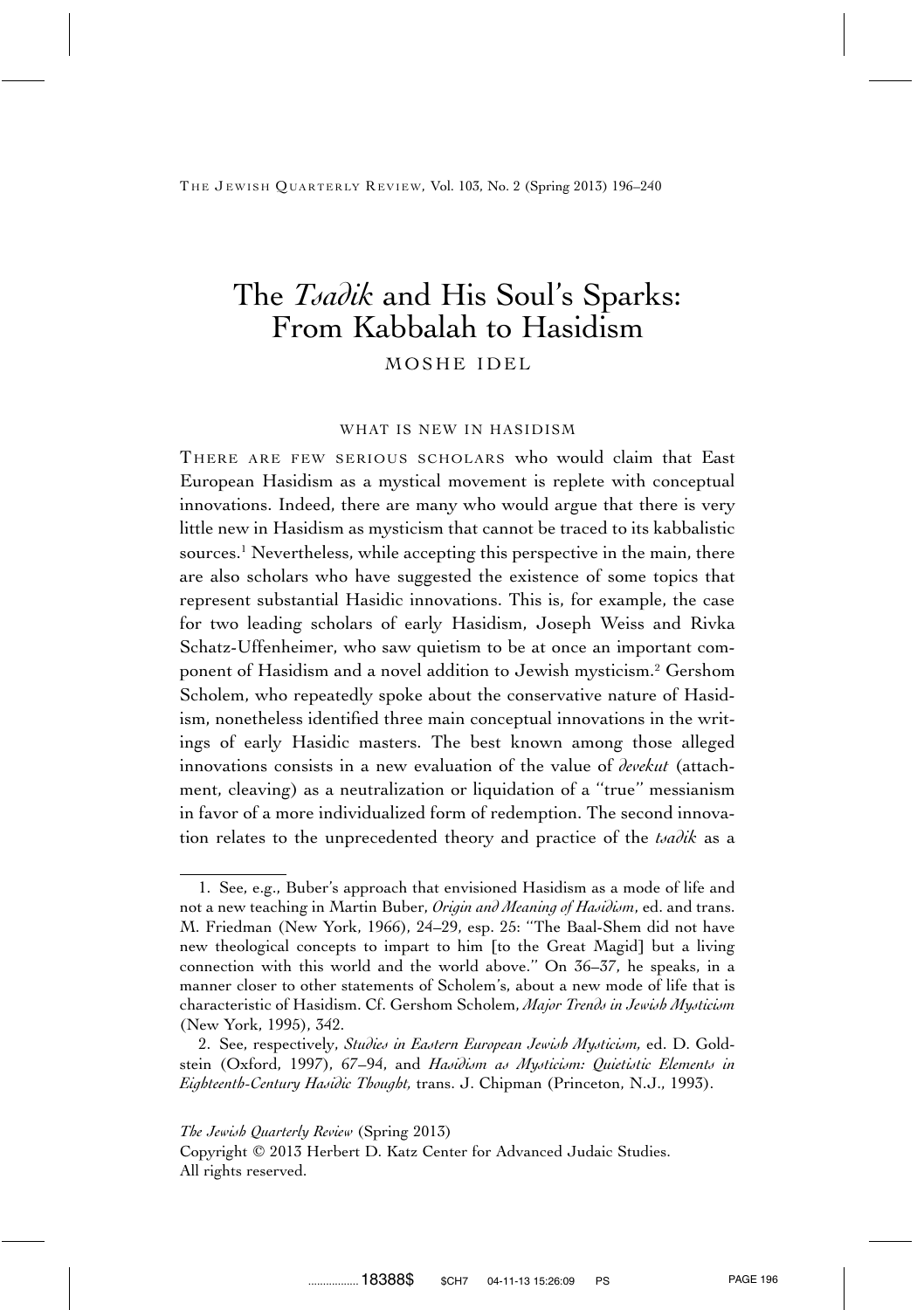spiritual leader. And, finally, we notice the novelty of a topic that will concern us here: the assumption that the *tsadik* is responsible for the redemption of particles or sparks of his own soul, believed to be spread in various beings, and sometimes described as found in his immediate surroundings.<sup>3</sup> This investment in the existence of innovation and originality hidden in Hasidism's basic conservatism was part of the scholarly effort to isolate the factors that contributed to the great success of Hasidic ideas among East European Jews in a short period of time following the activity of the movement's founder, R. Israel Ba'al Shem Tov (the Besht). In the case of the first of these alleged innovations, a closer investigation of earlier material reveals that the contribution of Hasidism to this theme is much less pronounced than assumed by scholars.<sup>4</sup> This, in my opinion, is also the case for the third topic, as I aim to demonstrate in this essay.

Let me first succinctly describe the way in which the first topic has been presented in the extant scholarship on early Hasidism. In a seminal passage on the emergence of Hasidism, Scholem has discerned what he calls ''an entirely new direction.''5 From the phenomenological point of

4. Abraham Abulafia's approach to *devekut* does have clear redemptive and messianic implications. See his *Mafteah ha-tokhehot*, ed. A. Gross (Jerusalem, 2001), 78. For more on this issue, see M. Idel, ''Multiple Forms of Redemption in Kabbalah and Hasidism,'' *JQR* 101.1 (2011): 39–44.

5. *On the Mystical Shape of the Godhead*, trans. J. Neugroschel, ed. J. Chipman (New York, 1991), 215. See also Buber, *Origin and Meaning of Hasidism*, 60, who speaks about Hasidism as striving for a ''revolution of values.'' For another example of a sharp emphasis on the conceptual innovations that created what was called the ''Hasidic revolution,'' see Rachel Elior, *The Mystical Origins of Hasidism* (Oxford, 2006), 74–84. For another type of emphasis on innovation, see Haviva Pedaya, ''The Besht, R. Jacob Joseph of Polonnoye, and the Maggid of Mezeritch: Basic Lines for a Religious-Typological Approach'' (Hebrew), *Daat* 45 (2000): 25–73. Compare also to Jean Baumgarten, *La naissance du Hassidisme*, *Mystique, Rituel,* Société (Paris, 2006), 265–72, 283. I propose to use more modest terms: Hasidism as a spiritual movement—unlike the social one—embodies an ''experiential turn,'' or a mystical reform of Jewish life, on the basis of certain transformations of kabbalistic traditions, or alternatively an orientation that puts new accents on much older themes, or a rearrangement of existing models. See, e.g., *Hasidism: Between Ecstasy and Magic* (Albany, N.Y., 1995), 172, or my ''*Adonay Sefatay Tiftah.* : Models of Understanding Prayer in Early Hasidism,'' *Kabbalah* 18 (2008): 78.

<sup>3.</sup> The three conceptual characteristics of Hasidism have been enumerated in a concise manner in a list compiled by Scholem, printed for the first time by Jonathan Meir, ''Ginzei Shalom'' (Hebrew), *Tarbiz* 78 (2009): 269–70. See Scholem, *Major Trends*, 330, 344. As J. Meir pointed out (''Ginzei,'' 270), over the years, Scholem did not change his mind on issues related to Hasidism; his many polemics with other scholars such as Martin Buber, Ben-Zion Dinur, or Isaiah Tishby have only strengthened his earlier views.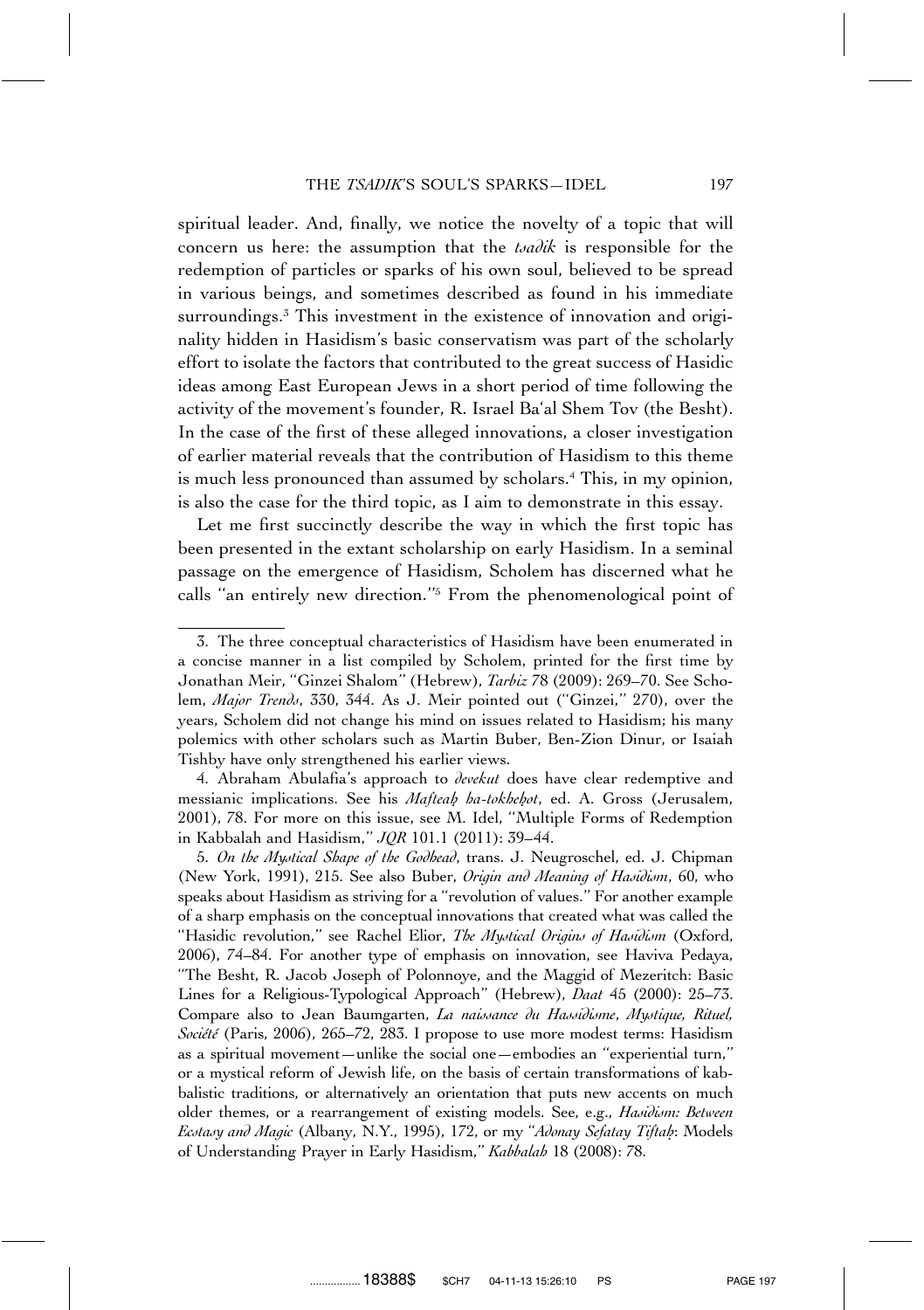## 198 JQR 103.2 (2013)

view, the difference between Hasidism and Kabbalah consists, according to him, in a divergence that is formulated in quite a distinct manner:

Man's *devekuth* with God (whose significance in Hasidism I have analyzed more precisely elsewhere)<sup>6</sup> is a spiritual act performed through means of concentration and contemplation.<sup>7</sup> All spheres of human life, even the most mundane, should be so thoroughly imbued with an awareness of God's presence, that even ordinary and social activities reveal an inward, contemplative aspect. This twofold meaning of human actions, as simultaneously visibly external and as carrying a contemplative aspect, added an additional tension to religious life . . . In many cases the religious tension aroused by the demand for *devekuth* must have been resolved in passivity—which, to be sure, was a facile simplification and misinterpretation of this doctrine. But despite its basically contemplative character, the ideal of *devekuth* had a strong element of spiritual activism for the Baal Shem and his disciples . . . Hasidism emphasizes the special character of activity demanded of human beings. The active aspect of contemplative life finds its finest expression in the Hasidic teaching of the ''raising of the holy sparks'' which also sheds new light on the doctrine of the soul sparks . . . The term ''raising of the sparks'' *originates* in Lurianic Kabbalah but *no connection* is drawn there between this notion and that of *devekuth*. *In contrast* to the Hasidic writings in which the two ideas are often associated, in Lurianic writings they always appear separately and the uplifting of the sparks is *invariably* related to the process of tikkun.8

Scholem's assertion that in Hasidism a sharp separation exists between the ideal of *devekut* and the process of *tikun* (repair) as a cosmic operation (though not a theurgic operation, as characteristic of Lurianic Kabbalah) is no doubt grossly exaggerated. For, according to at least one important

<sup>6.</sup> He refers here to his article dedicated to *devekut.* See Scholem, *The Messianic Idea in Judaism* (New York, 1972), 203–36. See also M. Idel, *Messianic Mystics* (New Haven, Conn., 1998), 279–80.

<sup>7.</sup> See also elsewhere in *The Messianic Idea in Judaism*, 185, where Scholem wrote as follows: ''Devekut is clearly a contemplative value without Messianic implications and can be realized everywhere and at any time.'' See also ibid., 216, for a similar statement and the Hebrew formulation of this view as ''inner contemplation'' in his description of *devekut* in the thought of the Great Maggid, in *Devarim be-go* (Hebrew; Tel Aviv, 1976), 340, and now repr. in *Ha-shalav ha*aharon, ed. D. Assaf and E. Liebes (Hebrew; Jerusalem, 2008), 249.

<sup>8.</sup> *On the Mystical Shape of the Godhead*, 216. Emphases added. See also Scholem, *Major Trends*, 329, 330, 335, and his *Messianic Idea in Judaism*, 176–202.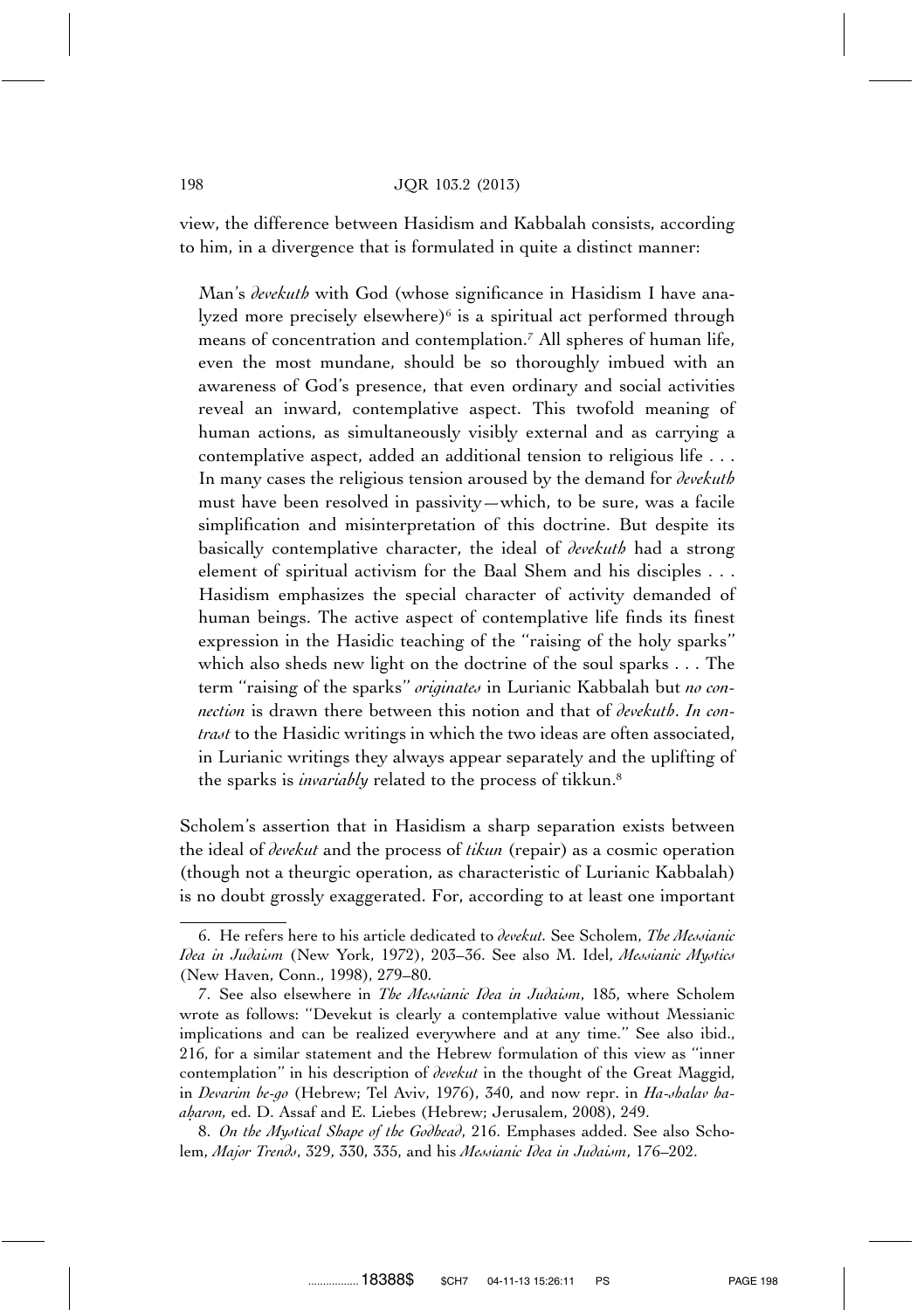and explicit Lurianic statement (by Hayyim Vital), which reverberated also in other writings from this school, the act of *devekut* is understood to be instrumental in causing the perfection of the supernal anthropos:

Concerning the study of Torah . . . the quintessence of his intention must be to link his soul and bind her to her supernal source by the means of Torah. And his intention must be to achieve thereby the restoration of the supernal anthropos, which is the ultimate intention of the creation of man and the goal of the commandment to study Torah . . . As when studying Torah man must intend to link his soul and to unite it and make it cleave to its source above . . . and he must intend thereby to perfect the supernal tree [of *sefirot*] and the holy anthropos. And all the aim of the creation of man and his preoccupation with the Torah is [intended] solely to repair and to perfect the tree and the supernal anthropos when their souls are repaired, returned and integrated there.<sup>9</sup>

Vital resorts to five different verbs in the same passage, only a part of which has been quoted here, in order to convey the imperative to *cleave* to the source, as part of a process that culminates in *tikun*, or repair: *leyahed, le-haber, le-kasher, le-dabek, le-hikalel*. Their occurrence together in a rather short passage, which does not have a parallel in any other kabbalistic passage I am acquainted with, does not leave any place for doubting the existence of an affinity between cleaving and repairing or amending in Lurianic Kabbalah. Thus we have a combination of two different activities, cleaving and repairing, that are presented as strongly related to each other long before Hasidism.

Moreover, according to Scholem, the Lurianic process of *tikun* by elevating the sparks, which were related in Lurianism to the *Adam kadmon* namely, to the restoration of the divine or supernal anthropos shattered

<sup>9.</sup> R. Hayyim Vital, *Sha'ar ha-mitsvot* (Jerusalem, 1905), fol. 33a. The text occurs there in two slightly different versions. See also Idel, *Kabbalah: New Perspectives* (New Haven, Conn., 1988), 57, 300, n. 155, where other parallel Lurianic texts are cited. See also below the passage to be quoted from Vital's *Likute Torah*. It should be pointed out that the nexus between *devekut* and *tikun* is found explicitly already in Cordovero. See his *Or yakar*, vol. 13 (Jerusalem, 1985), p. 56: ynpm שהעוון הוא פגם המפריד, והתיקון בדבקות הוא הפך העון "The transgression is a blemish which is separating, and the amendment is by [means of] *devekut*, which is the opposite of the transgression.'' To be sure: the *tikun* here is not a cosmic event but an individual amendment of the soul, which cleaves to its source after some form of asceticism, but this vision brings Cordovero's passage closer to Hasidism even more than Lurianic Kabbalah.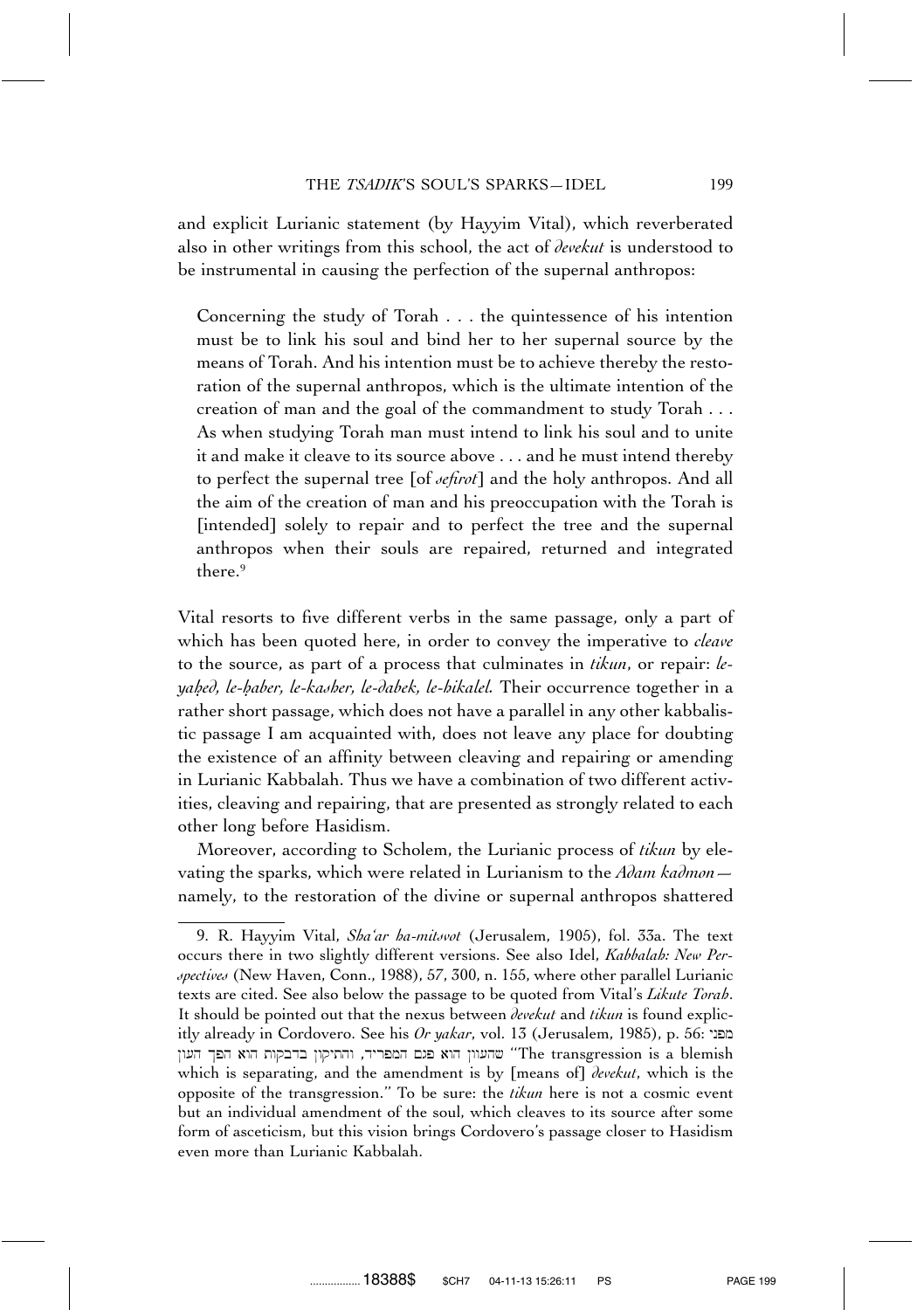by the breaking of the vessels—has been interpreted in Hasidism in a totally new manner. That is, it is only in Hasidism that this kind of redemption and reparation of the human soul associated with the supposedly new task of *devekut*. Scholem further argues that it is more the personal sparks rather than the cosmic ones that should be uplifted by Hasidic masters. This represents a shift from the cosmic and general reparation to the personal one. Elsewhere, Scholem describes this point at length. He imagines a deep transformation of Lurianic ideas related to the uplifting of the sparks, a shift that took place in East European Hasidism.10 According to his more general approach to Hasidism, it is this process of separating the divine sparks from their immersion within the corporeal world, and thus the destruction of the material component, that is characteristic of Hasidism; this means that it is the evacuation of the divine elements from this world, and not so much the value of ''worship in the corporeal world,'' that hallows the world, as has been emphasized by Martin Buber.<sup>11</sup> It should be noted that Joseph Weiss accepted Scholem's emphasis on the centrality and innovation of the elevation of the soul-sparks in early Hasidism.<sup>12</sup> The single study dedicated exclusively to

11. Scholem, *Messianic Idea in Judaism*, 227–50. Buber himself, when dealing with the elevation of sparks, does not address the issue that the sparks belong specifically to the person who elevates them. See Buber, *Origin and Meaning of Hasidism*, 79. For the problems related to Buber's understanding of the elevation of sparks, see now Judah Gellman, ''Buber's Blunder: Buber's Replies to Scholem and Schatz-Uffenheimer,'' *Modern Judaism* 20 (2000): 20–40.

12. On this issue, see Weiss, *Studies in Eastern European Jewish Mysticism*, 17– 22, 26, and in a somewhat less emphatic manner in his ''The Beginning of the Growth of the Hasidic Path'' (Hebrew), *Zion* 16 (1951): 65, 68. His assumption follows Scholem, but he also offers a sociological explanation why the Hasidic masters ''changed'' the Lurianic view on the soul-sparks: they reflect the social status of itinerant preachers, who had to elevate the personal sparks from the different places they visit. See also Ada Rapoport-Albert, ''The Hasidic Movement after 1772: Structural Continuity and Change,'' in *Hasidism Reappraised*, ed. A. Rapoport-Albert (London, 1996), 126–30; Rachel Elior, ''Between Yesh and Ayin: The Doctrine of the Zaddik in the Works of Jacob Isaac, the Seer of Lub-

<sup>10.</sup> *On the Mystical Shape of the Godhead,* 216–23. See also his *Sabbatai Sevi, the Mystical Messiah*, trans. R. J. Z. Werblowsky (Princeton, N.J., 1973), 38–44, where again the Lurianic discussions about the existence of the personal sparks in Lurianic Kabbalah, which should be redeemed by the person, are avoided. See also the strong formulation in Hebrew in Scholem, *ha-Shalav ha-aharon*, 230, when discussing the theme of the soul-sparks. Scholem even enumerates the historical reasons for this change. Let me emphasize: he, and following him scholars who will be mentioned below, did not speak about a new emphasis offered by Hasidic masters but about a profound change, or a ''new form,'' a *novum,* that allegedly reflects the originality of Hasidic thought.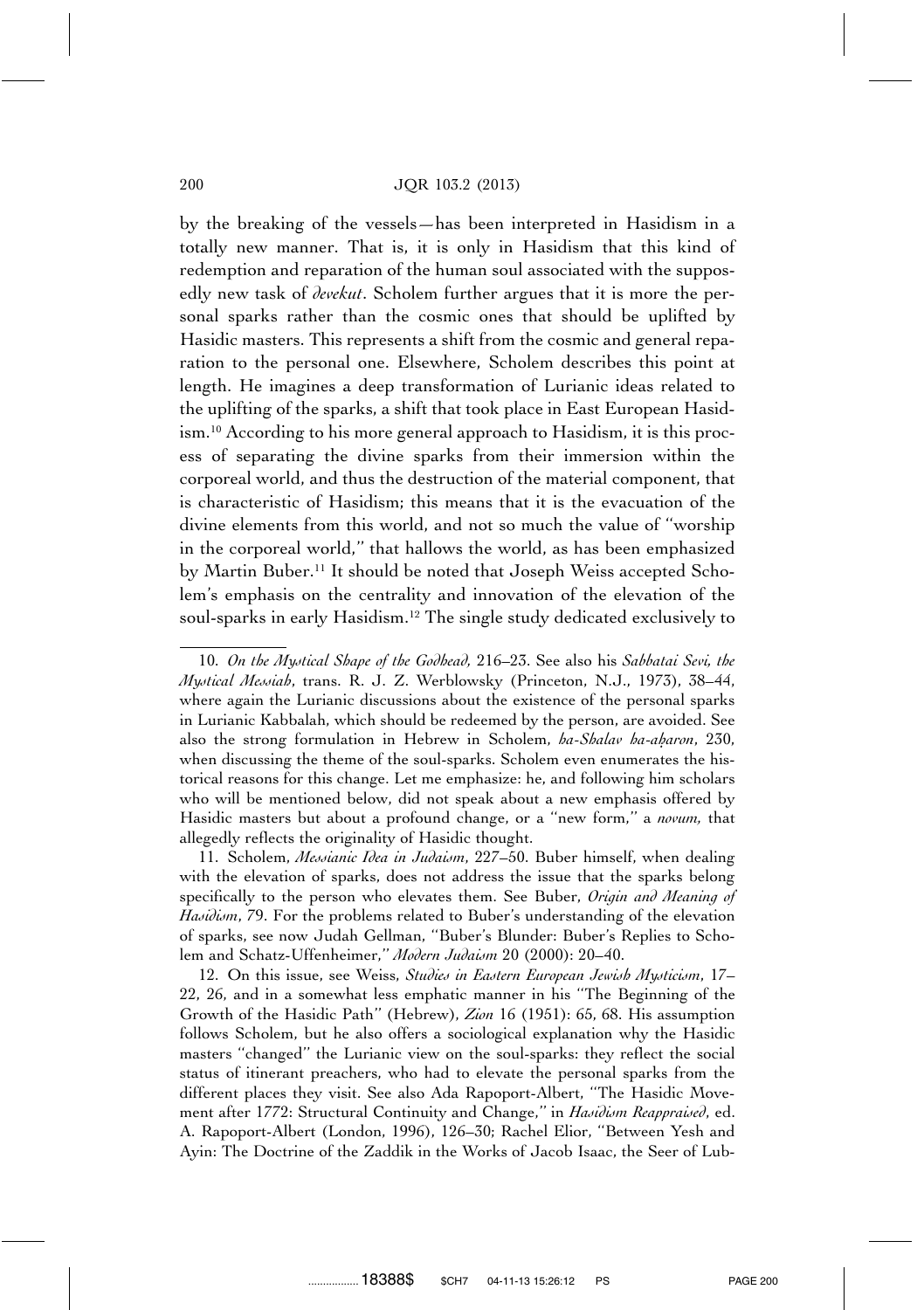this topic, an article by Louis Jacobs, also adopts this approach unequivocally,13 assessing in a quite solemn tone that ''as Gershom Scholem has shown, in Hasidism, each individual, or at least each tsadik, has his own sparks to reclaim. There is *nothing* of this in Luria.''14 In this vein writes also E. R. Wolfson who, though critical of Scholem's nonmessianic understanding of Hasidism, nevertheless formulates our topic as follows: ''The Hasidic teaching added a personal and unique dimension to this idea by stressing that there are sparks in the cosmos that belong exclusively to an individual.''15

The consensual statements as to the novelty of soul-sparks are samples of the reigning consensus in scholarship on Hasidism, and they exemplify how some of Scholem's major assessments have been accepted and have inspired entire lines of research. Thus, it is evident that personal redemption by the experience of *devekut,* and redemption by elevating sparks from the shells, are, to Scholem, novel elements in East European Hasidism. They share a focus on the individual and his spiritual salvation as a key, though not exclusive, part of the mystical drama.<sup>16</sup>

However, a perusal of the vast kabbalistic literature shows that the situation is more complex. More recent studies on the relation between Kabbalah and Hasidism have shown that some elements that scholars believed were Hasidic innovations, such as the concepts of *katenut* (smallness) and *gadelut* (greatness), are found already in Lurianic texts.<sup>17</sup> This

lin,'' in *Jewish History, Essays in Honour of Chimen Abramsky* (London, 1988), 404; Arthur Green, ''The *Zaddiq* as *Axis Mundi* in Later Judaism,'' *Journal of the American Academy of Religion* 45.3 (1977): 339; Elliot R. Wolfson, ''Walking as a Sacred Duty: Theological Transformation of Social Reality in Early Hasidism,'' in Rapoport-Albert, ed., *Hasidism Reappraised*, 186–201.

13. Louis Jacobs, ''The Uplifting of Sparks in Later Jewish Mysticism,'' in *Jewish Spirituality* II, ed. A. Green (New York, 1987), 99–126. For an excellent analysis of the concept of holy sparks in the Beshtian teachings and their elevation, see now Tsippi Kauffman, *In All Your Ways Know Him: The Concept of God and the* Avodah be-Gashmiyut *in the Early Stages of Hasidism* (Hebrew; Ramat Gan, 2009), 121–26.

14. Jacobs, ''Uplifting of Sparks,'' 117 (emphasis added). See also Rapoport-Albert, ''The Hasidic Movement,'' 127–28.

15. Wolfson, ''Walking as a Sacred Duty,'' 186, n. 18, after quoting approvingly both Scholem and Jacobs on the topic.

16. See Scholem, *Major Trends*, 344.

17. See Mordechai Pachter, ''Smallness and Greatness,'' in his *Roots of Faith and Devequt: Studies in the History of Kabbalistic Ideas* (Los Angeles, 2004), 185–233, and Yehuda Liebes '' 'Two Young Roes of a Doe': The Secret Sermon of Isaac Luria before his Death,'' in *Lurianic Kabbalah*, ed. R. Elior and Y. Liebes (Hebrew; Jerusalem, 1994), 113–26. For Scholem's differing position, see his *Messianic Idea in Judaism*, 218–22.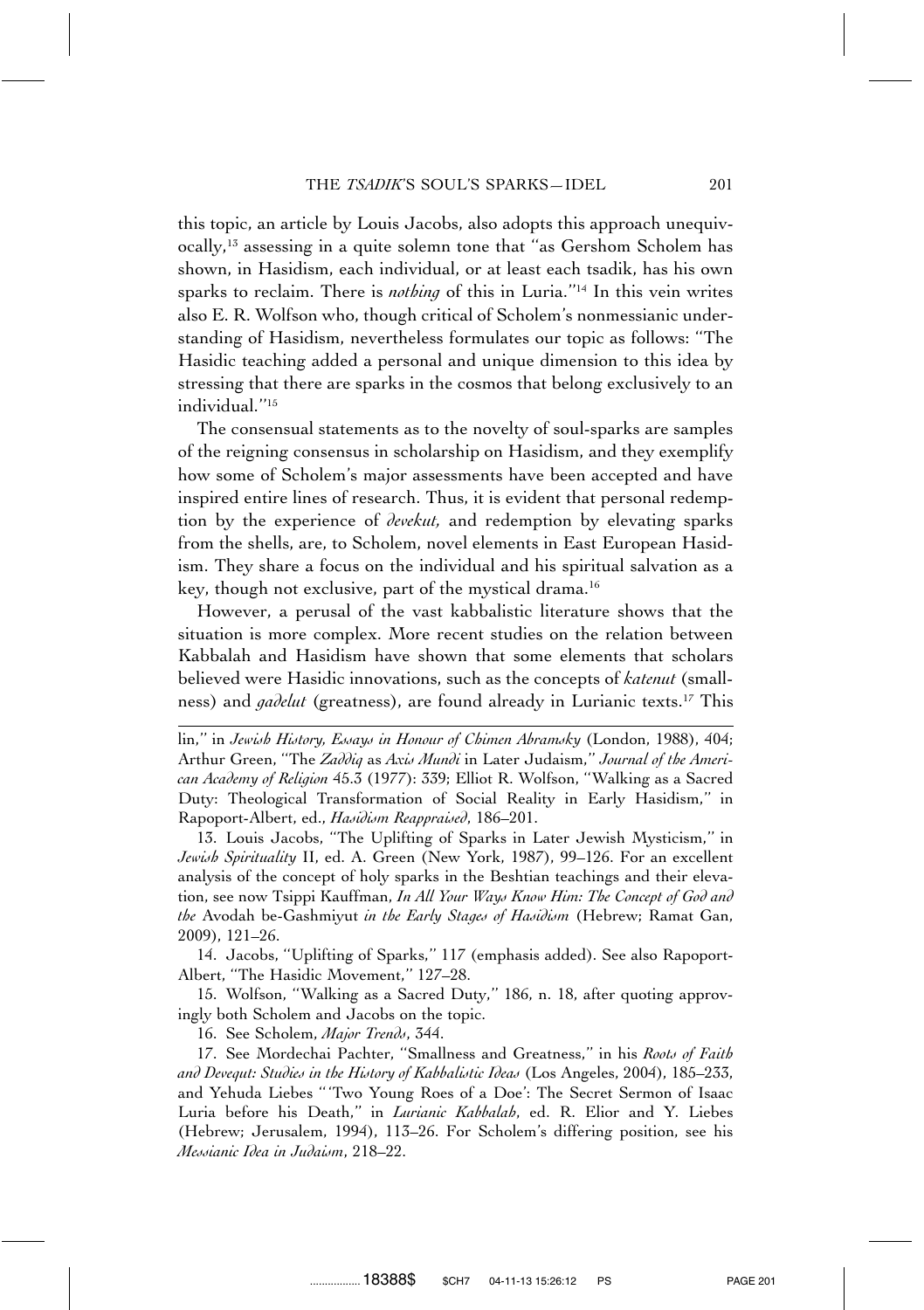is also the case with the claim that *devekut* possesses a redemptive value, which is not actually new in Jewish mysticism.<sup>18</sup> In our specific case, Scholem himself acknowledged in a footnote that the Hasidic masters did not invent the concept of the elevation of particular sparks out of the blue. ''Such a possibility,'' he noted, ''is mentioned by one of Luria's disciples: cf. Menahem Azariah of Fano, *Tikkunei Teshuvah*, ch. 10.''19 However, as we will see immediately, it is obvious that there is more than just one single, and relatively late, Lurianic text, where such a ''possibility'' is mentioned. Scholem himself adduced elsewhere another Lurianic text that—when interpreted properly—points in another direction than he assumes, as we will see below. In other words, while the more general statements of Scholem declare the novelty of Hasidism on this topic, a few statements by Scholem complicate the picture.

Some years ago, I presumed that the view that someone has to elevate the sparks that belong to his own soul predates Hasidism, since it occurs already in the circle of Luria's students. Especially important for my argument then was a story quoted by R. Eliezer Tsevi of Komarno, writing in the second part of the nineteenth century, in the name of his more famous father, R. Isaac Aizic Yehudah Safrin of Komarno, to the effect that Luria told his disciple R. Moshe Galante to eat more in order to redeem those sparks of his he did not redeem in his former transmigration, when he abstained from eating because of his ascetic propensity.20 However, though I assume that the story is reliable, I have not been able to locate this legend in earlier sources.<sup>21</sup> Meanwhile, I have identified a series of other texts, largely Lurianic ones but also some pre-Lurianic

<sup>18.</sup> See my ''Modes of Cleaving to 'Letters' and Their Effects in Israel Baal Shem Tov,'' forthcoming in *Jewish History*.

<sup>19.</sup> *On the Mystical Shape of the Godhead*, 281, n. 121. Also the fact that one of the Hasidic masters refers to the theory of personal sparks as found in ''writings,'' namely, kabbalistic writings Scholem himself adduced (ibid., 220), did not convince him to attenuate or modify his stark distinction. See also now his *ha-Shalav ha-aharon*, 234, where he claims that "precisely what is new and specific in this teaching, is not found in these Lurianic ''writings,'' ''at all.''

<sup>20.</sup> See his *Zekan beti* (Jerusalem, 1973), 175, and Idel, *Hasidism: Between Ecstasy and Magic*, 206, 375, n. 130.

<sup>21.</sup> See, nevertheless, the later kabbalistic stories about the ritual eating of an animal into which the soul of a relative had transmigrated in order to rescue that soul. See Moshe Idel, "Rabbi Yehudah Halewah and His *Zafnat pa'aneah*" (Hebrew), *Shalem* 4 (1984): 126–27, and compare to David B. Ruderman, *Kabbalah, Magic, and Science: The Cultural Universe of a Sixteenth-Century Jewish Physician* (Cambridge, Mass., 1988), 125–26. Compare also to the story in *Shivehe ha-Besht*, ed. A. Rubinstein (Jerusalem, 1991), 312–13.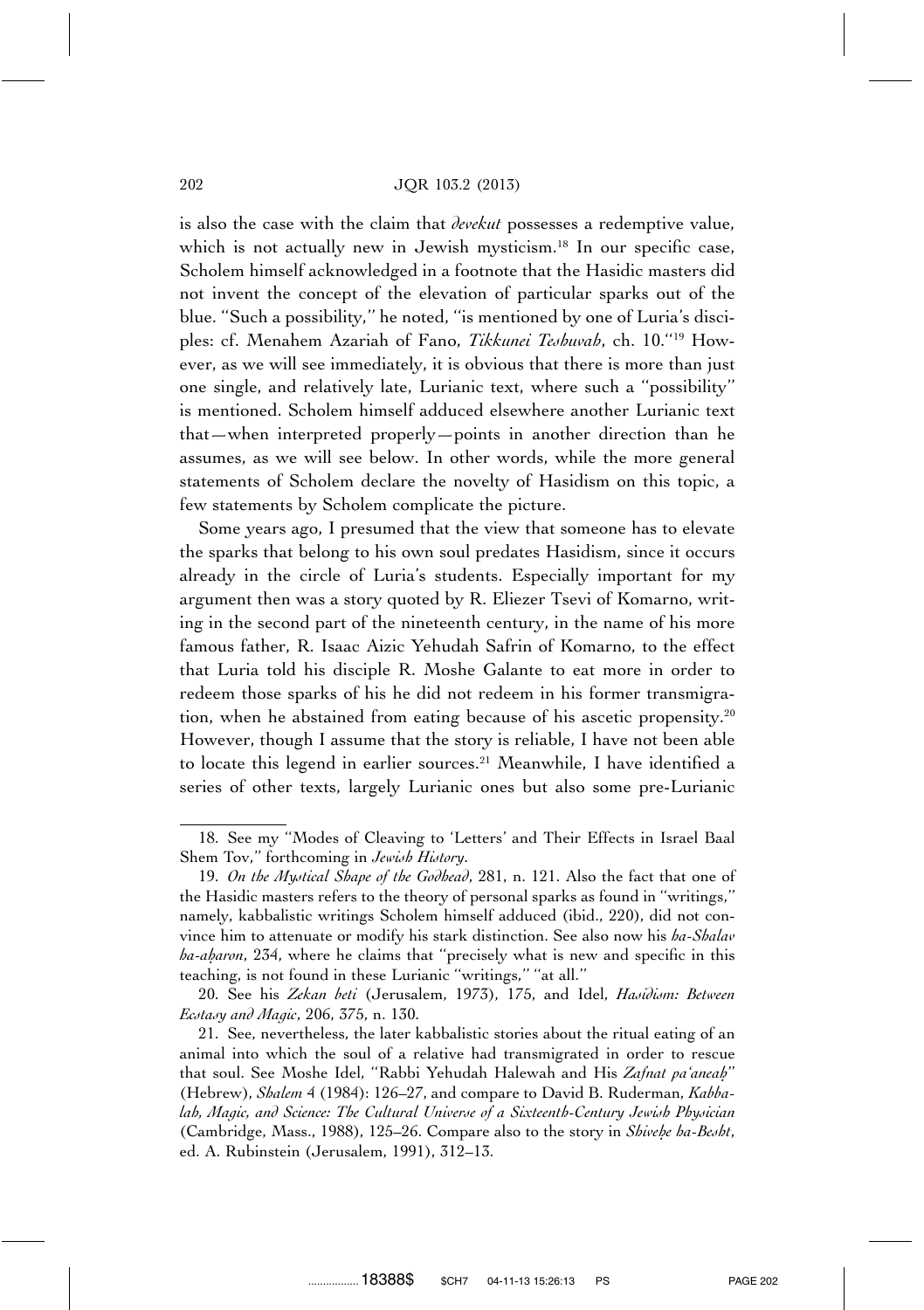ones, that paved the way for the emergence of the Hasidic practice of elevating soul-sparks.

Moreover, a proper understanding of Safedian Kabbalah (pre-Lurianic and Lurianic) and of Hasidism depends on an understanding of the development of not only Kabbalah but also nonkabbalistic literatures, like the theory of the two types of wars, which had a substantial impact on Judaism long before Safedian Kabbalah and Hasidism. Without understanding these developments, it will be difficult to offer a proper account of both Kabbalah and Hasidism, neither of which were closed systems belonging solely to Jewish mysticism but were more dynamic and open than we sometimes think.

## SOME KABBALISTIC TREATMENTS OF ELEVATING SOUL-SPARKS

In order to understand better the background to some of the Hasidic discussions concerning the elevation of one's own sparks, let me examine a major conceptual development that reached its apex in Safedian Kabbalah and reverberated later in Hasidism. Already in early Kabbalah, the supernal Righteous, the *Tsadik* qua ninth *sefirah*, has been described as the source of the souls which descend from that divine power. This is clear in the book of Bahir,<sup>22</sup> one of the first kabbalistic documents, and in many iterations of its position. From the nature of the images through which this process is described, it is evident that the sexual nature of this *sefirah* contributed to the description of the dispersion of the soul; it emanated from that power that is portrayed by images related to ejaculation of seed. Already in late thirteenth-century Kabbalah, seminal emission, which was considered a very great sin, was understood on the human level as drops that constitute divine sparks, which are thereby mixed with demonic powers.<sup>23</sup> This understanding has been sometimes connected to a more general vision of reality as a mixture of good and evil, which betrays an influence of some Manichaean elements.<sup>24</sup> Theories

<sup>22.</sup> See, e.g., Gershom Scholem, *On the Mystical Shape of the Godhead*, 93–98; Scholem, *Origins of the Kabbalah,* trans. A. Arkush, ed. R. J. Zwi Werblowsky (Princeton, N.J., 1987), 71–80; Elliot R. Wolfson, *Along the Path: Studies in Kabbalistic Myth, Symbolism, and Hermeneutics* (Albany, N.Y., 1995), 80–82; M. Idel, *Ben*, *Sonship and Jewish Mysticism* (London, 2008), 385–99; and Idel, *Ascensions on High in Jewish Mysticism, Pillars, Ladders, Lines* (Budapest, 2005), 79–83.

<sup>23.</sup> Shiloh Pachter, ''Shemirat ha-Berit: To the History of the Interdiction of Seminal Emission'' (Hebrew; Ph.D. dissertation, Hebrew University, 2006), 117–91.

<sup>24.</sup> Moshe Idel, *Ascensions on High*, 141, n. 122, and Idel, ''The Interpretations on the Secret of Incest Interdictions in Early Kabbalah'' (Hebrew), *Kabbalah* 12 (2004): 153–58.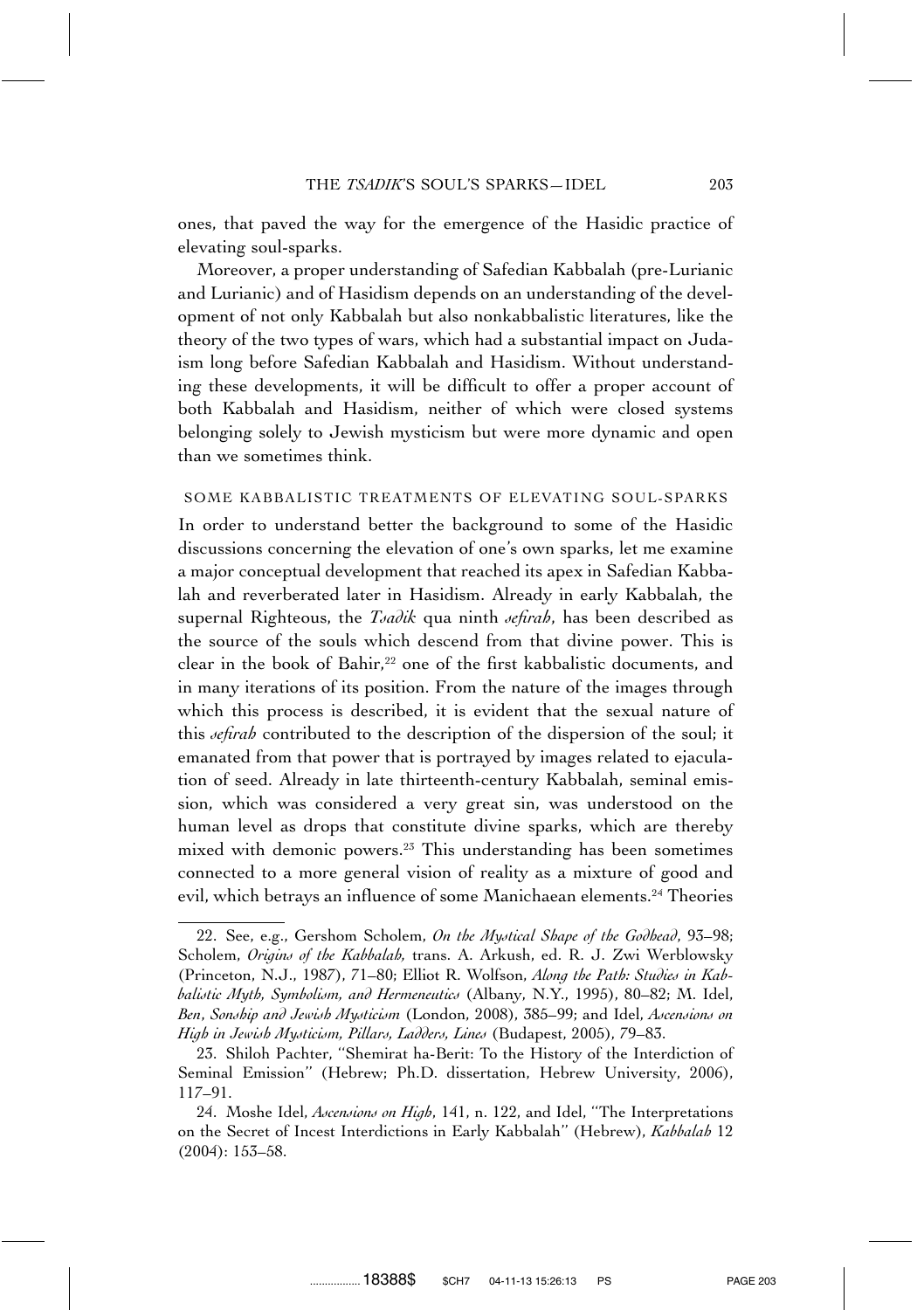204 JQR 103.2 (2013)

of evil, marginal in the general economy of the kabbalistic literatures before the mid-thirteenth century, emerged or surfaced immediately afterward and took on a variety of forms. Accordingly, there developed the assumption that a Kabbalist should study the realm of evil, visit it, and eventually confront it, as it is. This is evident in the later kabbalistic writings of R. Moshe de Leon and in some parts of the zoharic literature.

On the other hand, in Nahmanides' kabbalistic school, there was a secret conceived to be more important than other kabbalistic secrets, which is described as the secret of impregnation, *sod ha-'ibur*. This secret was interpreted from the end of the thirteenth century as meaning, among other things, that a certain soul, or a spark of a soul, can inhabit the soul and body of another person, who already possesses a soul of his/her own.25 This secret differs from the more widespread and better-known concept of *gilgul* (metempsychosis or reincarnation)—which is described in several sources as distinct from the secret of impregnation—which means that the soul of a certain person as a whole entity passes from one body to another, which does not possess a soul of its own. Thus, the secret of impregnation assumes the possibility of what can be called polypsychism, referring to the synchronic presence of more than one soul in the same body, while metempsychosis assumes that one soul visits, diachronically, more than one body, a phenomenon that can be described as polysomatism. The phenomena referred to by the two concepts were widespread in Safedian Kabbalah, and the interface between them triggered many interesting developments in Jewish mysticism since then.<sup>26</sup>

In the sixteenth century, we can detect a conceptual turn, according to which the dissemination of the souls is related not only to the divine righteous, the ninth *sefirah* of *Yesod* or the supernal *Tsadik*, but also to the human realm. The view of an anonymous kabbalist is reported, sometime in the mid-sixteenth century, by R. David ibn Avi Zimra, as disclosing a great kabbalistic secret:

<sup>25.</sup> See Idel, ''The Secret of Impregnation as Metempsychosis in Kabbalah,'' *Verwandlungen*, *Archaeologie der literarischen Communication*, IX, ed. A. and J. Assmann, (Munich, 2006), 349–68, and Idel, ''Interpretations of the Secret of Impregnation and its Significance for the Beginning of Kabbalah and its Development'' (Hebrew; *Daat* 72 [2012]: 5–49; 73 [2012]: 5–44.), and compare to Haviva Pedaya, *Nahmanides, Cyclical Time and Holy Text* (Hebrew; Tel Aviv, 2003), 366, 376. See also the interesting discussion in Cordovero, *Or yakar*, vol. 13 (Jerusalem, 1985), 5. See also the interesting thesis of Assaf Tamari, ''Human Sparks, Readings in the Lurianic Theory of Transmigration and its Concepts of the Human Subject'' (Hebrew; M.A thesis, Tel Aviv University, 2009).

<sup>26.</sup> For more on these two terms, see Idel, ''Secret of Impregnation.''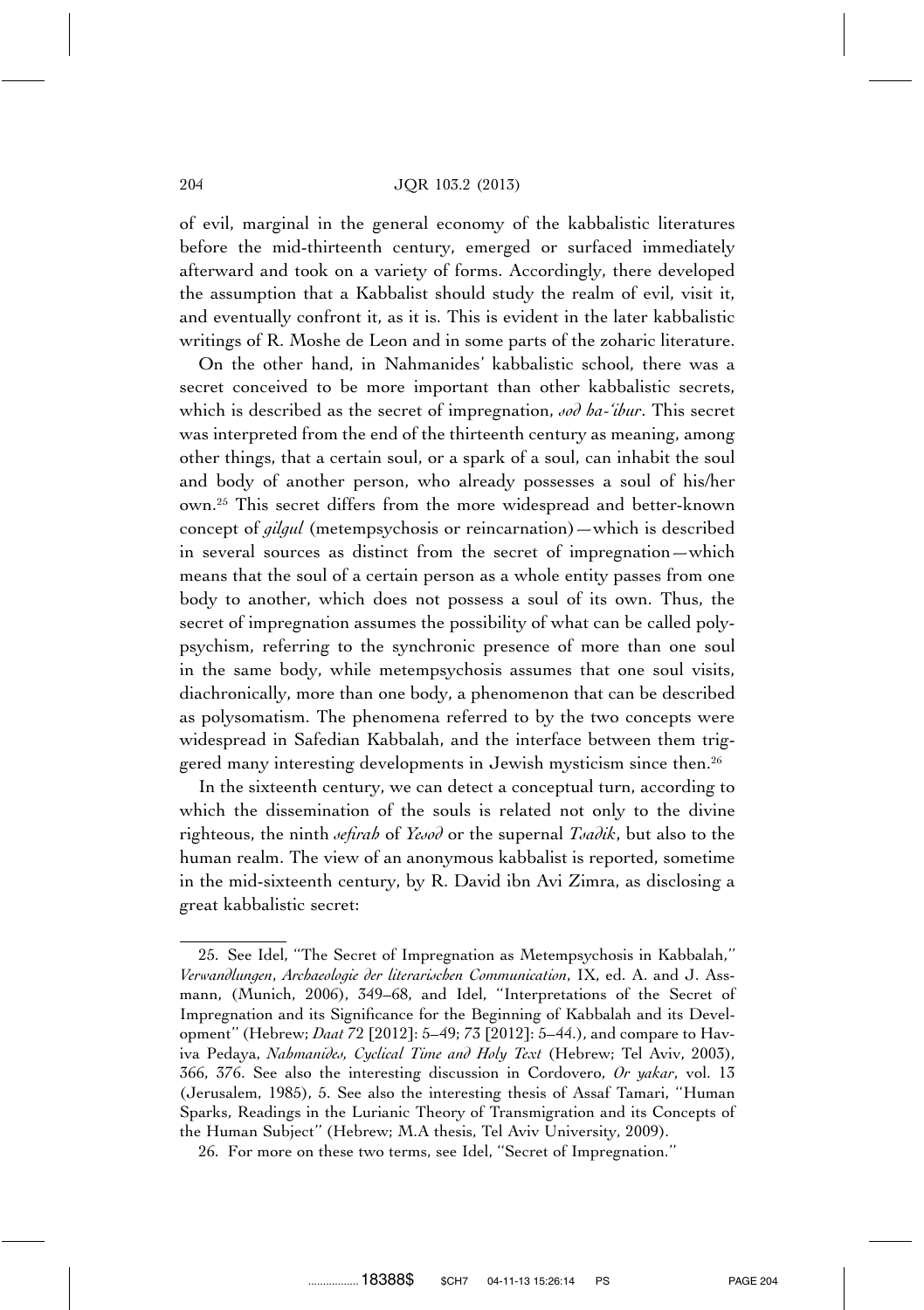Just as a woman becomes pregnant and gives birth without lacking anything [of her own being] so too the souls of the righteous and pious become pregnant and give birth and emanate sparks into this world, to protect the generation, $27$  or for some other reasons, in the manner of one who lights one candle from another, while the first candle is not diminished.28

This theory had been reported orally to ibn Avi Zimra as an explanation of the difference between the secret of impregnation and that of metempsychosis. Therefore, the soul of the righteous—and in many instances it is the soul of Moses that is discussed in such contexts—is conceived of as emanating sparks, which belong to him personally but, most probably,

28. *Metsudat David*, fol. 27d, adduced and briefly discussed by Scholem, *On the Mystical Shape*, 223, without, however, suggesting anything related to its impact on Luria or Hasidism. On this kabbalist's views of transmigration in general, see Melilah Hellner-Eshed, ''The Doctrine of Metempsychosis in the Writings of R. David ibn Avi Zimra'' (Hebrew), *Pe'amim* 43 (1990): 15–63, esp. 44, n. 98. It should be pointed out that a similar approach that conceives the secret of impregnation as a specially esoteric topic is found in the text of ibn Avi Zimra's contemporary kabbalist R. Shlomo ha-Levi Al-Qabetz, *Shoresh yishay* (Sziget, 1891), fol. 78ab. See also the next footnote. Is Al-Qabetz the anonymous kabbalist who transmitted to ibn Zimra the secret of impregnation orally? It should be pointed out that for ibn Avi Zimra, the secret of impregnation was not only a matter of relationship between a dead righteous man and a living person but also a matter of the inspiration of the student by his living teacher. See Menachem Kallus, ''Pneumatic Mystical Possession and the Eschatology of the Soul in Lurianic Kabbalah,'' in *Spirit Possession in Judaism: Cases and Contexts from the Middle Ages to the Present*, ed. M. Goldish (Detroit, 2003), 177–78, n. 31; and Jonathan Garb, ''The Cult of the Saints in Lurianic Kabbalah,'' *JQR* 98 (2008): 209–10. See also the interesting statement of Cordovero's that the teacher is the root and his disciples are his branches: הרב בעצמו שהוא אל התלמידים כשורש אל הענפים כולם והוא עצם הקדושה hrwqmw Cf. *Or yakar*, vol. 15 (Jerusalem, 1987), 194, commenting on *Ra'aya' Mehemna's* statement (Zohar III, fol. 29b), to the effect that the disciples are like the limbs of the body, which is their teacher. In that context Cordovero describes this relationship in terms of the emanational system of the *sefirot.* In another discussion found immediately afterward (195), a more intimate relation is described, in which the souls of the disciples and the multitude dependent on the master are described as elevated by the master, bringing the view of this Safedian kabbalist even closer to Hasidism.

<sup>27.</sup> See also *Metsudat David* (Zolkiew, 1862), fol. 28c, where again the task of defending the generation is attributed to some sort of souls, conceived to be "new"—that is, they did not undergo transmigration. See also the passage of R. Shlomo Molkho, a contemporary of ibn Avi Zimra, adduced in Idel, *Messianic Mystics*, 150, where the soul of the Messiah comes in order to protect the generation.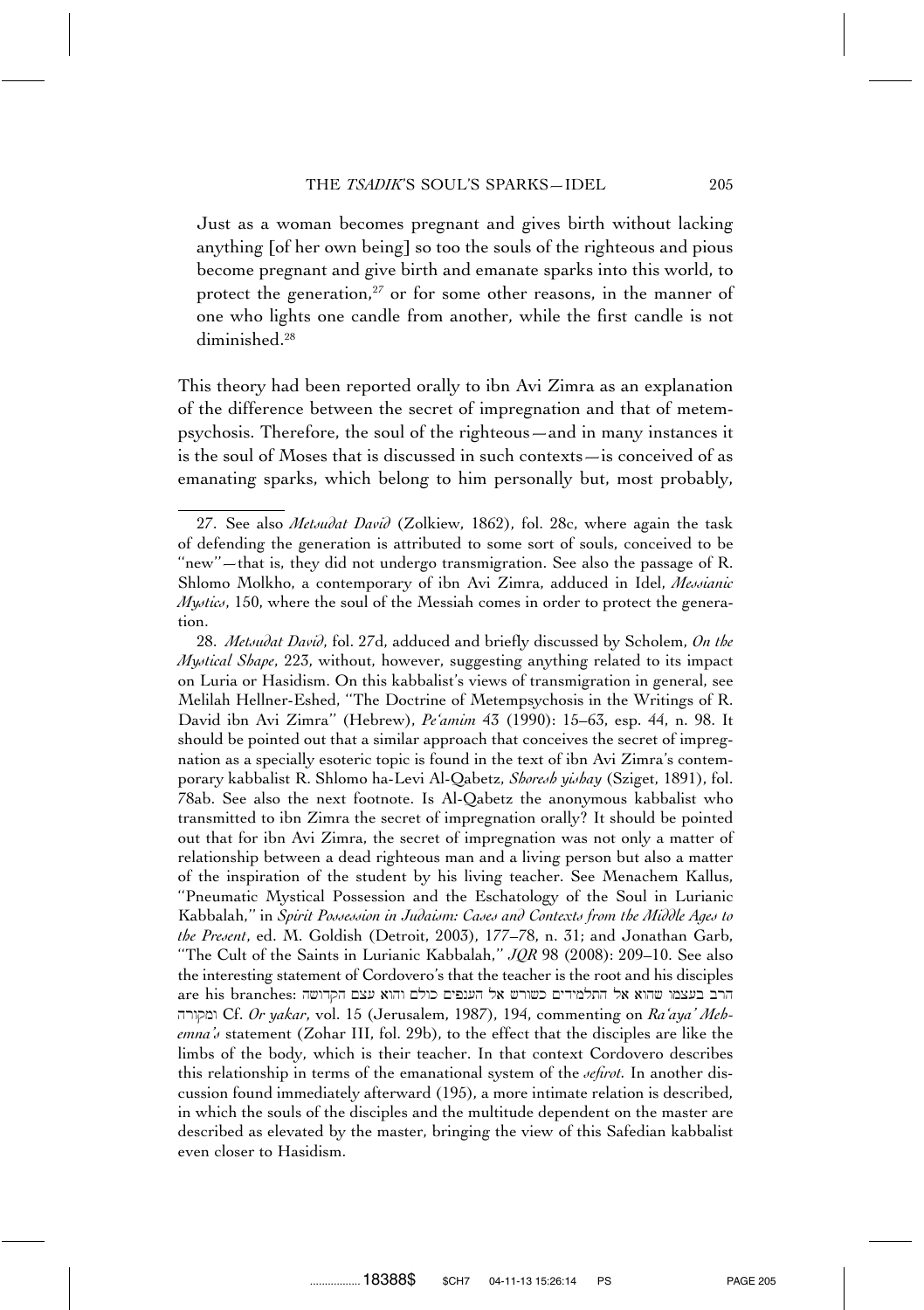## 206 JQR 103.2 (2013)

enter the body and soul of other persons. If the possibility of synchronic inhabitance of different bodies is accepted, then we already have the assumption that the soul of a righteous being inhabits more than one body at the same time, by means of its different sparks. Though this interpretation is, philologically speaking, not certain, it is nevertheless quite possible. In fact it is corroborated by a discussion found in another book of ibn Avi Zimra's, *Sefer migdal David*. After adducing a text that is parallel to that discussed above, where the anonymous kabbalist or ibn Avi Zimra adds that while giving birth to the sparks, the soul of the righteous remains on high and serves God as one of the angels, he writes that the soul of Adam is divided into three souls, those of the three forefathers ''who were (present) at the same time.''29 Thus, in the generation preceding Luria, the idea that there were sparks of the same soul inhabiting different bodies synchronically was found in a rather clear manner, and this concept has been explicitly connected to the secret of impregnation. It should be pointed out that the image of giving birth is related here to the woman and not to the male human or divine righteous.

To a great extent, according to one of the major images recurring in the kabbalistic view of emanation, the integrity of the ultimate source is not diminished by the process of its generating other powers, which has been transferred here to the divine counterpart within the human, the soul. This assumption is found also in the context of the two discussions of ibn Avi Zimra referred to above. The human souls of select persons are imagined to generate sparks without losing their integrity. We see here a clear process of externalization of sin, which causes neither disintegration of the soul not even a fragmentation of the original source, namely, in the soul of the righteous. This is the reason why the drama that ensues from this process of generation takes place between a strongly personalized soul and the offshoots belonging to it. This fragmentation of the soul parallels the fragmentation of the divinity, which is reflected in the theory of the divine sparks and their presence within the shells that

<sup>29.</sup> See *Migdal David*, (Lemberg 1883), fol. 82c–82d. : ויש גלגול בצדיקים 'פעמים שלש עם גבר' ...ויש עיבור בנשמות החסידים להגן על הדור שהם מתעברות ויולדות ניצוצות כמדליק  $\sim$ נר מנר לצורך העולם והנשמה במקומה עומדת לשרת לפני מלכו של עולם בון המלאכים העומדים...כי

<sup>.</sup>נשמתו של אדם הראשון נחלקת לג' ניצוצות שהרי אברהם יצחק ויעקכ בזמן אחד היו This seems to be the implication also in another discussion found (ibid., fol. 52b) in the connection of the drops of the seeds of Joseph that are described as sparks, and as transmigrating into the ten ''martyrs,'' namely, the mythic ten rabbinic figures killed by Roman forces after the destruction of the Second Temple. See also in R. Shlomo ha-Levi al-Qabetz, *Berit ha-Levi*, (Lemberg, 1863), fol. 42b.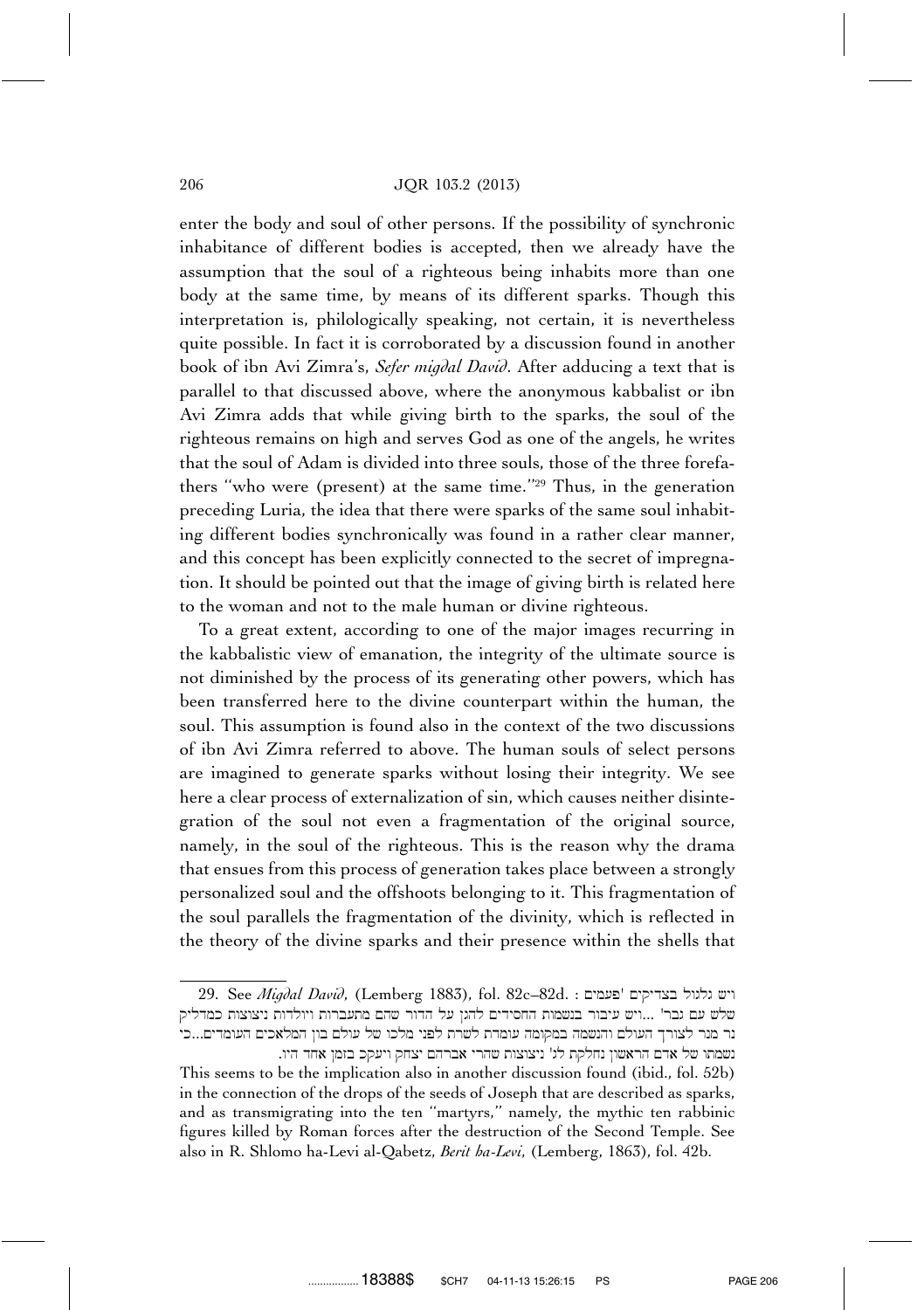arose in Safedian Kabbalah, in both Cordovero's and Luria's writings.30 Given the fact that the soul was conceived of as divine, the concomitance of the two processes of fragmentation is quite understandable.

Though the identity of the anonymous kabbalist quoted by ibn Avi Zimra cannot be detected in a certain manner, the content of the passage as I understand it very plausibly follows a tradition found already in Nahmanides and his kabbalistic school, considered to be one of the most esoteric teachings. It is in this school that the combination of the image of the sparks of the soul and the secret of impregnation is found for the first time in a rather explicit manner. Indeed, according to R. Hayyim Vital, Nahmanides was considered to be the last authentic kabbalist, and Luria's Kabbalah was regarded as deriving from it.<sup>31</sup> I assume that at least in the case of the distinction between impregnation and metempsychosis, Luria or Vital was correct.<sup>32</sup> A more insightful understanding of the developments in this field should take into consideration the tradition that started with the early Kabbalah and reached its peak in the founder of Hasidism, as we will see below.

To put it in more general terms: the concept of sparks of the soul has generated two different though complementary processes: first, the polysomatism of the soul, which is deemed to be capable of inhabiting more than one body, both synchronically and diachronically; second, a process of polypsychism, which means that in the same body sparks belonging to different souls cohabit. In Safedian Kabbalah from the mid-sixteenth century, both concepts of polysomatism and polypsychism were further developed; they were elaborated in writings related to the theories and self-perceptions of R. Hayyim Vital.<sup>33</sup> The most important example of polypsychism is related to the figure of the biblical Moses that was also strongly connected to the secret of impregnation since the mid-thirteenth century.34

<sup>30.</sup> See, e. g, Cordovero's *Sefer Or yakar*, vol. 4 (Jerusalem, 1967), 200; vol. 5 (Jerusalem, 1970), 231; vol. 6, (Jerusalem, 1974), 16, 61; and R. Abraham Azulai, *H. esed le-'Avraham*, fols. 20ab, 28cd, and 35b. For impregnation in Cordovero, see *Or yakar*, vol. 17 (Jerusalem, 1989), 23, 148.

<sup>31. &#</sup>x27;'Secret of Impregnation,'' 354–56, and Scholem, *Major Trends*, 255. See also my ''On the Concept of Zimzum in Kabbalah and Its Research,'' in *Lurianic Kabbalah*, ed. Elior and Liebes, 59–112.

<sup>32.</sup> See Scholem, *Mystical Shape of the Godhead*, 204–14.

<sup>33.</sup> See Idel, ''Secret of Impregnation,'' and ''On the Concept of Zimzum'' and also ''Maimonides and Kabbalah,'' *Studies in Maimonides*, ed. I. Twersky (Cambridge, Mass., 1990), 51–53.

<sup>34.</sup> See Liebes ''Two Young Roes of a Doe,'' and Idel, ''Mystical Redemption and Messianism in R. Israel Baal Shem Tov's Teachings,'' *Kabbalah* 24 (2011): 64, n. 142.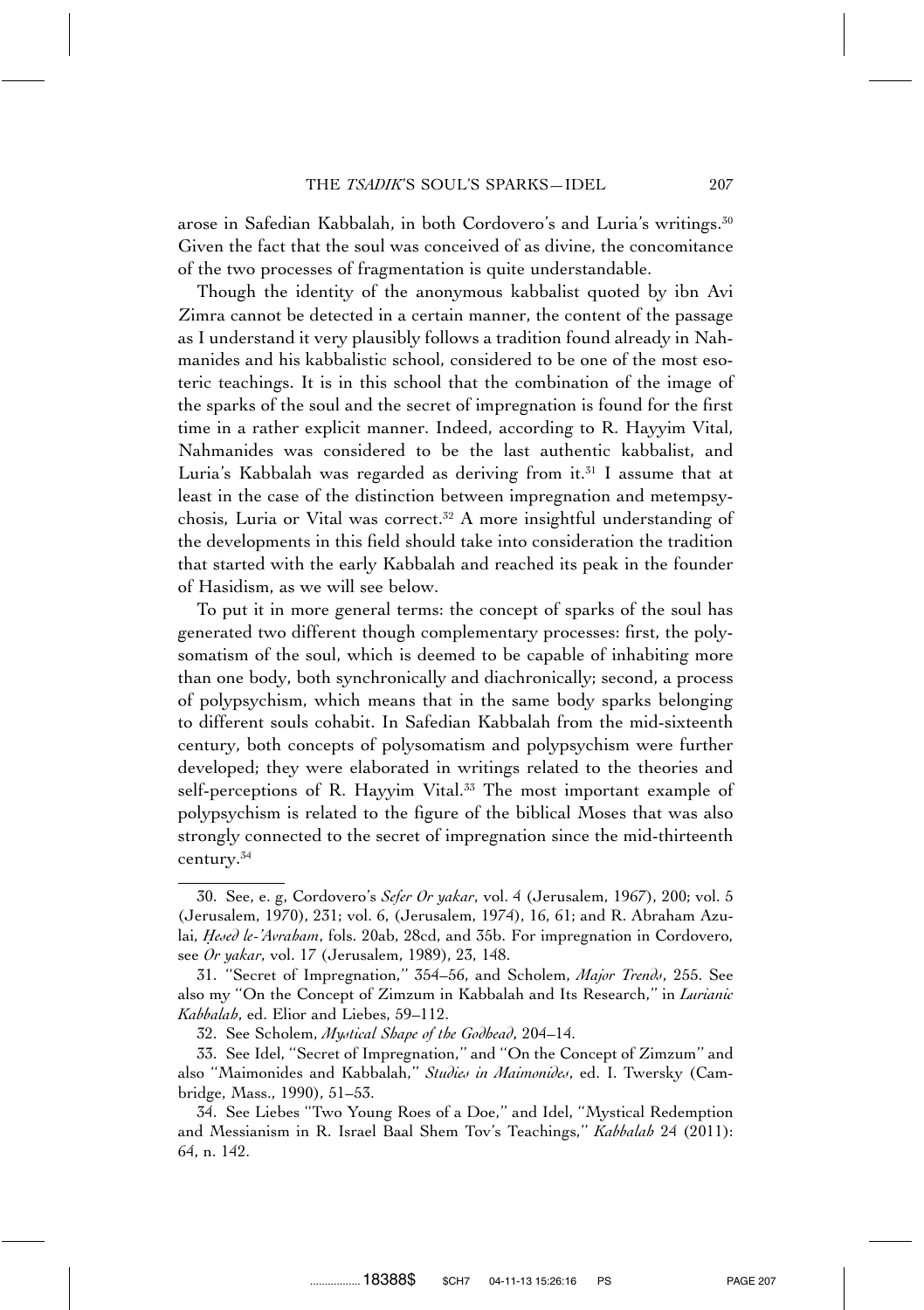In Lurianic Kabbalah, the view of the personal sparks was combined with a theme that would later have a great impact: the war of choice and the beautiful alien woman, as a projection of one's sin. The question why the Hebrew Bible allowed intercourse with an alien woman has been addressed by several kabbalists, who attempted to explain the verses in Deut 21.10–13 about intercourse with a captive gentile woman in a nonobligatory war. ''Given'' her basic ''impurity,'' intercourse with her will amount, according to many theosophical-theurgical kabbalists, to mixing purity with impurity.35 Many of the medieval kabbalists, who drew a stark demarcation line between Jews and gentiles in more pronounced fashion than was drawn in earlier Judaism, found it difficult to accept the rabbinic explanation for the biblical permissiveness. The ruling in bKid 21b is based on the assumption that this form of relationship was allowed in an emergency situation, that is, wartime, in order to counteract the evil inclination.36 The biblical issue of the conversion of the captive woman to Judaism was much less acceptable in kabbalistic circles, such as Nahmanides', which distinguished sharply between the holy souls of the Jews and the impure one of the gentiles.<sup>37</sup> Though belonging to this school, R. Bahya ben Asher offered instead an astral understanding of the beautiful woman.<sup>38</sup> According to one of the kabbalistic solutions proposed in this circle by R. Isaac ben Shmuel of Acre, conversion to Judaism represents not a real transformation of an originally gentile soul into a Jewish one but return of an originally Jewish soul, which has been punished temporally, from its transmigration to its initial source.<sup>39</sup> This means that the superficial apprehension of who is or is not Jewish does not always reflect the ''real'' status of the soul.

This ambiguity between the superficial appearance and the inner essence is very important for the further developments in the field of the secret of impregnation. R. Isaac of Acre's view seems to be the background of a short statement by R. Shelomo ha-Levi Al-Qabetz, who claimed that the beautiful woman should be understood as part of the

<sup>35.</sup> See, e.g., the kabbalistic discussions referenced in Elliot R. Wolfson, *Venturing beyond, Law and Morality in Kabbalistic Mysticism* (New York, 2006), 74–75, 82, 138, 163, 168, 172.

<sup>36.</sup> bKid 21b.

<sup>37.</sup> See Moshe Idel, ''*Nishmat 'Eloha*: On the Divinity of the Soul in Nahmanides and His School,'' in *Life as a Midrash, Perspectives in Jewish Psychology*, ed. S. Arzy, M. Fachler, B. Kahana (Hebrew; Tel Aviv, 2004), 338–80.

<sup>38.</sup> *Commentary on the Pentateuch*, ed. Ch. D. Chavel (Jerusalem, 1968), 3:378. 39. See R. Isaac of Acre, *Merat einayim*, ed. Ch. A. Erlanger (Jerusalem, 1993), 45.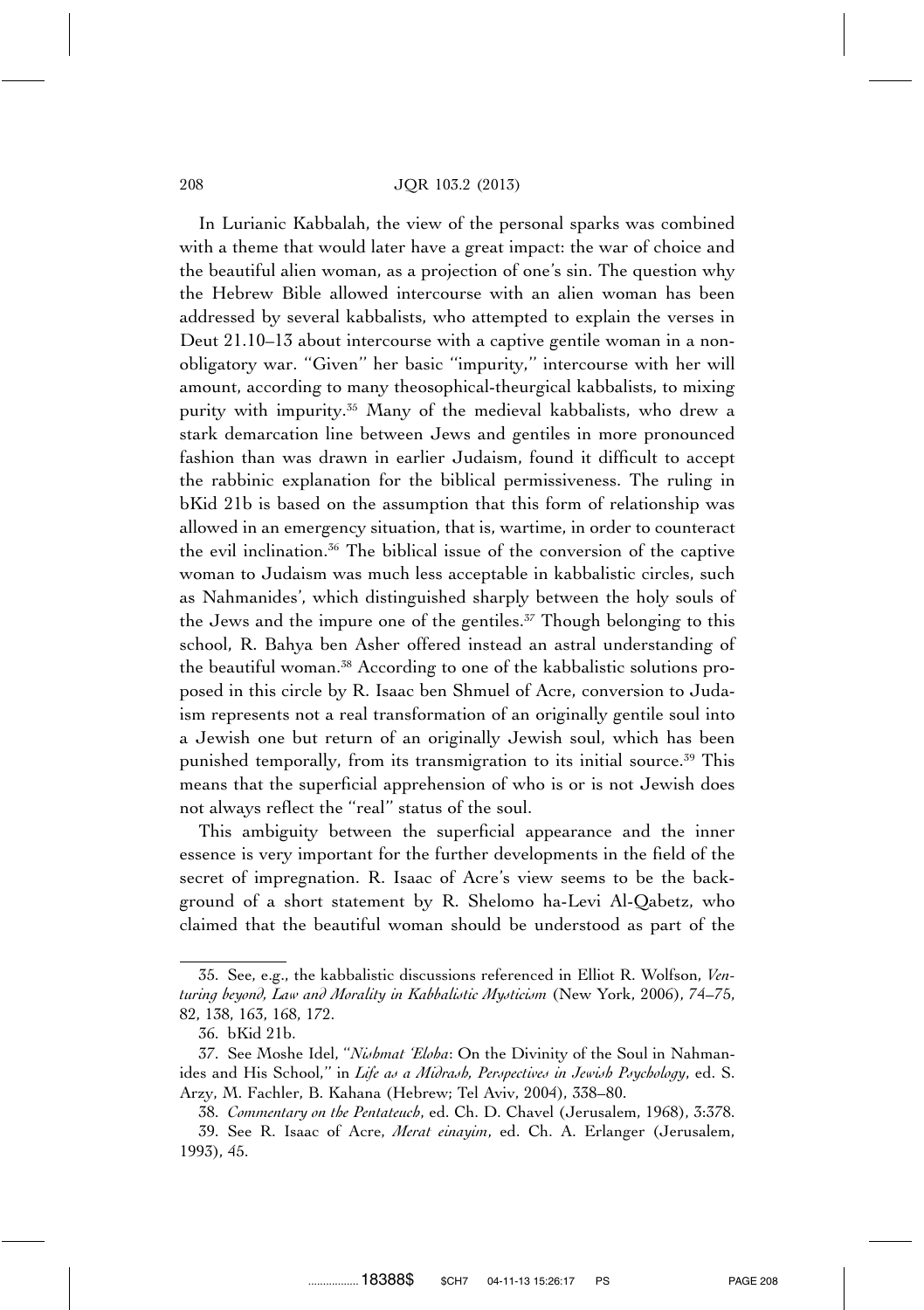process of the transmigration of the soul, a process that will come to a halt only in the messianic times. The implication of his succinct and enigmatic statement (which he attributes to some unidentified ancient sources, *sifre ha-kadmonim*) is that by having intercourse with a captive gentile woman, then later on marrying her, the Israelite combatant who goes forth to war is saving an originally Jewish soul, or at least a spark, from its imprisonment in a gentile body.40 The spark is captive in the gentile as part of a punishment for a sin. What is not clear and perhaps not intended at all in the succinct treatment of this issue by Al-Qabetz is the possibility of an affinity between the alien woman and the Israelite combatant who marries her. It is also possible that Al-Qabetz saw kabbalistic sources to this effect that are no longer extant, similar to that adduced by his contemporary R. David ibn Avi Zimra.

The next major development is related to the kabbalistic thought of Al-Qabetz's brother-in-law, the prolific and more influential R. Moshe Cordovero, and its reverberations in Safed and beyond. For Cordovero, the peculiar type of marriage with the beautiful alien woman constitutes an act of divine cunning, a way to penetrate the realm of evil, namely, the shells, in order to rescue a divine spark imprisoned in that zone.<sup>41</sup> Elsewhere, Cordovero describes the transformation of the drops of semen ejaculated outside the vagina, as creating sparks that are imprisoned within shells.<sup>42</sup> He was well acquainted with the theme of the enemy within the person.<sup>43</sup> In recent studies, the centrality of the theories of Cordovero and his students for understanding many subsequent developments in Jewish mysticism, including Lurianism and Hasidism, becomes more and more apparent.<sup>44</sup> The various treatments of the theme were, in

<sup>40.</sup> See *Sefer berit ha-Levi*, fol. 23c, and Bracha Sack, *The Kabbalah of Rabbi Moshe Cordovero*, (Hebrew; Beer Sheva, 1995), 98, n. 93; 241, n. 47.

<sup>41.</sup> See the texts discussed in Isaiah Tishby, *The Doctrine of Evil and ''Qelippah'' in Lurianic Kabbalism* (Hebrew; Jerusalem, 1984), 131; Yehuda Liebes, *On Sabbateanism and Its Kabbalah* (Hebrew; Jerusalem, 1995), 58–60; Sack, *Kabbalah of Rabbi Moshe Cordovero*, 97–99; and for earlier partial examples, the passage discussed in Idel, *Messianic Mystics*, 118–20.

<sup>42.</sup> See *Pardes rimonim*, Gate 26, chap. 2, II: fol. 57bc, and the interesting discussion in his *Or yakar* (Jerusalem, 1970), 5:254.

<sup>43.</sup> See the text adduced by Sack, *Kabbalah of Rabbi Moshe Cordovero*, 94.

<sup>44.</sup> See Mordechai Pachter, ''Traces of the Influence of R. Elijah de Vidas's *Reshit Hokhma* upon the Writings of R. Jacob Joseph of Polonnoye," in *Studies in Jewish Mysticism, Philosophy and Ethical Literature Presented to Isaiah Tishby*, ed. J. Dan and J. Hacker (Hebrew; Jerusalem 1986), 569–92; and Bracha Sack, ''The Influence of *Reshit Hokhmah* on the Teachings of the Maggid of Mezhirech," in *Hasidism Reappraised*, ed. A. Rapoport-Albert (London, 1996), 251–57; Ron Mar-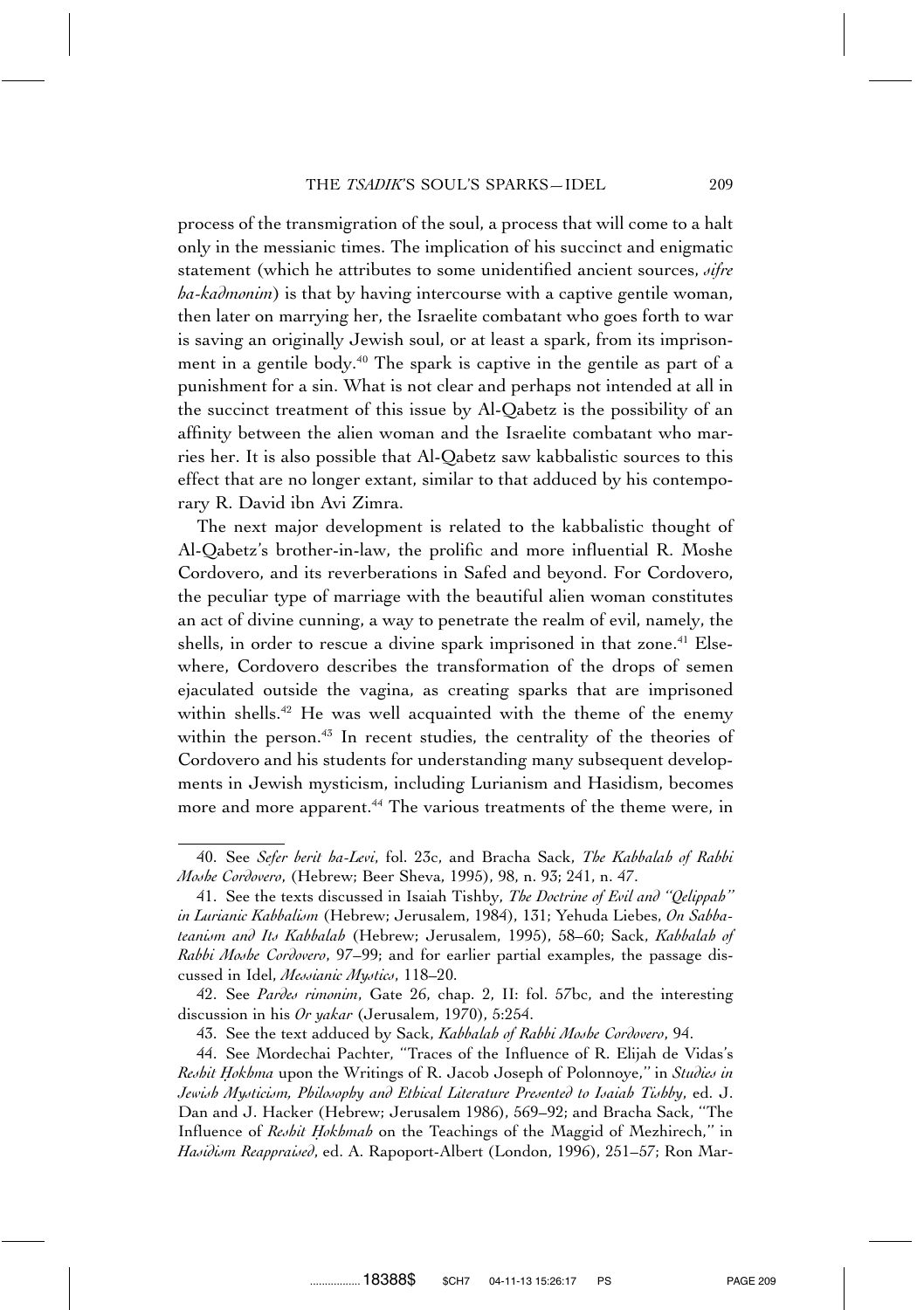my opinion, part of a larger and more coherent view, which has been expressed by Cordovero's two most important disciples, R. Hayyim Vital and R. Isaac Luria Ashkenazi. In fact, the emergence of the great Lurianic theosophical system is not only a matter of his creativity but also of traditions and customs that scholars are inclined to ignore in favor of a romantic picture of Luria as a grand innovator.

Let me attempt now to characterize the more central phenomenological contribution of another development that started in sixteenth-century Safed. The theme under scrutiny here, namely, the elevation of one's own soul-sparks, increasingly becomes a paradigm for repairing one's own sins, and the biblical discussion in Deut 21.10–13 was understood as if it is dealing with righteous persons who engage in personal combat. In some of the texts to be discussed below, however, the alien woman is conceived of as having some form of congenital affinity for Jews, especially the righteous ones. This new theory emphasizes the notion that seemingly inimical powers found in objective reality belong to the soul of a certain person, whose sin is imagined to be responsible for their emergence and who is personally required to repair them. Surfacing in the sixteenth and or early seventeenth century, this view is reminiscent of an important theory found in Hasidism, which attributes to each *tsadik* a family of sparks found in his immediate surroundings, for which he is directly responsible. As mentioned above, this seminal theory has a precedent in a discussion found in a passage of R. Moshe Galante, a kabbalist belonging to the circles of Moshe Cordovero and Isaac Luria.<sup>45</sup>

In R. Hayyim Vital's *Commentary on the Commandments*, there is a view dealing with the emanations, or the hypostatic status of the sins of the righteous, which influenced part of the passage of Abraham Azulai adduced above:

The commandment of the beautiful [captive] woman . . . *Sitra' ahara'* [the demonic side] starts with a linkage and finishes with separation.<sup>46</sup> Behold someone who goes to the war of the evil instinct, $47$  He starts from below and [ascends] on high; first he fights with them when they

47. On this phrase see, n. 96 below.

golin, *The Human Temple*, *Religious Interiorization and the Structuring of Inner Life in Early Hasidism* (Hebrew; Jerusalem, 2005), 202–4.

<sup>45.</sup> See Idel, *Hasidism: Between Ecstasy and Magic*, 206, 375, n. 130.

<sup>46.</sup> Probably the assumption is that evil powers emerge in the world of unity and proceed to the world of multiplicity or separation. Unlike the downward emanational process, the reparation by means of war operates in an inverse manner.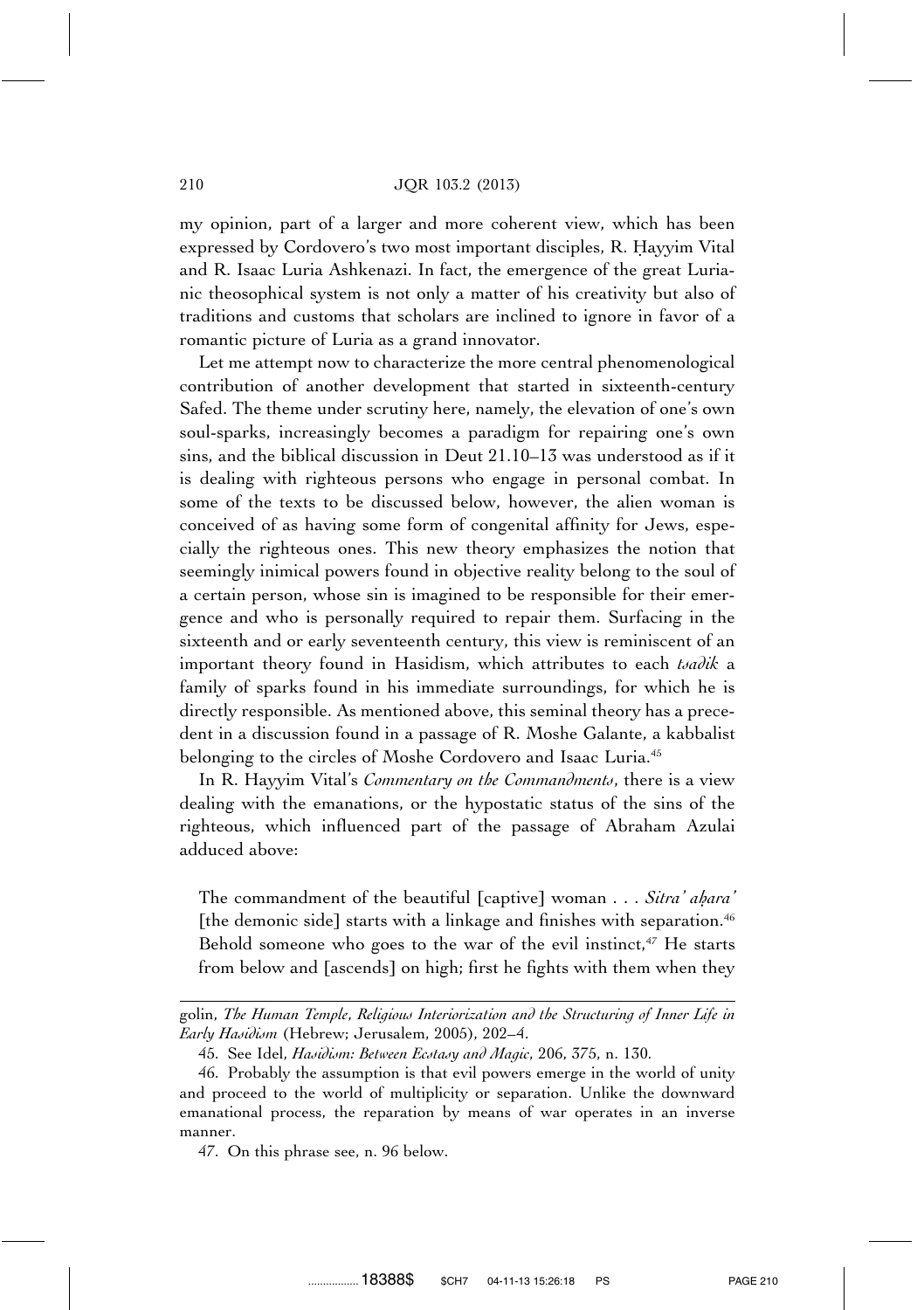are in a state of separation, then they are linked to each other. In order to understand the rest of this issue you should understand the issue of the sages who said that ''the Torah did not speak except about the evil instinct.'' [The question is] since the evil instinct is overcoming him, should we allow him to commit such a great transgression? But the secret of the issue is that some of the great souls<sup>48</sup> have been oppressed under the *tikla'*, <sup>49</sup> and they are [now] wicked. But all of the [children of] Israel who went forth to war were righteous [persons] . . . and that [alien] woman['s soul] stems from the root of Israel, and she was taken and imprisoned within the shells . . . and this is the reason why it is appropriate to take [a woman] from them [the shells]. And it is possible that man has two enemies. Either the shells themselves, or those persons who are the secret of *Nig'e bene adam* that are the drops and the souls that have been embodied in the shells themselves, and all are hateful and antagonistic to him . . . And when the first [enemy] will be delivered to your hands, then you shall [also] capture the second enemy, which is the holy soul that is imprisoned within him.<sup>50</sup>

Let me start by elucidating the second part of the passage dealing with the two kinds of enemy. The first one can be described as objective: they are shells (*kelipot*), and entities that emerged in *illud tempus*, as part of a great cosmogonical catastrophe as we will see in some detail below. The second enemy has been described as *nig'e bene adam*, an expression that in kabbalistic literature means the demonic powers generated from the drops of the semen outside the vagina.<sup>51</sup> As such, those entities represent personal enemies, since this type of dissemination is conceived of as a

<sup>48.</sup> On the concept of great souls in Kabbalah and especially in the Lurianic one, see Scholem, *Sabbatai Sevi, the Mystical* Messiah, 63–64, 232–37.

<sup>49.</sup> This is a zoharic term whose precise meaning is not clear. According to Luria's view in Vital's *Peri 'ets hayim*, this term stands for the shell of *Nogah*, a veil of negative powers that covers the *sefirah* of *Malkhut*. See the important remark of Liebes, *On Sabbateaism*, 310–11, n. 88, and the Lurianic texts cited and discussed by Shiloh Pachter, ''*Shemirat ha-berit*: The History of the Interdiction of Seminal Emission'' (Hebrew; Ph.D. dissertation, Hebrew University, 2006), 191, 195.

<sup>50.</sup> *Likute Torah* (Vilnius, 1879); (*Ta'ame Torah*), fol. 104b. For a parallel to this view, see below the quote from *Sefer ha-likutim*. See also another passage from *Likute Torah,* fol. 43a, referred to briefly by Scholem in *On the Mystical Shape*, 222, 281, n. 123, where a similar approach is found, namely an attribution of a link between sparks and a certain person, but it is denied again by Scholem.

<sup>51.</sup> See Gershom Scholem, *On the Kabbalah and Its Symbolism*, trans. R. Manheim (New York, 1969), 154–56.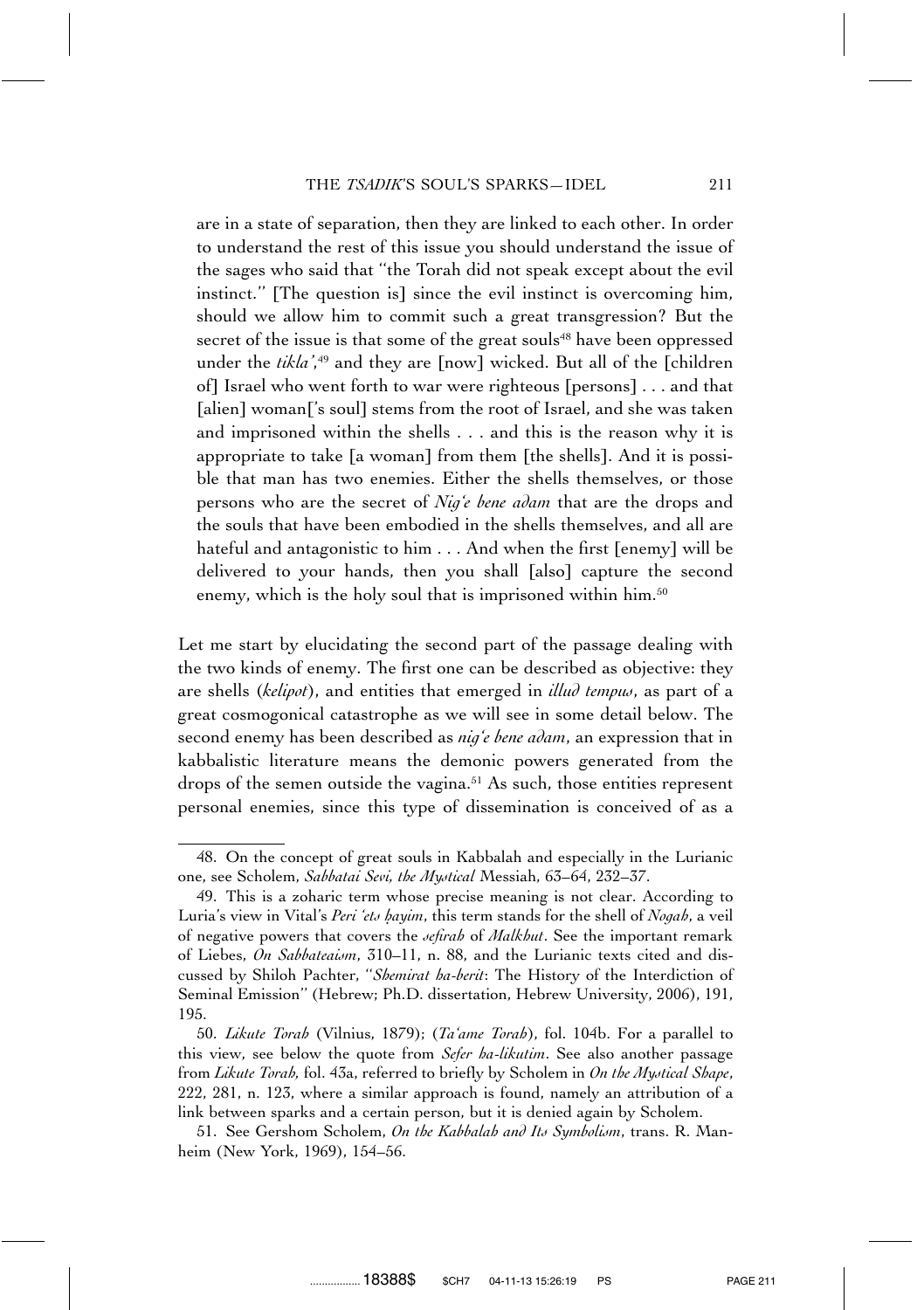grave sin in both rabbinic and kabbalistic literatures. Many of the kabbalistic writings from the end of the thirteenth century elaborated on this issue much more than was previously the case, and those discussions served as an important backdrop for the emergence of the Safedian treatments of this theme.<sup>52</sup>

According to this passage, those drops take the body of the first enemy, the *kelipot*. This type of affinity between the results of the seminal emission and the cosmic shells is already known from the writings of Luria's master, R. Moshe Cordovero's *Pardes rimonim*, and it seems that his views had been elaborated by subsequent kabbalists, especially by Luria himself.53 The defeat of the external body, which emerges from the primordial shells, is, therefore, the condition for the liberation of the inner aspect of the composite of the two enemies. The external beauty of the alien woman presumably serves as the attracting device that engages the righteous, despite its demonic source. In other words, by waging and winning one single war, one achieves two different victories: one over the objective enemy, thus taking part in the broader battle between the divine and the demonic, and then a more personal attainment, the rectification of one's own past sexual sins, which have been reified in the form of a beautiful alien woman. It should be emphasized that the specific relationship between the second enemy and the righteous is implicit and would be understood by any knowledgeable kabbalist. The Lurianic text does not elaborate on it, though this affinity had attracted the attention of Lurianic kabbalists in other discussions to be considered below. The two-enemy theory should be understood against the wider framework of Lurianic Kabbalah. According to some texts from this school, the process of the breaking of the vessels and the dispersion of the divine sparks which took place as part of the primordial may be understood as a dissemination of the divine drops of semen.<sup>54</sup> So, for example, we learn from Vital's interpretation on Isaiah:

<sup>52.</sup> For numerous discussions of this issue in Jewish mysticism, see Liebes, *On Sabbateaism*, passim, and Pachter, *Shemirat ha-berit,* passim; Lawrence Fine, *Physician of the Soul, Healer of the Cosmos: Isaac Luria and His Kabbalistic Fellowship* (Stanford, Calif., 2003), 178–79.

<sup>53.</sup> For Cordovero's views about shells and evil inclination in general, see Sack, *Kabbalah of Rabbi Moses Cordovero*, 83–102.

<sup>54.</sup> See Ronit Meroz, ''Redemption in Lurianic Teaching'' (Hebrew; Ph.D. dissertation, Hebrew University, 1988), 97–99, 102, 104, 107. Meroz dealt in several instances with the issue of the elevation of sparks, but not as being related to a certain person's soul (260–64).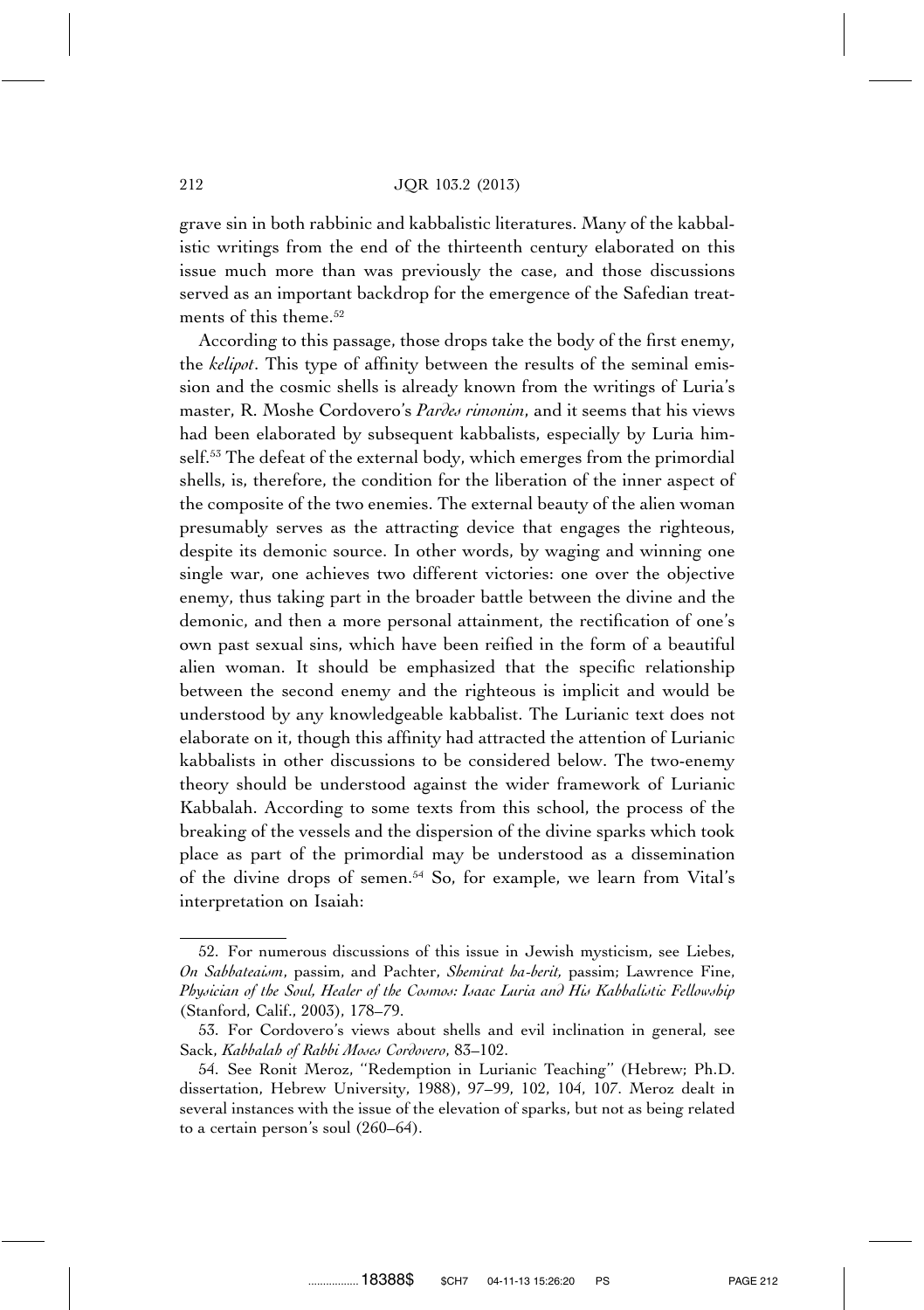Behold, the person who emitted seed in vain delivers the drops of his semen, which are his sons, to the external shells,<sup>55</sup> as it is well-known. However, when he repents in a perfect manner, those souls return to the treasury of holiness that is called ''body.''56 And as long as they do not return, the Messiah is delayed.<sup>57</sup>

This is a very important observation, salient for our entire discussion below, since it brings together the issue of personal sins and the coming of the Messiah. Also here there is a double entity related to evil: the shells and those souls that are personally related to a certain person, and related to his sin. He is responsible for rescuing them by repenting. Luria capitalizes on the double meaning of the verb *sh-v-b*, which refers to both repentance and returning.<sup>58</sup> The seminal emission is envisioned as a sin, which may be repaired by repentance, which will cause the return of the drops to a supernal body. This return is understood as a contribution to the messianic enterprise. Thus, the extraction of the drops from the shells is part of a grand confrontation among the human, the demonic, and the divine. It seems that, at least in some Lurianic texts, this approach has been related also to some forms of more precise ascetic behavior.

Similar views to that found in the passage quoted above are expressed in a famous Lurianic treatise, Vital's *Sefer ha-likutim*, where the themes of the captive woman and the *tsadik* are brought together in the context of elevating the sparks. This is done in a rather lengthy and explicit treatment of the topic.<sup>59</sup> Let me quote a part of this discussion, which is especially pertinent to our topic:

Behold in this way you should understand the topic of the beautiful woman: it is known that all those who went to a war of choice were absolute righteous men . . . and it is impossible that the evil instinct

<sup>55.</sup> *Kelipot hitsoniyot*. It is clear from this passage, as in the above quote, that the shells preexisted the emergence of human sins.

<sup>56.</sup> *Guf*. This is an elaboration of a talmudic dictum found, e.g., in bYev, fol. 63b, which reverberated in many kabbalistic discussions concerning messianism.

<sup>57.</sup> *Sha'ar ha-pesukim* (Jerusalem, 1962), 235. The passage has been adduced as part of a ''secret scroll'' in R. Isaiah Horowitz, *The Two Tablets of the Covenant*, *Ha-Shelah* (Warsaw, 1930), I, fol. 70b.

<sup>58.</sup> This pun is implicit also in the late eighteenth-century Hasidic master R. Benjamin of Zalozitch, *Tore zahav* (Brooklyn, 1983), fol. 108d. The source of the pun is earlier, and found in several instances in Kabbalah. See Idel, ''Multiple Forms of Redemption,'' 46; 48. n. 76; 49; 52, etc.

<sup>59.</sup> *Sefer ha-likutim* (Jerusalem, 1913), fols. 59d–60b.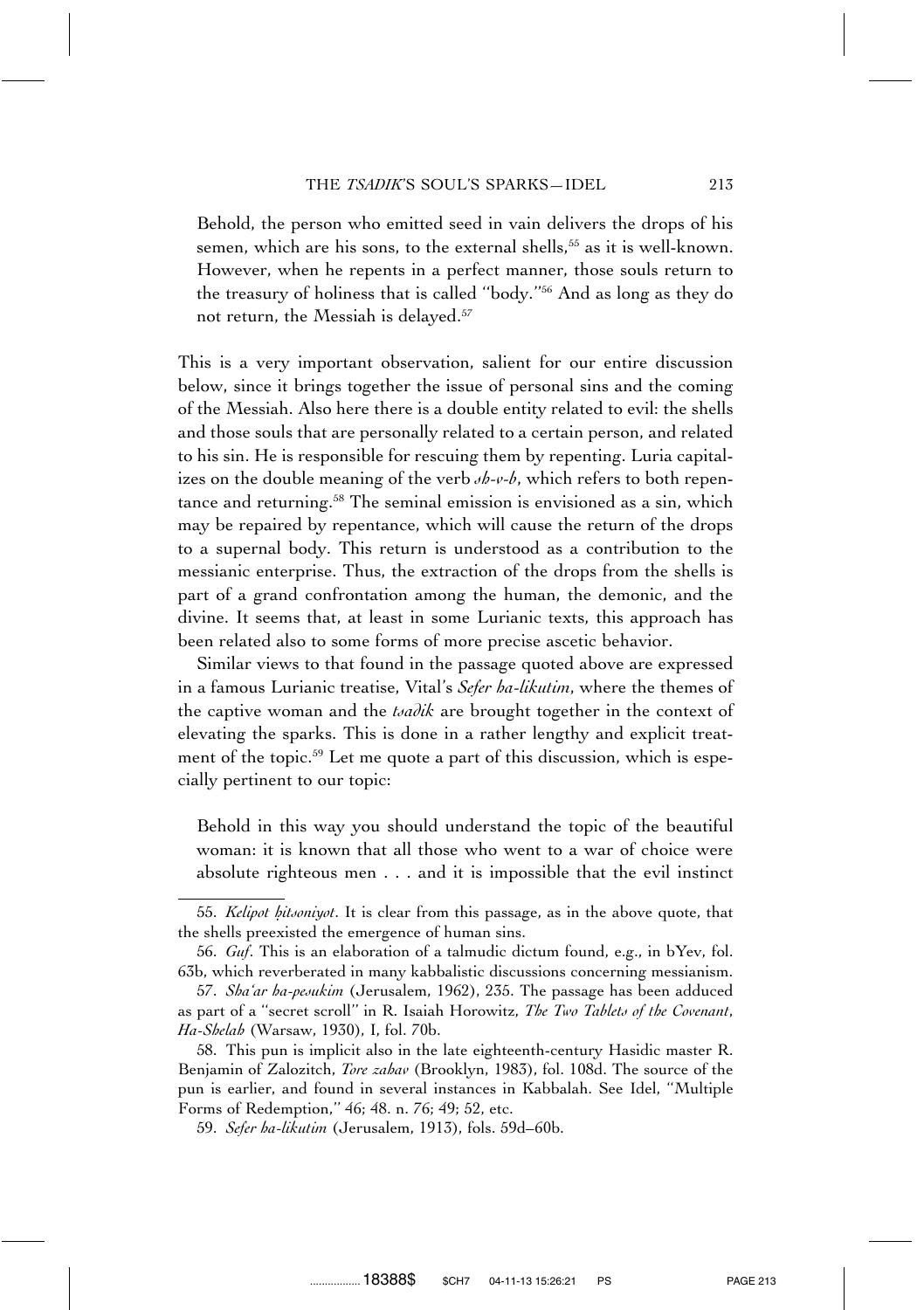will overcome such an absolute righteous man in order to defile himself with an alien [woman], and this is the reason why the Torah had announced to him that would he desire her, this is [because] she is a spark of holiness that is mixed in that nation, which is found in that alien woman [stemming] from him, a spark that is related to the high soul of that man, and this is the reason he desired her. This is the reason why the Torah has allowed that he will come upon her.<sup>60</sup>

Here the essence of the beautiful captive woman as the hypostasis of a sin committed by a righteous man is evident, and this is the reason why he is allowed to have intercourse with her during the war, even before her conversion to Judaism. Of outmost importance is the fact that the concept of the righteous man has been introduced in a biblical context that has nothing to do with it. This linkage between the righteous man and the personal sparks embodied in the external reality contains the gist of Hasidic teachings on this issue.

Moreover, according to a passage which occurs immediately after the above quote, we learn about a view that differs, to a certain extent, from the Lurianic view as described above:

''The enemies of man are the members of his household''61 which are the drops of semen from which the body of the shells have been created . . . there are two types of enemies: one the emitted seed, which are *nig'e bene adam*; and one the *kelipot,* and this is why it has been said ''The enemies of man are the members of his household" in the plural.<sup>62</sup>

Though similar to the quote from *Sha'ar ha-pesukim*, this one emphasizes more the personal but ignores the messianic aspect. This personal dimension is conspicuous because of the resort to the verse that serves as a prooftext of the individual sin and enemies, as seen above in other cases in the Lurianic corpus. Therefore, the warfare is a matter of the confrontation between a righteous man and a spark belonging to his particular

<sup>60.</sup> *Sefer ha-likutim*, fols. 59d–60a. A part of this passage has been copied verbatim, without mentioning its source, in R. Abraham Azulai's *Ba'ale berit Avram*, fol. 87b, which has been cited and discussed above. See also Liebes, *On Sabbateaism*, 311–12, n. 89.

<sup>61.</sup> Micah 7.6.

<sup>62.</sup> *Sefer ha-likutim*, fol. 60a, which reverberates in R. Abraham Azulai's *Ba'ale berit Avram*, fol. 87b (to be discussed below). This passage overlaps with some of the issues mentioned in the quotation from R. Hayyim Vital's *Likute torah*, quoted above.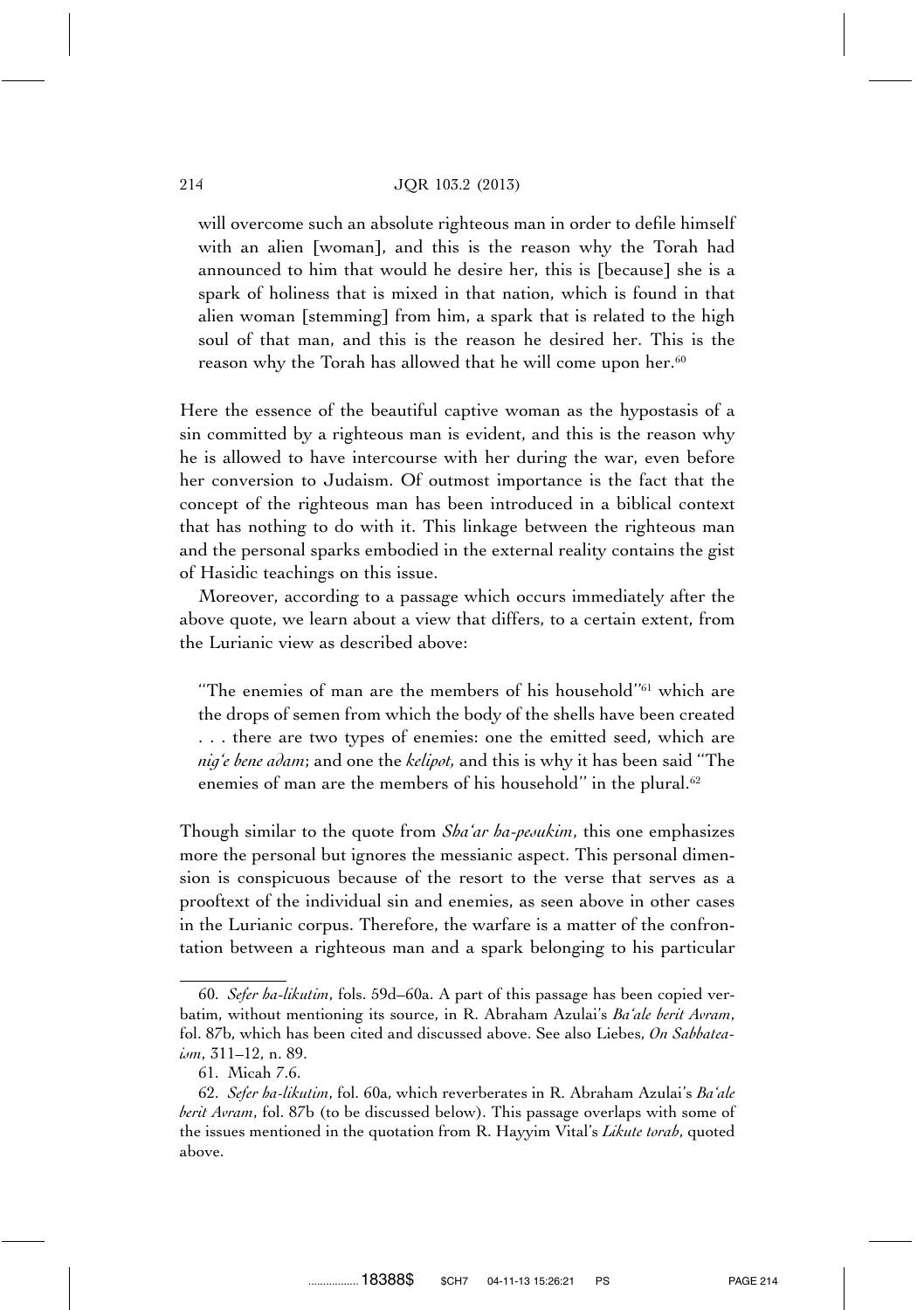soul, which is redeemed from its mixture with the impure nation. It should be emphasized that in some cases the person entering this war is described as righteous, *tsadik*, and thus the war is a matter of the restoration of the lost particles of his soul, a view quite reminiscent of both the earlier kabbalistic sources mentioned above and of the theory of Hasidism. For both Luria and Azulai, it is the body of the evil powers, not only the sparks within them, that is created by the emitted seed.

According to a later Lurianic book, known as *Shulhan 'arukh ha-'Ari*, in a passage that was also cited in R. Isaiah Horowitz's widespread *Two Tablets of the Law*, the fight against the sin of semen emission took some quite specific form. I quote the second source, which was more widespread:

The secret and the essence of these forty-days fasts are consisting in amending the sin of the emission of seed in vain; this [emission] is called the murderer of the children etc . . . He [who does so] delivered that holiness to the shells, and by that he gives strength and vitality to the shells, and by it [the fast] he elevates [holiness] upward and they [the shells] will remain dead.<sup>63</sup>

Therefore, the war mentioned in the other cases in the Cordoverian and Lurianic passages mentioned above may take some specific ritual form according to this Lurianic passage: structured fasts during a specific period of several weeks. The above passage describes a practice that has been established since the late sixteenth century and is known as the *Ttkun shovavim*, the ascetic practice of repentance during Mondays and Thursdays of some weeks during winter. This practice was disseminated in larger audiences, especially by the popular book of kabbalistic ethics of Lurianic extraction but written in Sabbatean circles, titled *Hemdat yamim*; it is still in vogue in some circles of Orthodox Jews today.<sup>64</sup> Though the term *shovavim* is actually an acronym for the initial letters of the weekly pericopes of those weeks, the name also has something to do with the struggle with the inclination. Already in the Babylonian Talmud

<sup>63.</sup> *Ha-shelah* (Warsaw, 1930), I, fol. 70b. See also *Shulhan 'arukh ha-Ari* (Lemberg, 1861), no pagination. On the many affinities between Horowitz and Lurianic Kabbalah, see Elliot R. Wolfson, ''The Influence of Luria on the Shelah'' (Hebrew), in *Lurianic Kabbalah*, ed. Elior and Liebes, 423–48; and see also Jacob Elbaum, *Repentance and Self-Flagellation in the Writings of the Sages of Germany and Poland, 1348–1648* (Hebrew; Jerusalem, 1992), 188–89, n. 32.

<sup>64.</sup> See G. Scholem, *On the Kabbalah and its Symbolism*, 156–57; and Pachter, *Shemirat ha-Berit*, 232–39.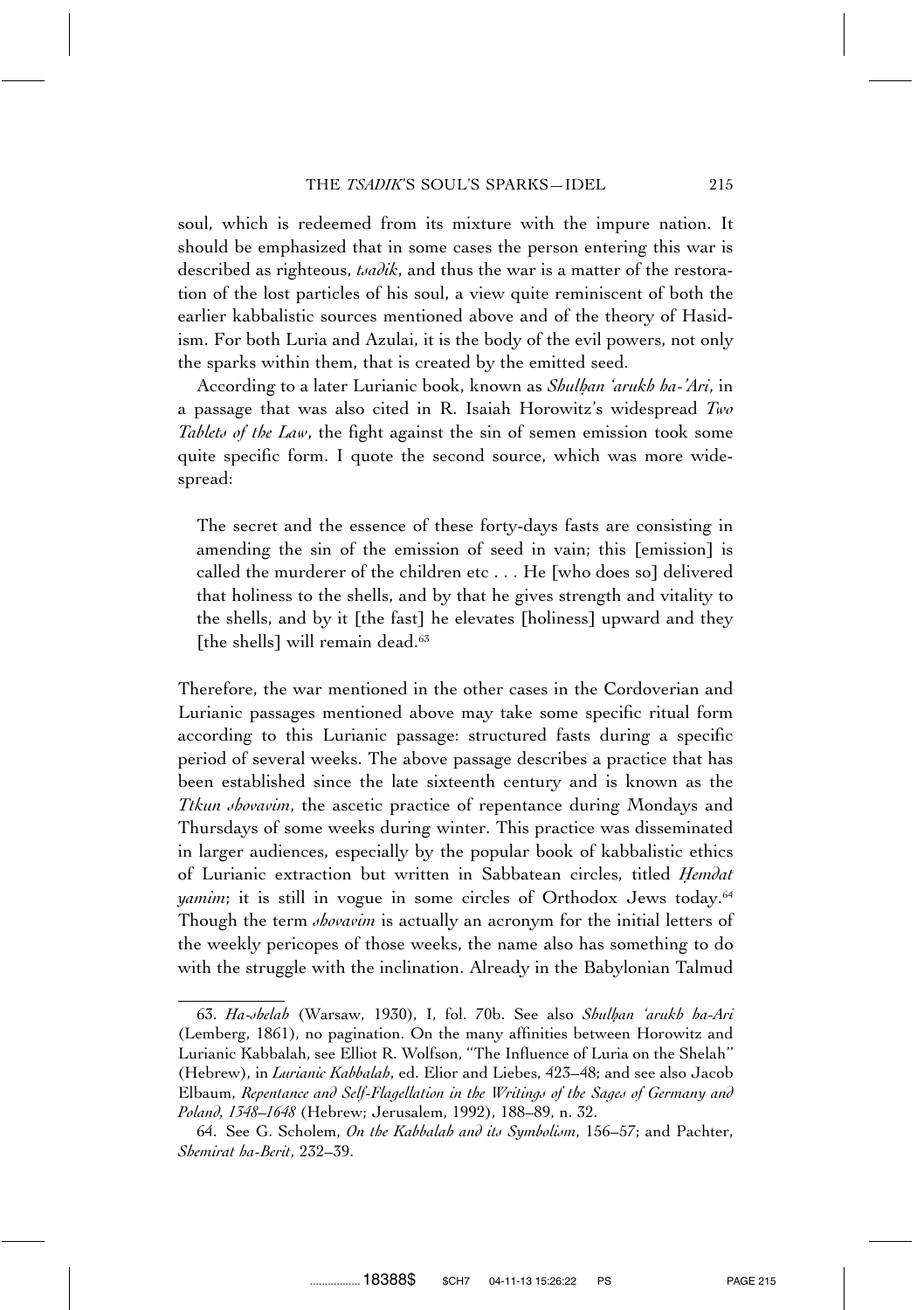the term *shovav* is interpreted as ''he turned his inclination aside.''65 Thus, the externalization of the sexual sins that was generated by kabbalistic speculations starting with the book of the Zohar created a new ritual intended to counteract those personal enemies.

Let me point also to a text of Luria found in *Sefer ha-gilgulim*, adduced already by Scholem. Strikingly, he did not see in it a possible source for the Hasidic theory of personal sparks to be redeemed by the righteous:

This is called the secret of impregnation, and all in accordance to his deeds and in accordance to the measure or aspect of the commandments he performs so will the sparks reveal to him . . . and so also the sparks of the spirit, if he amend the spark of his spirit, and so also the sparks of the higher soul if he amended the spark of his higher soul. You ought to know that a tsadik is able, by means of his deeds, to reassemble the sparks of his *nefesh,* his *ruah.* and his *neshamah*, and to lift them up from the depth of the shells.<sup>66</sup>

Despite the fact that he was well acquainted with this passage, a part of which he quoted without mentioning the first sentence, Scholem nevertheless claim that ''there is an altogether different mood in Lurianism and Hasidism.''67

To return now to our main topic in this section: the *kelipot* constitute

<sup>65.</sup> See bSot 12a; G. H. Cohen Stuart, *The Struggle in Man between Good and Evil: An Inquiry into the Origin of the Rabbinic Concept of* Yeser Hara' (Kampen, 1984), 46. On the entire question of evil inclination in late antique and early medieval Jewish sources, see now the studies of Ishay Rosen-Tzvi, ''Refuting the 'Yetzer': The Evil Inclination and the Limits of Rabbinic Discourse,'' *Journal of Jewish Thought and Philosophy* 17 (2009): 117–41; Rosen-Tzvi, ''Sexualising the Evil Inclination: Rabbinic 'Yetzer' and Modern Scholarship,'' *Journal of Jewish Studies* 60 (2009): 264–81; and Rosen-Tzvi, ''Two Rabbinic Inclinations? Rethinking a Scholarly Dogma,'' *Journal for the Study of Judaism in the Persian, Hellenistic and Roman Period* 39 (2008): 513–39.

<sup>66.</sup> Chap. 5. A part of it has been brought by Scholem, *Messianic Idea in Judaism*, 190–91, but he assumes that it is different from the gist of the Hasidic treatments of this topic. Scholem also assumes that the issue here is related to the ''migration of the soul.'' Apparently, he has in mind the concept of *gilgul*, while the text speaks explicitly about impregnation, *'ibur*. See also the same passage in *Sha'ar ha-gilgulim* (Jerusalem, 1928), par. 30, fol. 31a. It should be pointed out that R. Jacob Joseph of Polonnoye (*Toledot Ya'akov Yosef,* fol. 18cd) claimed that his view, inherited from the Besht, is reminiscent of a discussion found in *Sefer ha-gilgulim*.

<sup>67.</sup> See Scholem, *Messianic Idea in Judaism*, 191. This means that according to him, there is a different mood in each of the two literatures.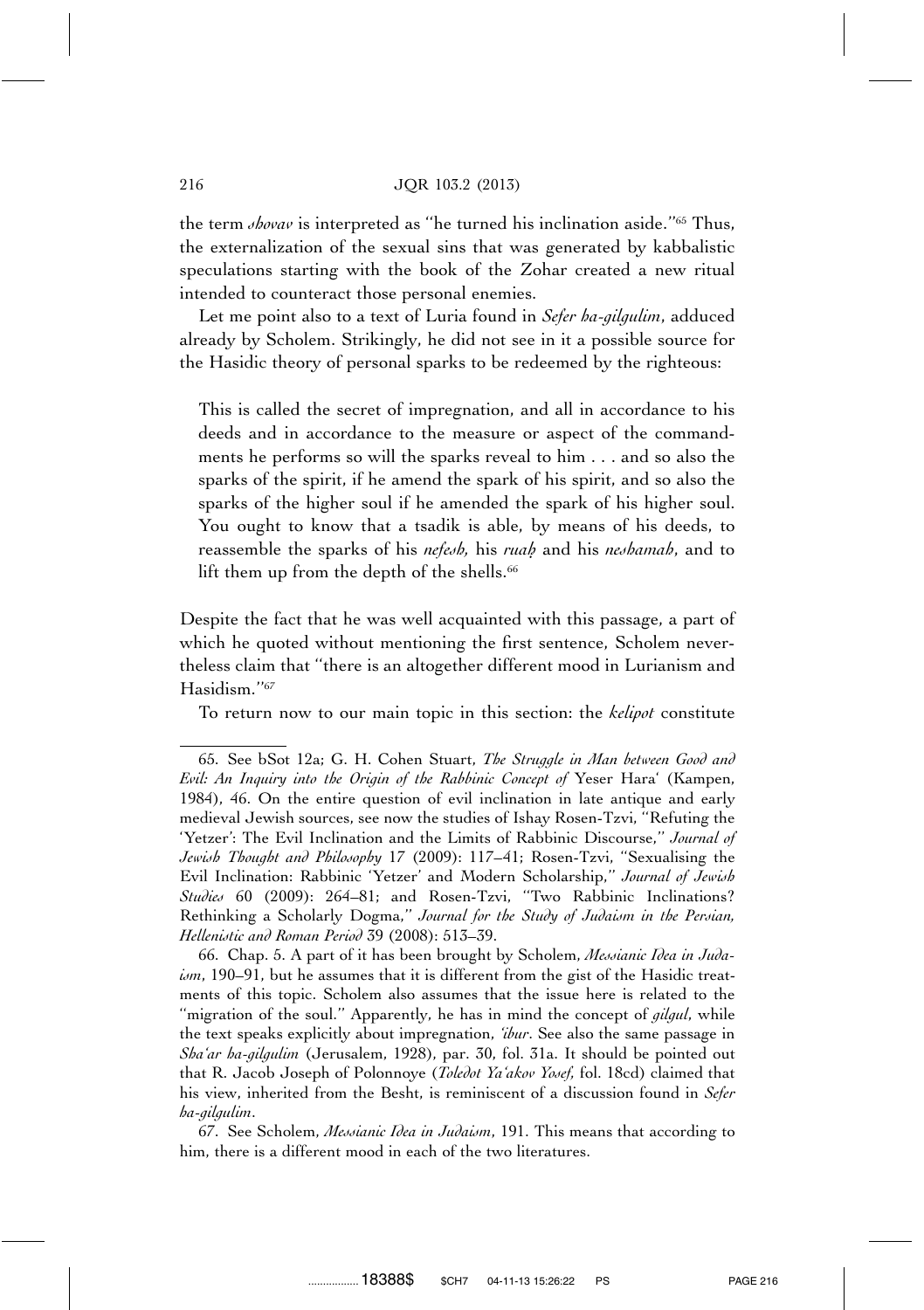not only the first enemy of every one but some reification of the divine fault. The war against them is part of the ongoing process of *tikun*, the amendment of the divine and human faults. Repentance, which is understood as part of the war, and the performance of the commandments, which is understood in Lurianic Kabbalah as redemptive, together constitute the main type of war against the two enemies. One of them should be rescued and elevated, the other destroyed. This mythical fight that attempts to separate the evil from the good that is immersed within evil is reminiscent, as Scholem has duly pointed out, of Manichaeism, though he denies a historical connection between the two types of religious systems. $68$ 

Let me emphasize that despite the potential to interpret these issues as dealing with the individual battle to rescue his individual spark, the main gist of Lurianism was to rescue all the sparks stemming from Jewish souls as part of the collective messianic enterprise.<sup>69</sup> The Lurianic theories of dissemination of sparks by breaking the original structure of a primordial man and the process of reconstitution of his broken limbs are not new; neither are they a reaction to the expulsion of the Jews from Spain (in 1492), as deemed by some scholars.<sup>70</sup> Rather, they are quite reminiscent of a long series of widespread myths and rituals, some of them quite archaic, found in several cultures, dealing with the restitution of the dismembered *Urmensch*, analyzed in detail in a fascinating monograph by Bruce Lincoln.<sup>71</sup> The messianic implications of the ritual of restituting the sparks to their place, both within man and within the divine structure,

<sup>68.</sup> See Scholem, *Major Trends*, 269, 280; and Isaiah Tishby, ''Gnostic Doctrines in Sixteenth-Century Jewish Mysticism,'' *Journal of Jewish Studies* 6 (1955): 146–52. Interestingly enough, Tishby—writing many years after the publication of Scholem's *Major Trends*—does not find it necessary to mention his master's explicit references to the possible impact of this specific theme in Manichaeism on Lurianism. See also Idel, *Ascensions on High*, 141, n. 122. In my opinion, the theory of the mixture of divine sparks, or sparks of the Shekhinah, and shells, is to be found already in the writings of Cordovero. See, e.g., his *Or yakar*, vol. 5 (Jerusalem, 1970), 231; vol. 6 (Jerusalem, 1974), 61; vol. 9 (Jerusalem, 1976), 51; vol. 14 (Jerusalem, 1986), 85, 209; vol. 16, (Jerusalem, 1989), 121, 144; and in R. Abraham Azulai, *H. esed le-'Avraham* (Lemberg, 1863), fols. 20ab, 28cd, and 35b. This is just one more example of Luria's debt to his teacher, not sufficiently acknowledged in scholarship. It should be mentioned that in *Or yakar*, 16:144, there is a connection between shell, sparks, and the concept of transmigration.

<sup>69.</sup> See Tishby, *Doctrine of Evil*, 132–33; 137–38.

<sup>70.</sup> See, especially, Scholem, *Major Trends,* 244–51.

<sup>71.</sup> *Myth, Cosmos and Society* (Cambridge, Mass., 1986), passim; and Peter Kingsley, *Ancient Philosophy, Mystery, and Magic: Empedocles and Pythagorean Tradition* (Oxford, 1995), 291, and n. 6.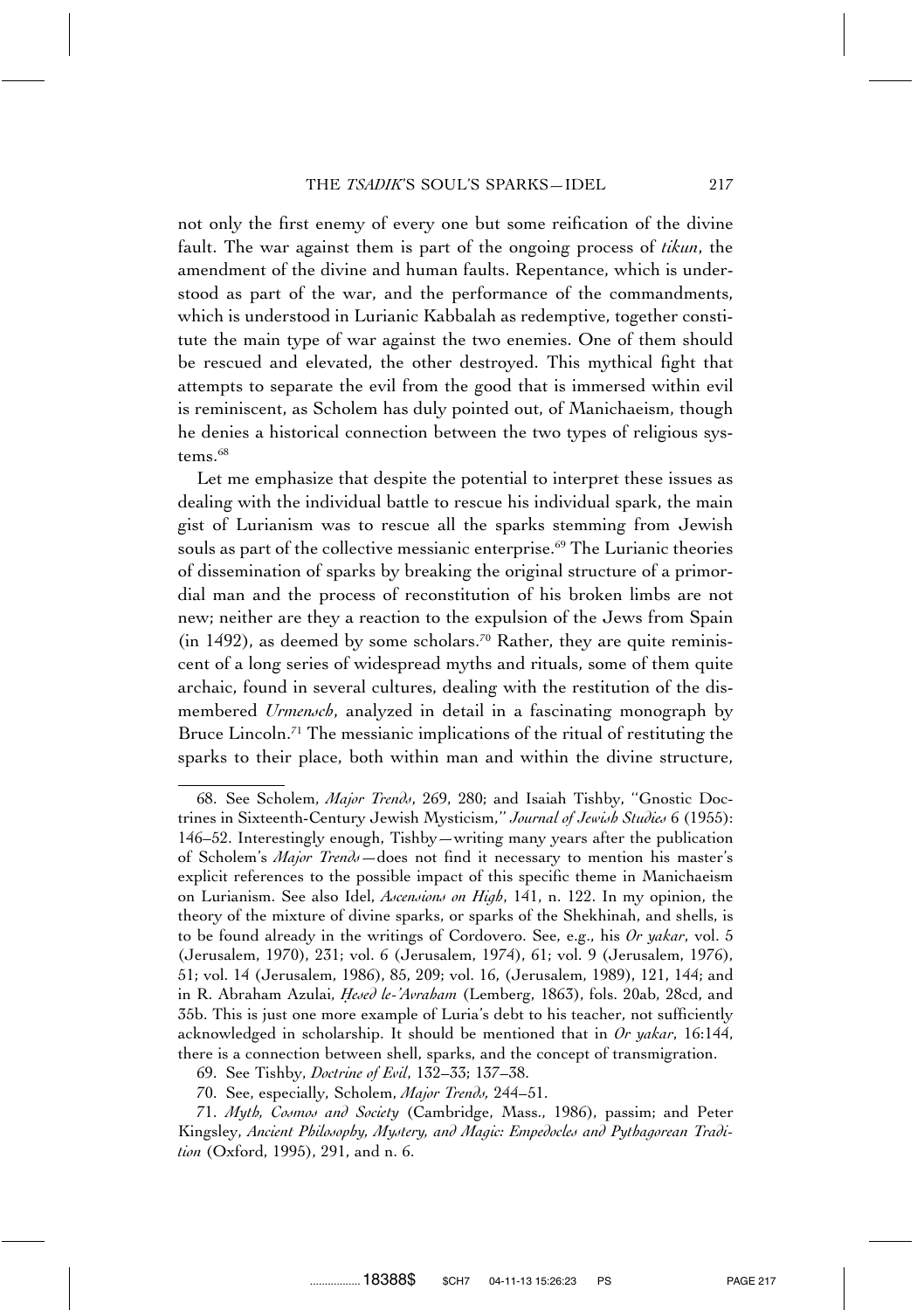conceived in anthropomorphic terms, cannot account, alone, for the emergence of this explanation of the ritual. This eschatological understanding of the reparation of sexual sins may account for the emergence, again in Lurianic Kabbalah, of the so-called general reparation (*ha-tikun ha-kelali*), which has to do with the repair of the sins related to sex.<sup>72</sup>

Additional reverberations of Luria's views are found in a book composed sometime around 1620 in Gaza by a follower of both the Kabbalah of Cordovero and Luria, the famous R. Abraham Azulai, which reflects the existence of a theme relevant to our topic:

Know that it is incumbent on the [people in] exile to purify the holy sparks which were mixed because of the sin of Adam within the shells that mixed good and bad, as it is known. Behold, according to this issue, you should understand the matter of the beautiful woman. It is known that those who go to that war, that is a war of choice, were completely righteous persons, who did not [even] speak between a prayer to another. Thus, it is impossible that the evil inclination will overcome these righteous persons, and defile them with an alien woman. This is the reason why the Torah announced that if he [the righteous] desires her it is [only] because there is a holy spark mixed in that nation, found in that alien woman, a spark that belongs to the soul of that man. This is the reason why he desired her and why the Torah allowed him to have sexual intercourse with her.73

The formulations found here rely on earlier sources, pre-Lurianic and Lurianic, and adumbrate in quite a significant manner the theories attributed by scholars to Hasidism. They show that the theme under consideration can travel from one type of Kabbalah to another, without involving

<sup>72.</sup> On this phrase, see Liebes, *On Sabbateaism*, 253–61; Liebes, *Studies in Jewish Myth and Jewish Messianism* (Albany, N.Y., 1993), 115–50, who assumes that this term occurs for the first time in Nathan of Gaza's writings, and that this Sabbatean *tikun* had an impact on R. Nahman of Bratslav. See, however, the occurrence of this phrase in several Lurianic texts authored by kabbalists like R. Immanuel Hay Richi, in the context of the reparation of the *Ze'iyr anpin*, and in two manuscripts of the pre-Sabbatean famous kabbalist R. Nathan Shapira of Jerusalem's sermons he delivered in European Jewish communities.

<sup>73.</sup> *Ba'ale berit Avram* (Jerusalem, 1982), fol. 87b. The sentence from the beginning until ''it is known'' is found in a seminal text of Vital's *Likute torah* discussed above. However, Luria's or Vital's passage deals with general redemption, while Azulai takes the discussion in a different direction. On this kabbalist, see Isaiah Tishby, ''The Attitude of R. Abraham Azulai to the Kabbalah of R. Moshe Cordovero and ha-Ari,'' in *Studies in Kabbalah and its Branches* (Hebrew; Jerusalem, 1982), 1:255–303.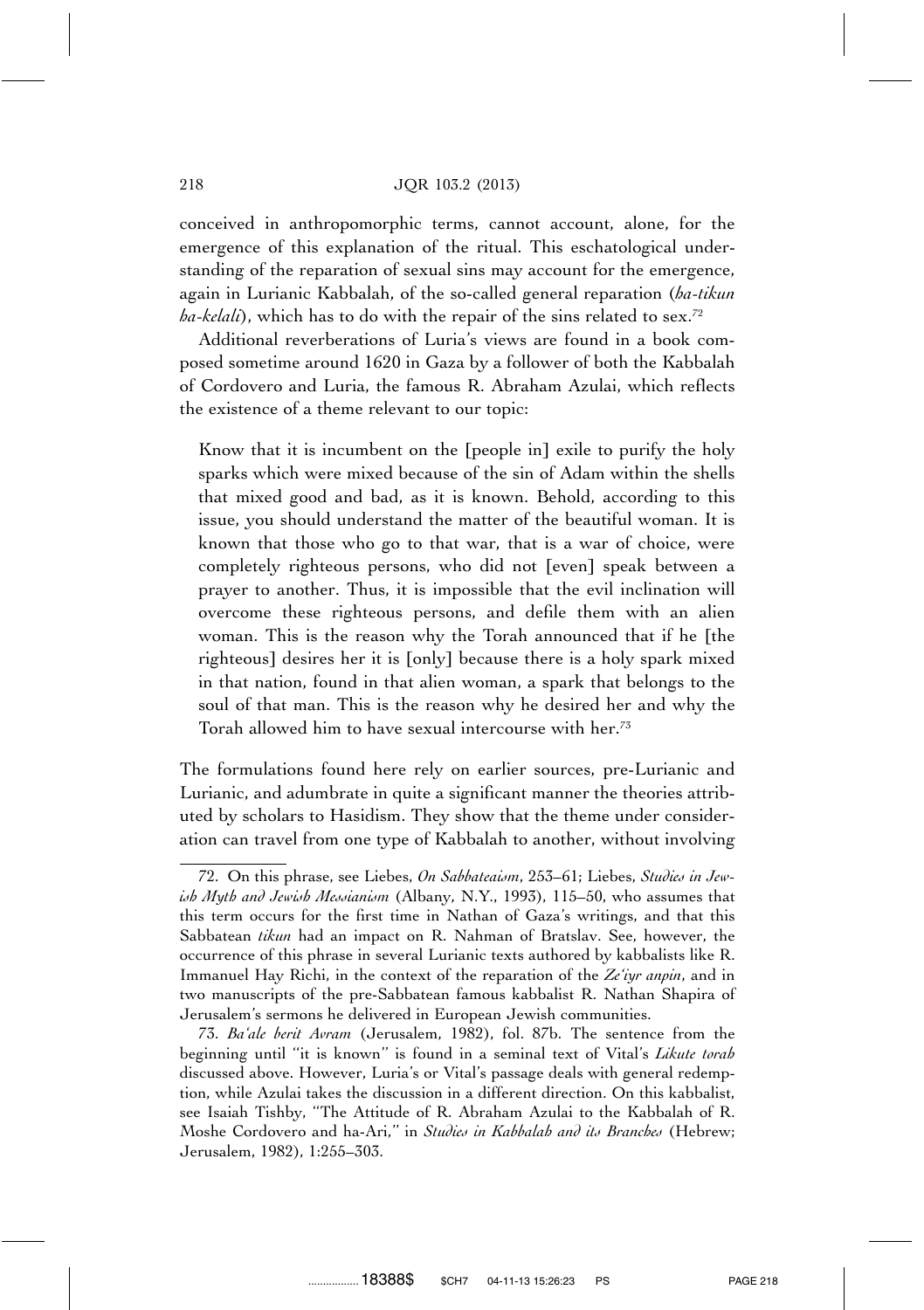the acceptance of their respective wider theological structures, as we see in the passage of the theme of impregnation/sparks from a text authored by R. David ibn Avi Zimra, one of Luria's teachers in matter of Kabbalah, to be discussed below. This theme, just as that of the two wars discussions, can be absorbed within wider structures and then adopted later from those structures into other structures, without importing the entire earlier structure. In other words, someone can adopt the two-war theme from Islamic or Jewish Neoplatonism into the theosophical structure of Lurianism, and then from Lurianism into Hasidism.

With this in mind, we conclude that Luria or Vital explicated the strong affinity between a righteous person and the beautiful alien woman. She is understood as a combination of primordial shells and the drops of the righteous that are related to souls and sin at the same time. The possibility of taking a beautiful alien woman is therefore part of a religious worldview, which combines the personal form of salvation, related to the redemption of the souls of someone's own children metamorphosed in hostile bodies, with a theurgical operation, since it deals with divine sparks which are rescued from their corporeal demonic prison. To put it differently: someone may worship God not only by performing the rabbinic commandments but also by repairing his sins and acting in a manner that is not specifically a commandment. Since ancient times, the war of choice was no more an actual ritual performance but rather solely a spiritual kind of enterprise. This new mode of acting, namely, the expansion of the spectrum of religious acts from the classical and well-defined commandments, is known as '*avodah be-gashmiyut*, the worship within or by corporeality, which attracted plenty of attention in the early stages of East European Hasidism. It should be noted that Abraham Azulai was well acquainted with this approach, but this is a matter for another study.74

In other words, unlike the internalizing propensity of the sources we dealt with above, the material presented in this section points to a more complex situation. The inner struggle is conceived to be important, and repentance remains quintessential for religious life. However, the main strategy for spiritual combat is a process of externalization of the sins in figures with which the righteous has to struggle. This war combines the cosmic confrontation with the ontological evil understood as the objective enemy, and the solution of the problem created by the personal sin, which is mixed in with the external evil entities. This propensity is part and

<sup>74.</sup> See his voluminous commentary on the Zohar, Or ha-hamah (Premislany, 1887), vol.2, part 2, fol. 30b.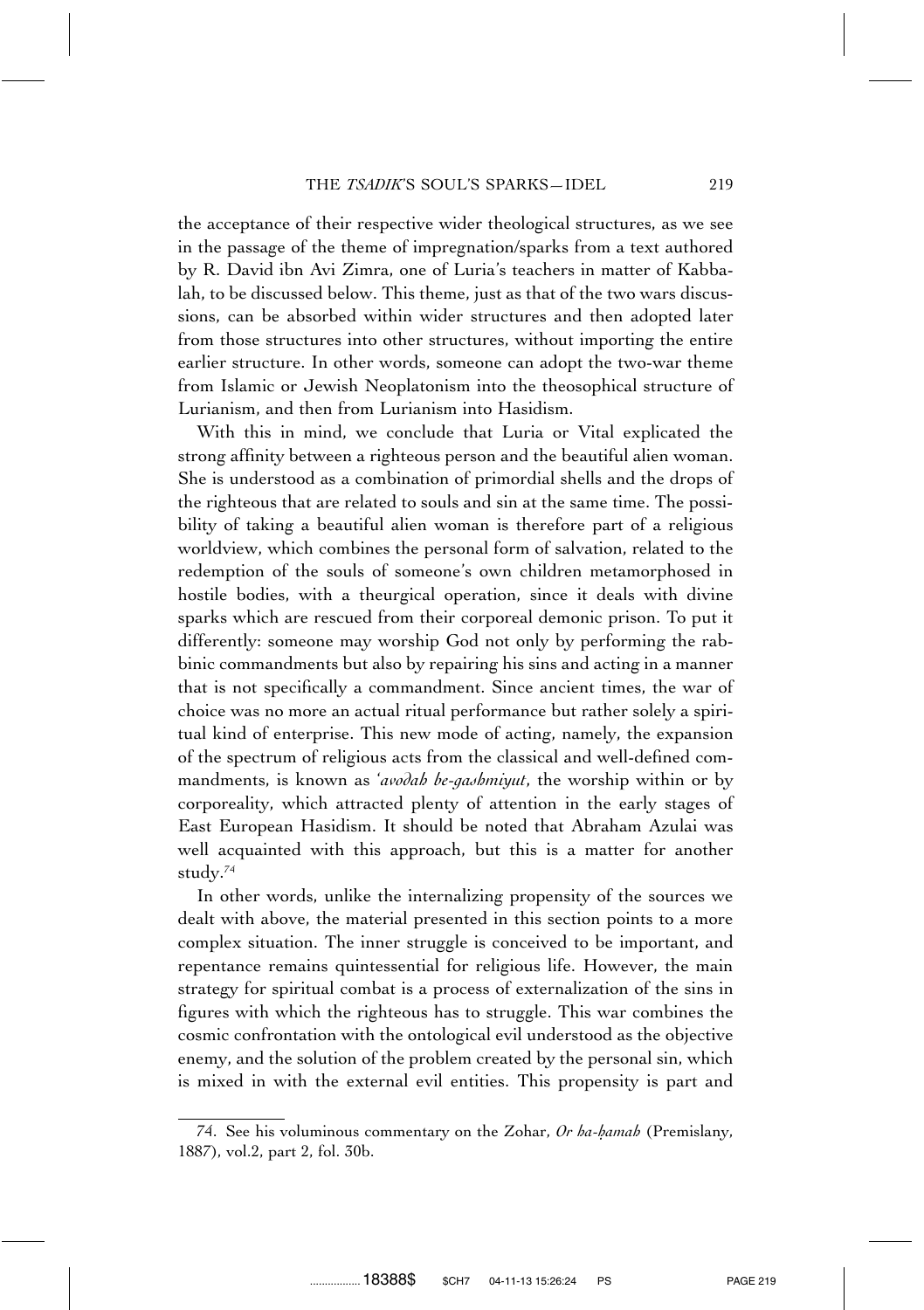## 220 JQR 103.2 (2013)

parcel of a wider religious approach, characteristic of the theosophicaltheurgical Kabbalah, which puts the main emphasis on processes taking place in the external realms of reality: the divine and the demonic. Let me emphasize the specificity of these discussions: beyond the more general religious framework, represented by sparks and theurgical *tikun,* what is interesting in these discussions is the invitation or the instruction to enter in contact with impurity, in order to repair a certain type of sin. This contact is initiated by the kabbalist and is part of the more general theory of *tikun*, and the need to extract the holy sparks from the demonic shells.

## THE *TSADIK* AND HIS SPARKS IN SOME BESHTIAN TRADITIONS

In his article about metempsychosis, from which I have quoted extensively above, Scholem analyzed a series of Beshtian discussions dealing with the rescue of the sparks of one's own soul.<sup>75</sup> It suffices to say that this teaching plays a greater role in early Hasidism than in Lurianic Kabbalah, and it makes more sense to speak of differences in emphasis than of a conceptual sort of innovation. In a previous section I noted a passage in which the connection between the righteous and his sparks that were embodied in his enemies was discussed. Let me now mention two more quotes out of the numerous expressions representing the Besht's view. He was quoted by his grandson R. Ephrayyim of Sudylkov:

I heard from my grandfather, blessed be his memory for the next world, this principle that each and every righteous has holy sparks that belong to the root of his soul, that it is incumbent on him to repair and to elevate them, even his servants and animals and his vessels, in all of them there are holy sparks and it is incumbent on him to repair and elevate them to their root.76

What is interesting in this passage is the opening, which argues that this is a principle, namely, a more general statement, without specification. This assessment is not a vacuous declaration. We can detect indeed an elaborate discussion which deals with details of what has been described in general terms in the previous passage, found again in the name of the Besht:

<sup>75.</sup> See *On the Mystical Shape*, 218–23. It should be pointed out that the Besht and his followers were more lenient than their predecessors regarding the sin of the seminal emission. See Schatz Uffenheimer, *Hasidism as Mysticism: Quietistic Elements in Eighteenth Century Hasidic Thought* (Jerusalem, 1993), 102–3.

<sup>76.</sup> Degel mahaneh Efrayim (Beditchev, 1809), fol. 5b. See also Scholem, ha-*Shalav ha-Aharon,* 233, and Kauffman, *In All Your Ways Know Him*, 121, n. 97.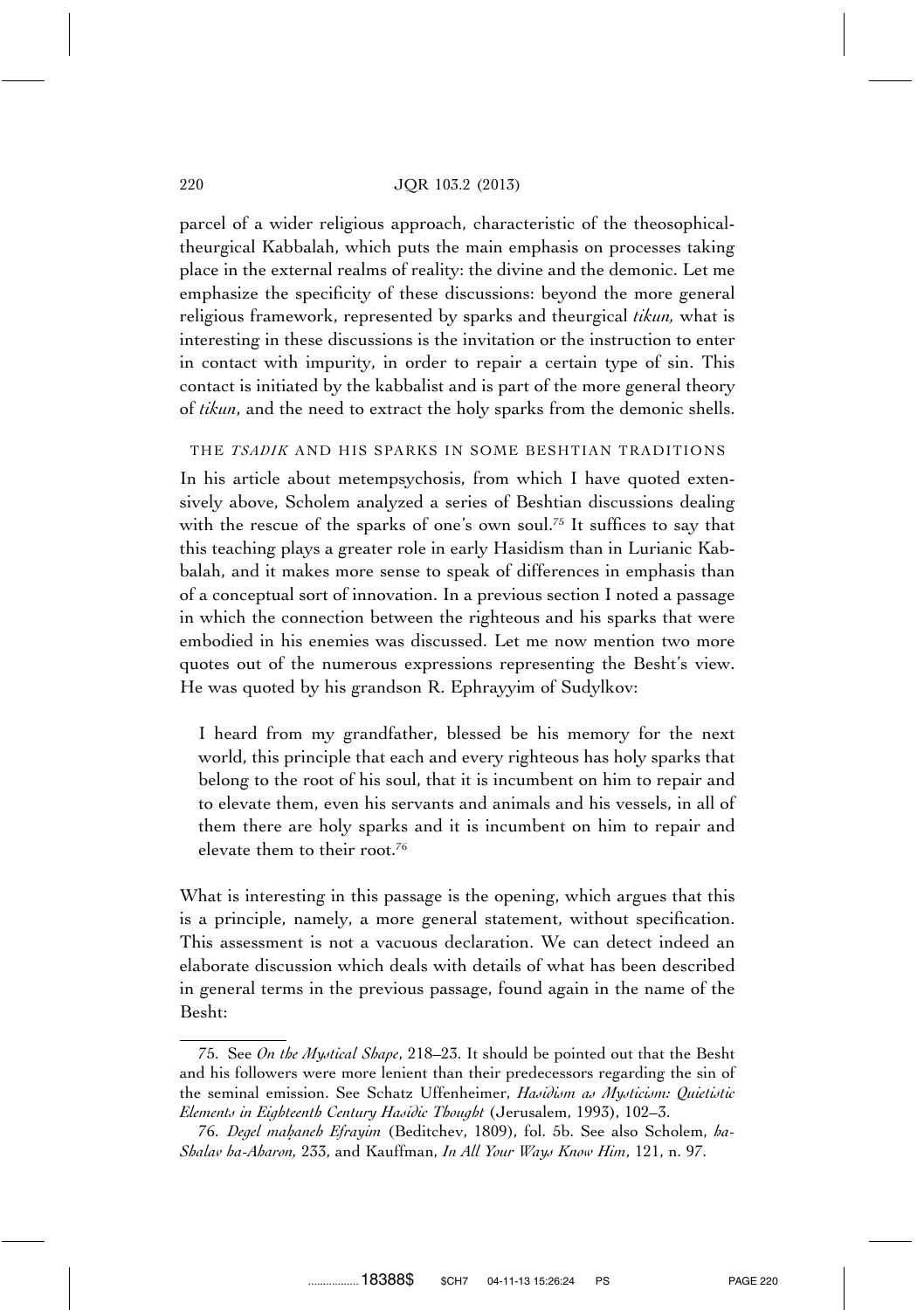I heard in the name of my master how to pray for one's enemies; the benefit [of the prayer] is that: ''seven times the righteous will fall and stand up,''77 namely in seven *sefirot*<sup>78</sup> his *NR''N*<sup>79</sup> will transmigrate, namely the soul that are his slaves and animals, and his spirit are his wife and his speech, is also the intercourse of the mouth, which is called his wife $80$ ... when he is blemished by [means of] his speech by slanderous language and similar things, out of them the men who are inimical [to him] emerge, speaking [then] against him; and the high soul is from the brain, and they are his sons, and the blemish of the brain is [found then] in thought; $81$  it causes the pain to his sons, and the soul too, if he blemished by his deeds and acts, which cause him pain, because of his slaves and animals. And in each of the *sefirot* he is capable of elevating his *NR''N* from there, but not in the case of the seventh *sefirah,* which is *Malkhut*, and from there the shells of Nogah suckle.82 It is difficult to elevate the *NR''N* from there. Therefore, he should amend his enemies that emerged from the blemish [created out] of the speech,<sup>83</sup> elevate them by means of the speeches of prayer,<sup>84</sup> and if he does not do so, but rejects them, they will become even more

78. Namely, the seven lower *sefirot.*

<sup>77.</sup> Prov 24.16. The figure ''seven'' is related to the seven *sefirot,* mentioned immediately below, and in a way is reminiscent perhaps also of the seven capital sins in Christian spirituality. This biblical verse has been interpreted in quite a different manner in the commentary on Ps 107, attributed by the Hasidic tradition and by Schatz Uffenheimer to the Besht. See her *Hasidism as Mysticism,* 361 and below.

<sup>79.</sup> This is the acronym for *Nefesh, Ruah. , Neshamah*, namely, soul, spirit, and higher soul.

<sup>80.</sup> See Idel, ''Models of Understanding Prayer in Early Hasidism,'' 40–49; 56–78.

<sup>81.</sup> The connection between brain and semen has much earlier sources in Indian and Greek physiology and is widespread in medieval discussions, appearing in Kabbalah from its inception. See, e.g., Scholem, *Origins of the Kabbalah*, 154–55, or Idel, *The Mystical Experience in Abraham Abulafia,* trans. J. Chipman (Albany, N.Y., 1987), 190–91. On the nexus between the sin of the brain and its rectification, see the passage of Nathan of Gaza, adduced by Liebes, *Studies in Jewish Myth and Jewish Messianism*, 144.

<sup>82.</sup> The shell of *nogah*, which is connected to the divine sphere, constitutes an intermediary entity between the demonic and the divine. See, e.g., *Toledot Ya'akov Yosef*, fol. 29c.

<sup>83.</sup> For the centrality of speech in the religious worldview of the Besht, see Idel, ''Modes of Cleaving to 'Letters.' ''

<sup>84.</sup> Elevation by means of speeches of prayer is found in the Besht's *Holy Epistle*, though there it is the praying person's soul, while here it is some form of correction of one's sin.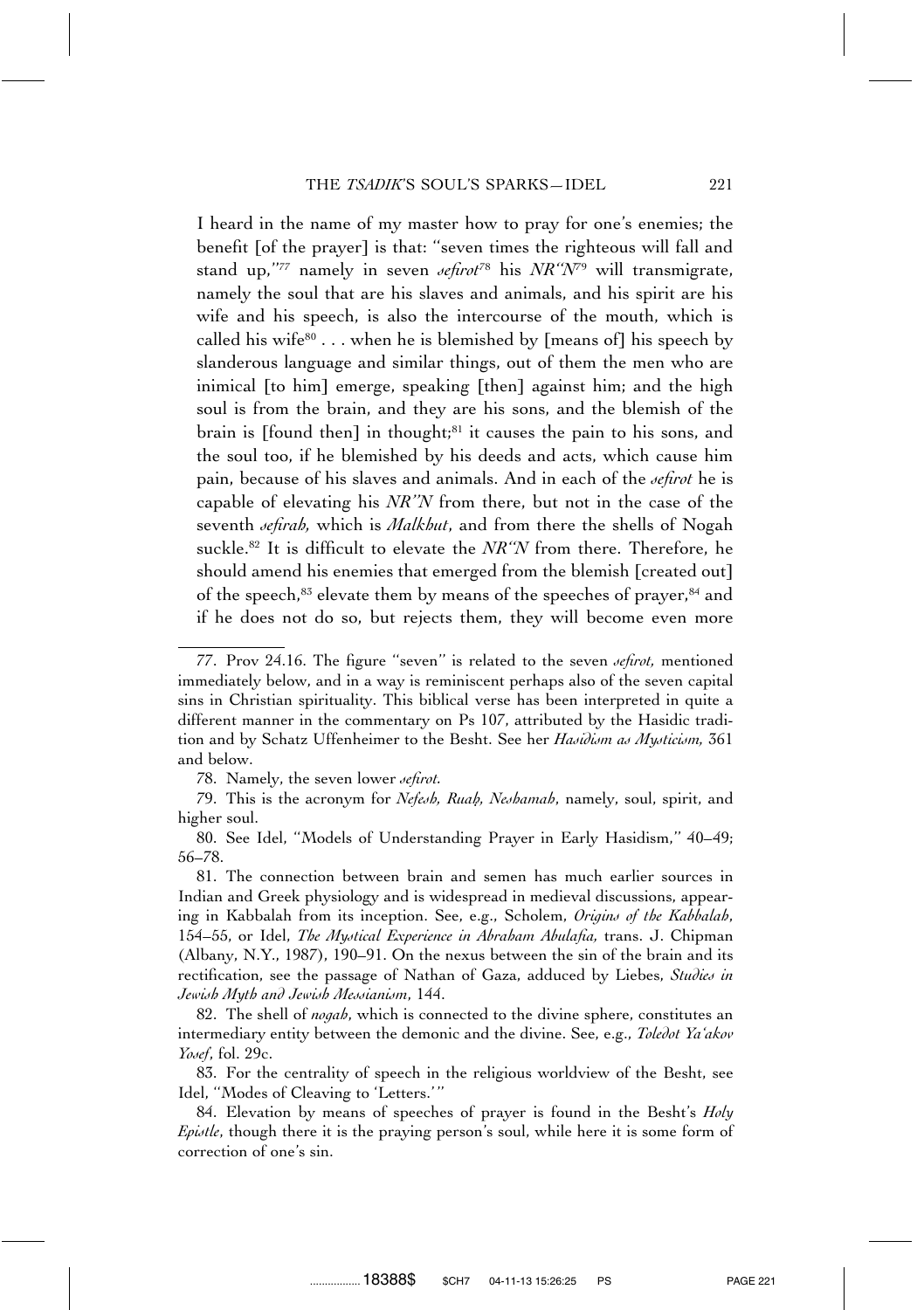inimical, because of coarseness and materiality.<sup>85</sup> This is the reason why it is written<sup>86</sup> "and the punished [person] by the righteous is not good'' since he [the punished] is the very spirit of the righteous, and this is the reason why he should pray for the enemies, and by means of prayer it is sweetened in its root<sup>87</sup> and he draws out from them his spirit, and what remains of them are dissipating by themselves. ''Let the sage listen and he will add instruction''88 and the words of the sage are gracious. And<sup>89</sup> this is the issue of the rank of Moses, blessed be his memory, that he elevated and emended his speech. At the beginning, they were the flock,<sup>90</sup> which he was shepherding. Afterward, they became his disciples, and he gave them the Torah, and studied with them, etc., and the words of the sage are gracious.<sup>91</sup>

I am unable to explicate here all the details of this important teaching. Nevertheless, it is clear that elevation of sparks may constitute, according

87. This concept of mitigating the negative aspect by elevation to the source is found in Lurianic Kabbalah, but its sources are earlier. See, e.g., R. Moshe Cordovero, *Or yakar* (Jerusalem, 1970), 5:57. The Besht himself resorted several times to it. See also my ''Modes of Cleaving to the 'Letters.' ''

88. Prov 1.5.

89. It seems that here begins another quotation in the name of the Besht. In *Toledot Ya'akov Yosef*, the entire text is attributed as one continuum to the Besht. I assume that the version found in *Ben Porat Yosef* was the original one, and the two originally different texts of the Besht have been conflated in *Toledot Ya'akov Yosef*.

90. In Hebrew *ts'on*, following the verse ''Moses was shepherding the flock in the desert,'' cf. Ex 3.1. From the context it is quite clear that the flock is related to speeches and is probably a pun on  $m\partial bar =$  desert,  $me\partial aber =$  speak. Such a pun is found in a teaching attributed to him. See R. Zeev Wolf of Zhitomir, *Or ha-Me'ir* (Parichi, 1815), fol. 57bc. A relationship between *ts'on* and speech is reminiscent of an interpretation of *ts'on* in Abulafia, but this is an issue that transcends the framework of this essay.

91. See *Ben Porat Yosef* (Koretz, 1781), fol. 99bc. See also *Tsafnat pa'aneah.* (Koretz, 1782), fol. 5b, and *Toledot Ya'akov Yosef* (Koretz, 1780), fol. 15a. A comparison of three versions shows that this disciple of the Besht was quite careful in his transmission of his master's teaching. In *Toafnat pa'aneah*, there are some few additions, meant to clarify the text, which do not affect its meaning. See also Scholem, *On the Mystical Shape*, 218, 245, 311, n. 115. A shorter version is brought by R. Jacob Joseph, *Kutoneth passim*, ed. G. Nigal (Jerusalem, 1985), 264; and R. Aharon Kohen of Apta, *Keter Shem Tov ha-Shalem,* ed. J. E. Shohet (New York, 2004), 14, no. 18. On Moses, see Sack, *The Kabbalah of Rabbi Moshe Cordovero*, 41, and Scholem, *On the Mystical Shape*, 306, n. 54.

<sup>85.</sup> Of the shells.

<sup>86.</sup> Prov 17.26. The term *'anush,* translated here as ''punished,'' is not so clear in the biblical context.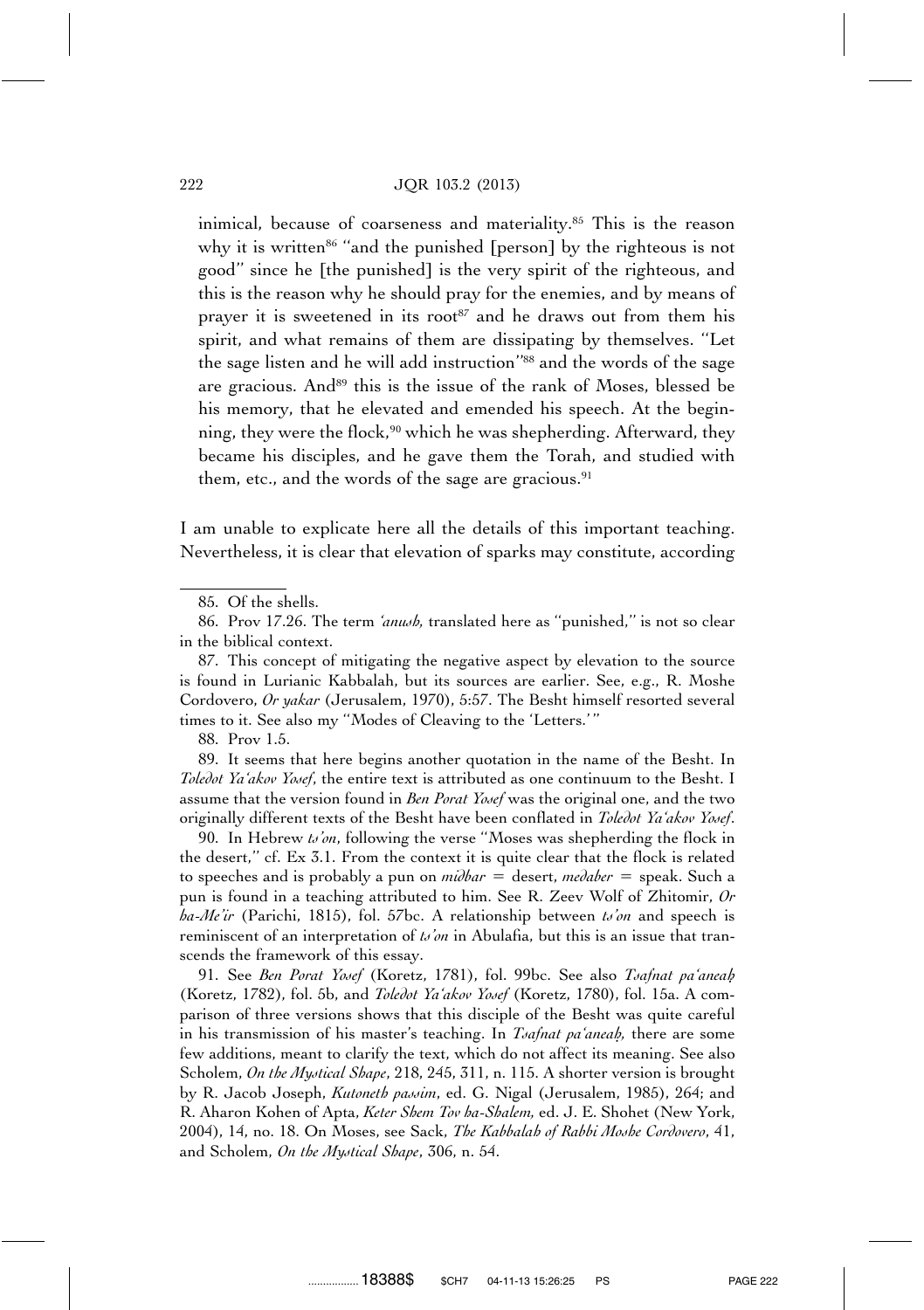to this teaching, a self-redemptive activity, which does not embrace the enemy out of sympathy but in fact destroys the demonic part of it by liberating the divine one—the spark that belongs to the soul of the righteous himself. Let me point out that though the assumption that the sparks of someone are found in his sons and wife can be easily explained in classical kabbalistic sources, the view that such sparks are found within servants, slaves, or animals is more complex. It assumes that the normal forms of kinship are not working in the regular way. As Ada Rapoport-Albert has pointed out, this Hasidic presupposition may stem from Lurianic sources, or Cordoverian ones.<sup>92</sup> Ironically enough, the strong connection between fathers and sons became essential for the further development of the institution of the *tsadik* in Hasidism, which became preeminently hereditary from the end of the eighteenth century.

# SOME KABBALISTIC AND HASIDIC TREATMENTS OF THE TWO-WAR THEME

As seen above, it is possible to understand the Besht's views as a continuation of earlier kabbalistic traditions dealing with the sparks of the soul, which he has put in relief. However, other early Hasidic discussions, including Beshtian ones, perpetuate another theme, which combines the theory about the war and the captive woman with a much earlier theme of two kinds of wars. Some Safedian kabbalists adopted different versions, found in earlier Hebrew texts, one talmudic and dealing with the importance of the inner or the great war (or what is called in Muslim sources the *jihad al-'akhbar,* or to resort to a related Latin term, the *psychomachia*93) in comparison to the external, or the small war. Let me exemplify this theme by adducing the most influential source in Judaism, of R. Bahya ibn Paqudah:

You should know that your worst enemy in this world is your own instinct . . . A holy war against somebody else should not distract you from fighting him; no other battle should interfere with the struggle against him. Combating a far enemy must not keep you from engaging

<sup>92.</sup> See her ''The Hasidic Movement,'' 127 and n. 192; and for Cordovero see *Or yakar*, vol. 14 (Jerusalem, 1986), 209, where the spark of the soul of the righteous is described as influential on the places where the living righteous once studied.

<sup>93.</sup> For the talmudic source, see below n. 128. For psychomachia, see, e.g., Macklin Smith, *Prudentius' Psychomachia: A Reexamination* (Princeton, N.J., 1976); and Kenneth R. Haworth, *Deified Virtues, Demonic Vices and Descriptive Allegory in Prudentius' Psychomachia* (Amsterdam, 1980).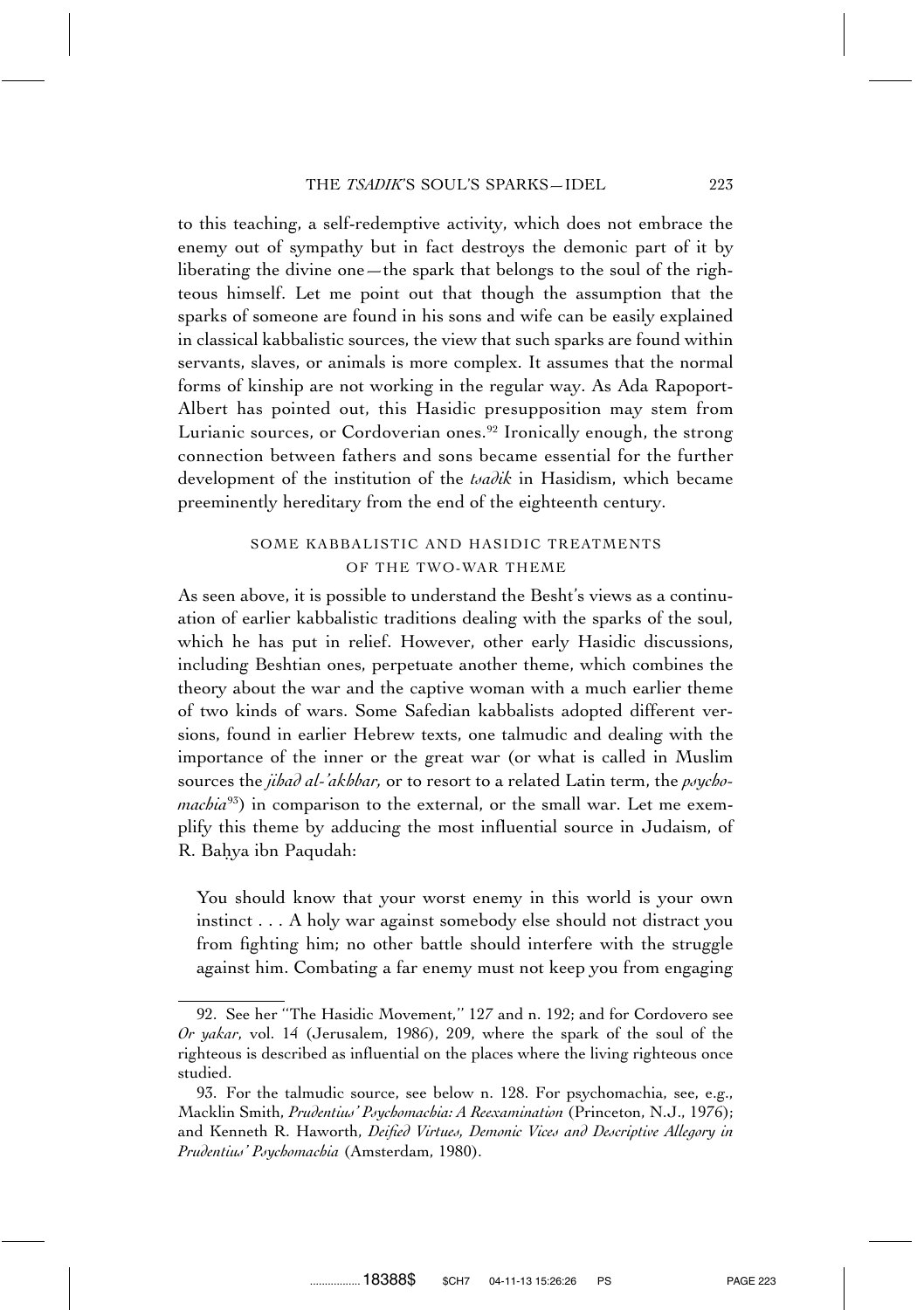this one who is inseparable from you. Defending yourself against somebody who cannot attack you without permission must not stand in the way of defending against this one, who asks no permission to attack you. It is told of a pious man that he met some people returning from the great battle with an enemy. He said to them, ''You are returning, praised be God, from a smaller battle carrying your booty. Now prepare yourself for the greater battle.'' They asked: ''What is that great battle?'' and he answered, ''The battle against the instinct and its armies.''94

Thus, in a classic of Jewish thought, Bahya's *Duties of the Heart*, which though written in Arabic was translated into Hebrew and studied by many thinkers, the two-war theme was introduced in an explicit manner in Jewish spirituality. This theme can be said to have introduced a split between the spiritual and the material, a vision that draws on the Platonic dichotomy between soul and body and has informed much of Jewish spirituality since the Middle Ages.

A quite similar theme is found in another influential literature in medieval Judaism, that dealing with Alexander the Great and his encounter with Brahmins.<sup>95</sup> A version of the Alexander the Great legend made its way to Safed into the very circle of Luria, as we notice in R. Moshe Al-Sheikh's very influential commentary on the Bible.<sup>96</sup> In the concept of the

<sup>94.</sup> Cf. the English translation *The Book of the Direction of the Duties of the Heart*, trans. M. Mansoor (London, 1973), 276–77; and for the Hebrew translation by R. Yehudah ibn Tibbon, to *Hovot ha-levavot* 5.5, whose impact was very significant (Tel Aviv, n.d.), 357. For the possible source of this passage, see Yahuda's introduction, *Hida¯ja ila¯ fara¯ i al-qulu¯ b des Bachja ibn Jo¯se¯f ibn Paqu¯ da, aus Andalusien* (Leiden,1907–12), 95. On Jewish poems dealing with the battle with the inclination, see Aharon Mirsky, *From the Duties of the Heart to Songs of the Heart* (Hebrew; Jerusalem, 1992), 191–205. See also Paul Fenton, ''Judaeo-Arabic Mystical Writings of the XIII<sup>th</sup>-XIV<sup>th</sup> Centuries," in *Judaeo-Arabic Studies* 3, ed. N. Golb (Sydney, 1997), 88–89, n. 6. For another important channel of transmission of this theme, see also *Sefer mo'ozne tsedek*, an influential reworking of a book of al-Ghazzali, ed. J. Goldenthal (Leipzig, 1839), 67, according to the early thirteenthcentury Hebrew translation of R. Abraham ben Hasdai, an inhabitant of Barcelona.

<sup>95.</sup> See Israel J. Kazis, ed., *The Book of the Gests of Alexander of Macedon, Sefer Toledot Alexandros ha-Makedoni* (Cambridge, Mass., 1962), 14–15; 74–75; 126; 183–84; 210; and W. Jac. Van Bekkum, ed., *A Hebrew Alexander Romance According to the MS Heb. 671.5 Paris, Biblioteque Nationale* (Groningen, 1994), 108–9; or Joseph Dan, ed., *'Alilot Alexander Mukedon* (Jerusalem, 1969), 96.

<sup>96.</sup> See R. Moshe Alsheikh, *Torat Moshe*, on Deut 21.10 (Warsaw, 1914), v, fol. 70c. Alsheikh's commentary was one of the most cited books in Hasidism, and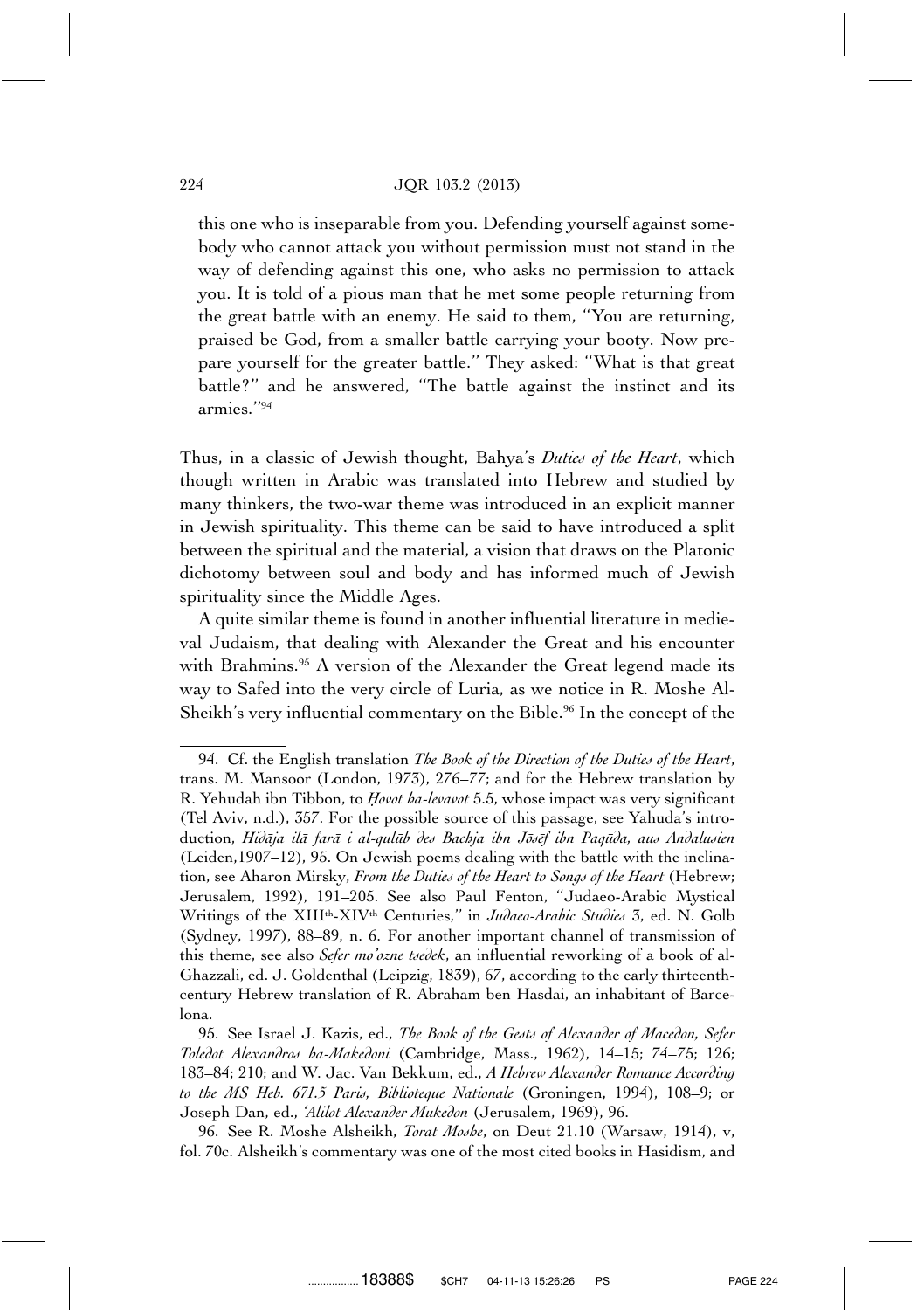two wars, there is an interesting case of internalization of the concept of the war and an application of it to inner combat, or at least to prefer the latter to the former. On the other hand, in Safedian Kabbalah, as we have seen above, there was a process of externalization of the inner conflict, and portrayal of the beautiful alien woman as the objective hypostasis of the righteous man's sin and as his spark. This mythical picture represents a special form of appropriation of the inner struggle with the evil inclination, but projected within a new framework created by the theosophicaltheurgical Kabbalah. Those two trends regarding war, the mythicalexternal one related to the beautiful woman, and the spiritual-internal one, will be combined in some forms in the last stage of Jewish mysticism, namely, East European Hasidism since the mid-eighteenth century. In the wake of the different approaches emerging out of Safedian Kabbalah, Hasidic literature adopted and elaborated upon the theory of the spiritual war and the distinction between the two wars. By and large, we can see in this body of sources the most concentrated interest in this issue in all of Hebrew literature. In the following, I address a few examples that contributed some fresh understanding to my topic.<sup>97</sup>

It is the founder of Hasidism, the Besht, who is reported to have dealt with this theme. In a teaching reported in his name, it is said that:

I have heard in the name of the Besht that he said: "'Enemies<sup>98</sup> of a man are the members of his household.' Those [enemies] are the transgressions that he committed,<sup>99</sup> because from them, the shells have

98. *Oyeve ish*.

99. *She-pa'al*. This makes clear that it is the person who went to war who is the sinner and thus the creator of the shells.

Alexander's story could therefore have been easily known by Hasidic masters, including the Besht.

<sup>97.</sup> In the following discussions on the Besht I do not deal with views found in the commentary on Ps 107, printed and attributed to the Besht by Schatz Uffenheimer, *Hasidism as Mysticism*, 342–82, as this seems to be a dubious attribution, as Scholem has already pointed out. See Scholem, *The Messianic Idea,* 189–90; and now in *Ha-shalav ha-aharon*, 293; Rosman, *Founder of Hasidism: A Quest for the Historical Ba'al Shem Tov* (Berkeley, Calif., 1996), 122–23; and Wolfson, ''Walking as a Sacred Duty,'' 194. The only scholar in the field who accepts the attribution of the commentary to the Besht seems to be Arthur Y. Green, ''Typologies of Leadership and the Hasidic *Zaddiq,*'' in *Jewish Spirituality II*, ed. A. Green (New York 1989), 154, n. 7. From the specific point of view of this study, it should be pointed out that Schatz Uffenheimer's remark (*Hasidism as Mysticism*, 375, n. 61) that there is a parallel between a passage of R. Jacob Joseph of Polonnoye and the *Commentary on the Psalm*, as to the rescue of the personal sparks in the commentary, is unfounded. Compare Schatz Uffenheimer, 359.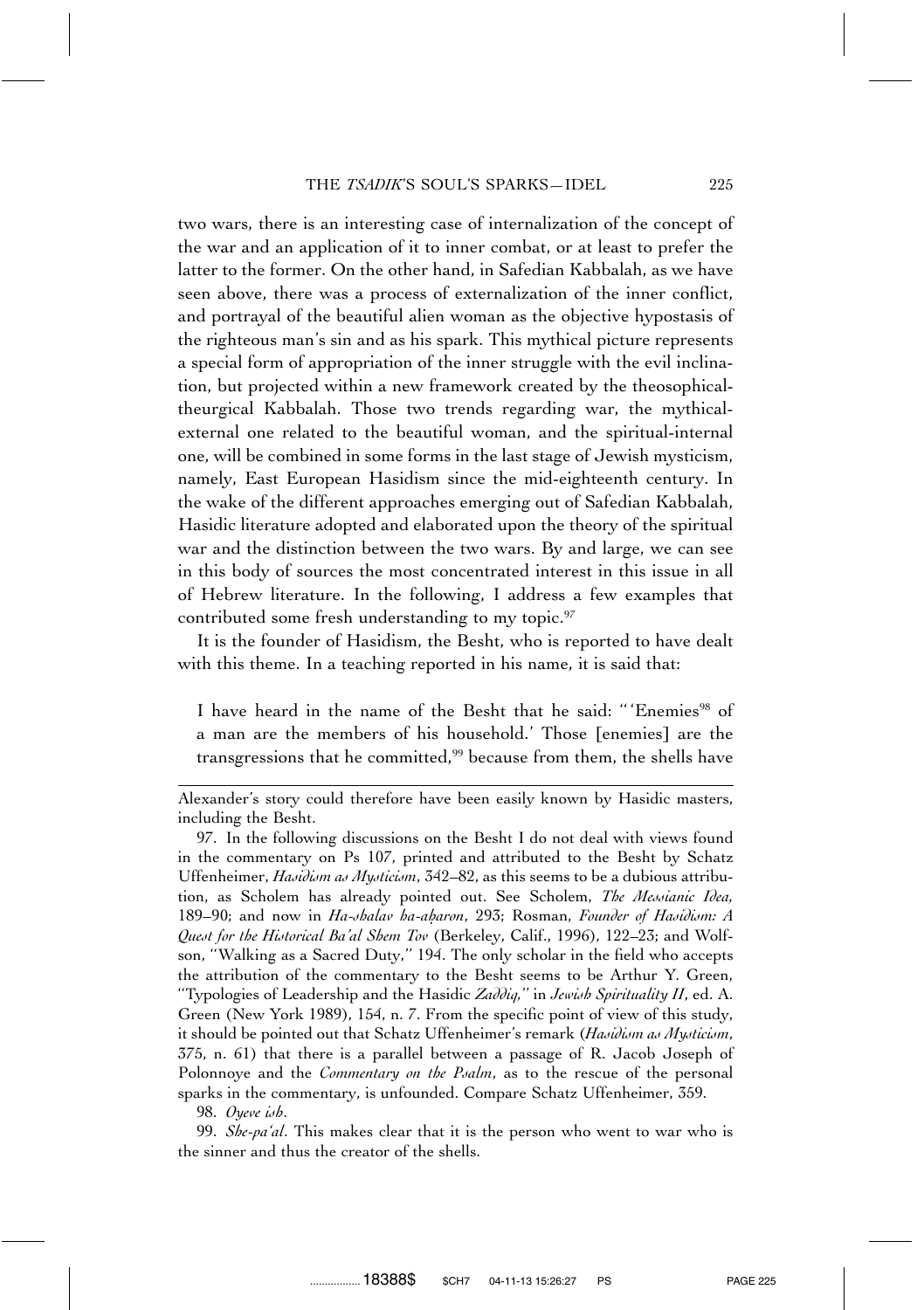been generated and they are embodied in some bad persons because [good things] come into being [by means of the righteous],<sup>100</sup> [by] those who are arguing and struggling with him. Behold, men have two types of foes: one, mentioned above, which emerges from a sin he committed. The other kind [of foe] are the wicked persons, who hate those who walk on the upright paths by nature, just as it is the way of the evil to hate the good, as I have heard in the name of the Rabbi, the preacher  $[$ of Polonnoye],<sup>101</sup> blessed be his memory, on the verse<sup>102</sup> *When a man's ways please the Lord, he makes even his enemies be reconciled* with him. He put special attention to the word 'his<sup>103</sup> enemies' and commented in the vein of the above interpretation that there are two aspects of foes. One foe hates him because of the sin that he committed previously, and the shell has clothed itself in that man to struggle against him, in the manner [of the verse]<sup>104</sup> *Thy own wickedness shall rebuke you*. And it is also imperative that there is another foe, which is an absolute evil part, whose way is, by nature, to hate the good. The obliteration of this foe does not depend on the will, etc. And who is greater than Moses our master, about whom it is said that there were people arguing against him? However, the remedy for this is *God will be pleased by his ways; also his enemies will be reconciled with him*. Since when his heart will understand that it is the enemy [manifested] by means of the shells that were created from his sins, and he repented and gave a remedy to it and obliterated the shell, the enemy automatically becomes his lover. And this is the precise meaning of *God will be pleased by his ways* [and then] *also his enemies will be reconciled with him.* It is precisely his enemy that emerges from his own deeds by means of his sins; he himself will reconcile with him." End of quote.<sup>105</sup> The words of the mouth of the sage are gracious.<sup>106</sup>

102. Prov 16.7.

103. It is the possessive plural that is important, which means that they are not only enemies hating him but also his own enemies.

104. Jer 2.19.

105. This following phrase is the formula used by R. Jacob Joseph of Polonnoye in order to quote mainly the teachings of the Besht.

106. The entire passage has been quoted in the late eighteenth-century R. Gedaliyah of Lunitz, *Teshu'ot hen*, 100. I could not find a parallel to this rather

<sup>100.</sup> Cf. tYoma 4. The assumption being that bad things are caused by wicked people.

<sup>101.</sup> It is most plausibly R. Arieh Leib Galliner of Polonnoye, the author of the book *Kol Arieh*, known as the admonisher, *ha-Mokhiyah.* , an early disciple of the Besht, who not only preserved many quotes in the name of his master in his book but also transmitted orally teachings that are not otherwise known. See, in the case of R. Gedalya, elsewhere in *Teshu'ot hen* (Brooklyn, 1982), 69.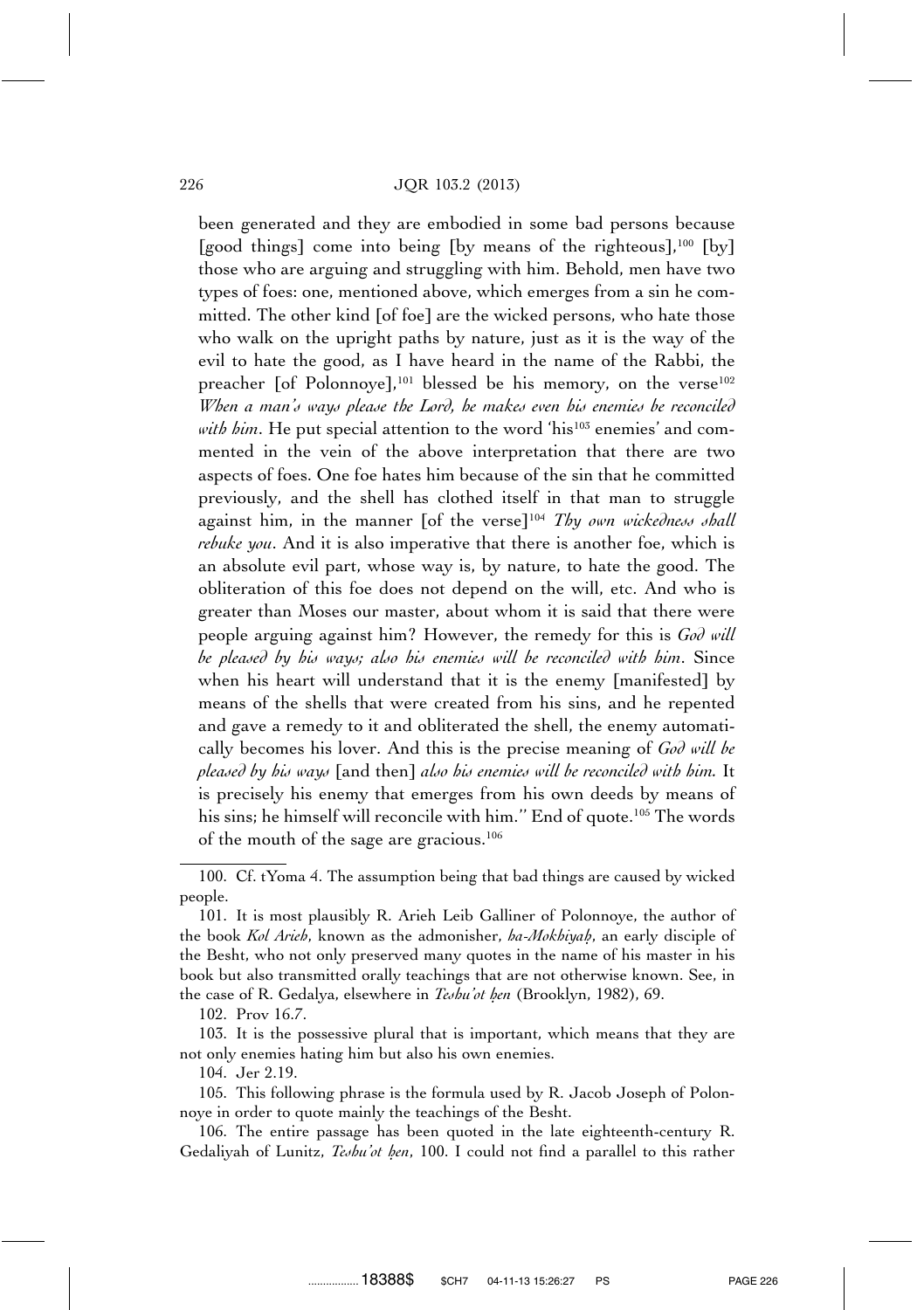It is obvious that there are two versions of the same approach adduced here: first that of the Besht and then the articulation of his disciple. These two versions are quite similar to each other not only from the conceptual but also from the terminological point of view. To a certain extent, the later clarifies the first by introducing the exegesis on the verse from the Proverbs. This passage is brought as an interpretation to the verse from Deut 21.10 on ''going forth to war against thy enemy'' and the beautiful captive woman. Implicitly, the Besht is dealing with a war waged against two types of enemies: the first one is constituted by a combination of the externalization of one's sin and an already existing bad person, who becomes an enemy by dint of internalizing the shells created by the sinner. The other enemy is the absolute enemy, whose hate does not depend upon the deeds of man. At least implicitly, we have here two types of war: one that is based upon repairing someone's sins, which comes to approximate repentance, while the other kind of objective enemy should be battled, if at all, by external type of deeds, namely, concrete war. The Besht resorts to the term *kelipot,* widespread already in Safedian Kabbalah, in order to account for the manner in which the transgression has been reified and transferred to another person. Those are the external manifestations of the personal sins, which may be repaired by amending one's religious behavior, a shift that will destroy the inner power of those shells and dissipate the enmity of that person toward the former transgressor. In a peculiar way, the battle with evil as found already in Luria/ Vital and Abraham Azulai discussed above is an internal combat, in which a person encounters and liberates his own sparks, embodied in shells, because of his sins.

Unlike the Lurianic distinction between two sorts of enemies, the Besht conflates the two types into his first category and allows for the second category of enemies, the ordinary type of human foes. However, the main emphasis is less on destroying or obliterating an entire entity but rather on amending one's own religious behavior. While Lurianic Kabbalah regarded the performance of the commandments as the prime form of extracting the divine sparks from the realm of shells, the Besht is much closer to the version represented by Azulai. According to them, some shells are, in this context, not objective negative powers, which have cos-

lengthy and quite seminal teaching in the writings of earlier Hasidic authors. It should be mentioned that the Besht himself is never reported to deal directly with the verse from Deut 21.10 as referring to the beautiful captive woman as one's own spark that was captured within the shells. Rather, he is reported to have considered this woman as a metonym for the *Shekhinah* and the shells. See in R. Efrayim of Sudylkov, *Degel mahaneh Efrayim* (Jerusalem, 1995), 52.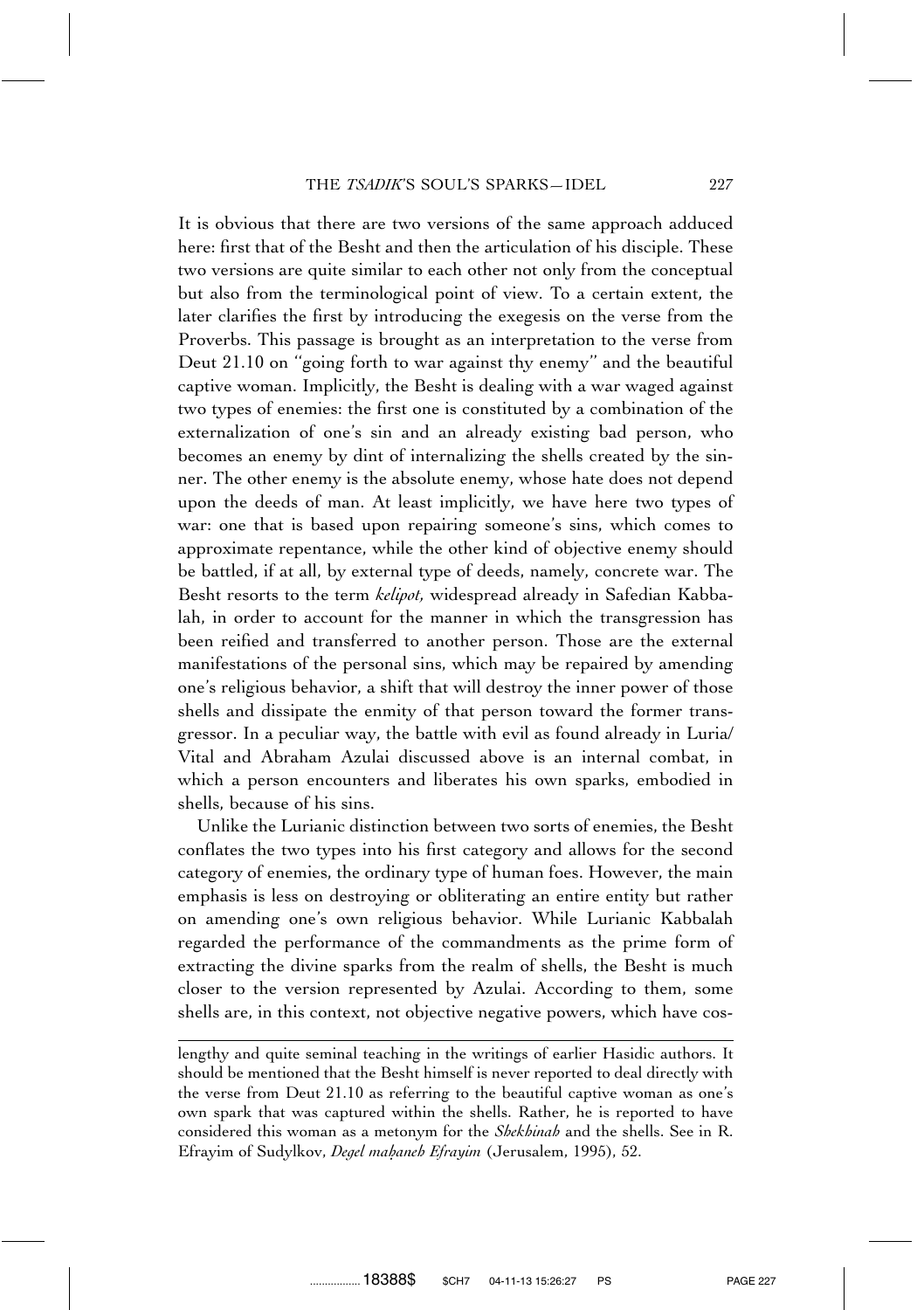mic sources, but extensions of one's own sins. This is the reason why the war of choice is not just a duty related to the general order or to the community but a personal one. Repentance is, therefore, the main prescription for winning the war and bringing the first type of enemy to reconciliation or peace.

Though there can be no doubt that the Lurianic categorization indeed influenced the Besht, I assume that the latter was acquainted also with the two-war theme, which is represented by an Alexander-related passage in his disciple R. Jacob Joseph of Polonnoye. In the first printed Hasidic book, R. Jacob Joseph's *Toledot Ya'akov Yosef*, the author drew upon a passage of R. Isaiah Horowitz, as I have cited it above:

It is known from the dictum of the sage:<sup>107</sup> "You returned from the Small War, prepare for the Grand War, which is the war of the evil inclination etc.'' And when someone behaves in a modest manner, he escapes from the war of the evil inclination. However, this is not the case if he is eager to attain richness, which is the ornament of the evil inclination in his war, in order to behave like a prostitute after the evil inclination, to listen to its advice and forget the worship of God.108

The context of this passage has to do with sexual vices, which are one of the meanings of the evil inclination from rabbinic times. The occurrence of this rather precise reference to the Alexander the Great tradition in R. Jacob Joseph's book may point to the possible acquaintance of his master, the Besht, with this tradition, which had been known through its appropriation in R. Isaiah Horowitz's widespread book. Elsewhere in his book, R. Jacob Joseph treats the issue of the beautiful captive woman and advances in this context the view of the Besht about the principle of distinction that is applied to the beautiful gentile woman, when she leaves her earlier form of behavior and becomes Jewish. As we will see immediately below, in another discussion of the Besht, he associates the act of distinction with his approach to alien thoughts.109 It is in this context that

<sup>107.</sup> The Muslim and the ''Alexander the Great's'' storiola became here a rabbinic source, perhaps due to its occurrence in ibn Paqudah's influential book!

<sup>108. (</sup>Koretz, 1780), fol. 188b, referred to in Piekarz, *The Beginning of Hasidism*, *Ideological Trends in Derush and Musar Literature*, 210–11, and Elbaum, *Repentance and Self-Flagellation*, 189, n. 34. It should be mentioned that the dictum concerning the two wars recurs in R. Jacob Joseph's book.

<sup>109.</sup> See the references adduced in Idel, ''Models of Understanding Prayer in Early Hasidism,'' 50–51, n. 130. It should be pointed out that the elevation of the alien thoughts may well be an innovation of the Besht. See M. Idel, ''Prayer, Ecstasy and Alien Thoughts in the Besht's Religious World,'' in *Let the Old Make Way for the New: Studies in the Social and Cultural History of Eastern European Jewry,*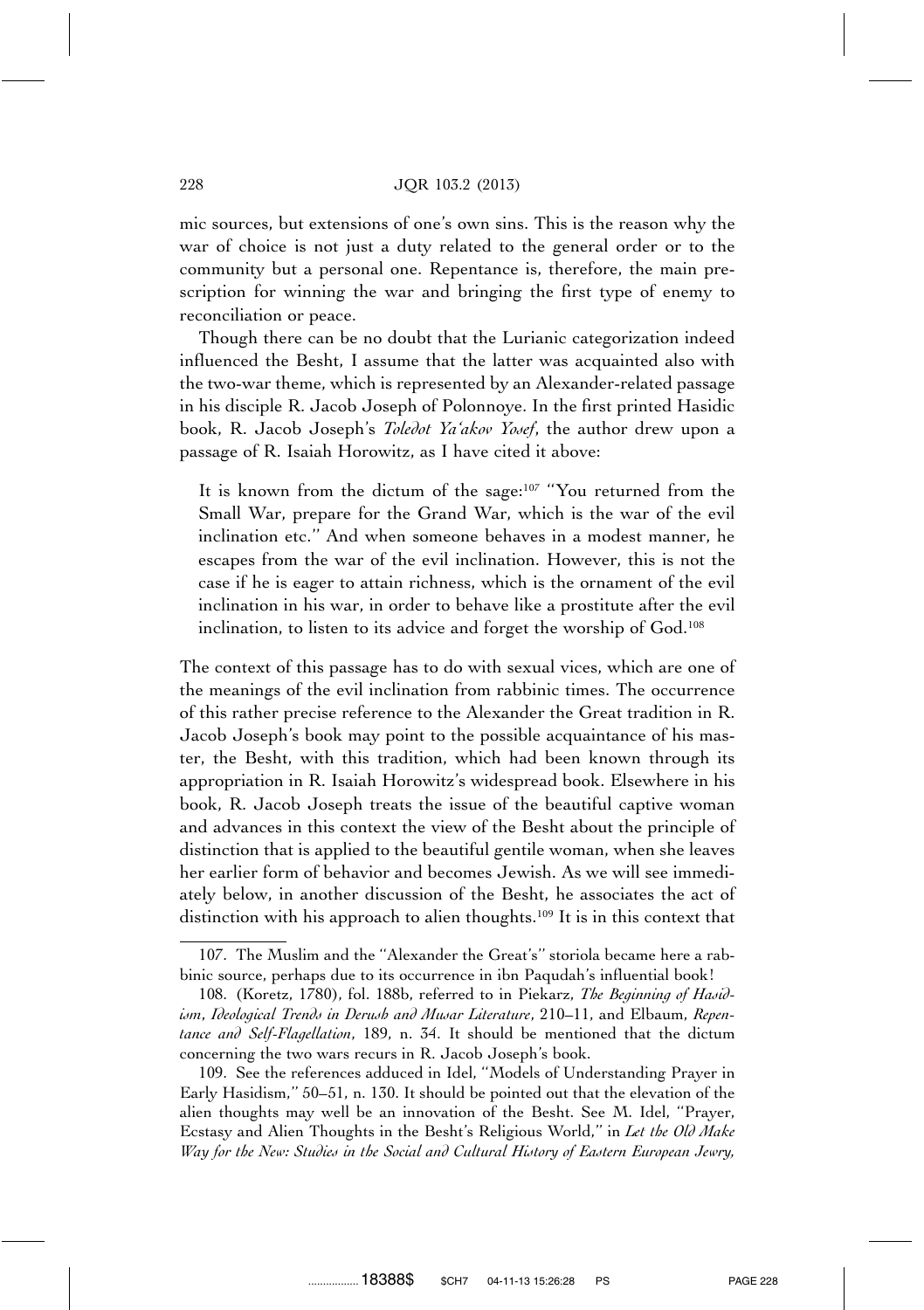R. Jacob Joseph argues that there is not even a single act of transgression, and therefore no divine spark.

In general, it should be remarked that despite the adoption of the Safedian mythical theory about externalized evil, the Besht and his followers also developed another seminal approach to the status of the evil inclination. It has been conceived of as a power that should be used in order to worship God by its own means.110 As quoted above, the Besht was interested less in the conflictual understanding of the human situation and instead chose to emphasize reconciliation. In several cases, he stressed the possibility of finding a positive element to the encounter with evil, a conciliatory approach that reflects the assumption of a profound harmony underlying reality. He offers a rather surprising explanation to a story reported in the name of R. Isaac of Acre, preserved by R. Elijah da Vidas in his *Reshit hokhmah*, and dealing with an encounter between an idle man and a princess.111 While R. Isaac and da Vidas referred to the princess as a representation of the divine presence, or the *Shekhinah,* the Besht interpreted it as the evil inclination.112 His assumption is that despite the scene of temptation that is obvious at the beginning of the story, the happy ending, according to which the idle man becomes a righteous person, demonstrates that even within the words of the evil inclination, someone may find positive messages. This is also the case in an important teaching of the Besht:

It is necessary to elevate alien thoughts through the three lines,<sup>113</sup> and someone should pay attention from which line each alien thought

*Presented to Immanuel Etkes*, vol. 1, *Hasidism and the Musar Movement*, ed. D. Assaf and A. Rapoport-Albert (Hebrew; Jerusalem, 2009), 57–120.

<sup>110.</sup> On this issue see Piekarz, *Beginning of Hasidism*, 204–68.

<sup>111.</sup> On this storiola, see Moshe Idel, *Kabbalah and Eros* (New Haven, Conn., 2005), 155–68.

<sup>112.</sup> See R. Jacob Joseph of Polonnoye, *Tsafnat pa'aneah.* (Koretz, 1782), fol. 66a, and ibid., fol. 92d. On the contemplation of the beauty of women in Kabbalah and Hasidism as a way to ascend to the supernal beauty, formulated under a distinct Platonic influence, see Idel, *Kabbalah and Eros*, 155–78; Idel, ''Female Beauty: A Chapter in the History of Jewish Mysticism,'' in *Within Hasidic Circles: Studies in Hasidism in Memory of Mordecai Wilensky*, ed. I. Etkes, D. Assaf, I. Bartal, E. Reiner (Hebrew; Jerusalem, 1999), 317–34; and Margolin, *The Human Temple*, 109–10; 351–52.

<sup>113.</sup> On the three theosophical lines and their role in the uplifting of the sparks, see the numerous quotes in the name of the Besht found in, e.g., *Toledot Ya'akov Yosef,* fol. 201a, and in R. Aharon Kohen Perlov of Apta, *Keter Shem Tov* (Brooklyn, N.Y., 1987), fols. 19c, 40bc, 55d, 58a. Therefore, also this part of the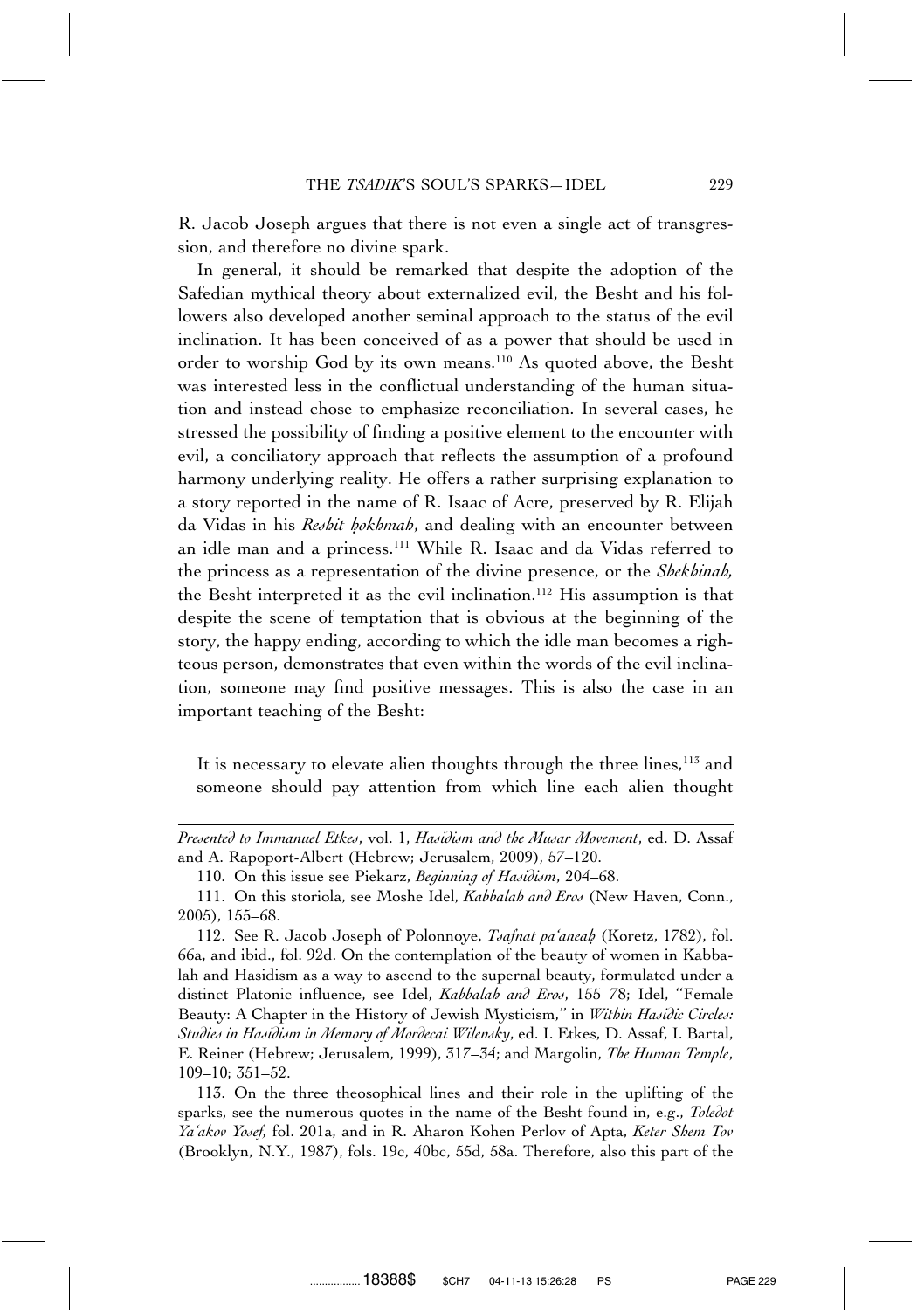[stems] so that he will be able to elevate it to its [specific] source. And these three lines are the three forefathers, as it is known.114 And behold the shell is called ''curse,'' that is an alien thought; and it is the exile of the *Shekhinah* within the depths of the shells, as it is written: ''Draw near to my soul, redeem it," namely elevate the parts of the soul<sup>115</sup> which constitute the sparks of the *Shekhinah*, from the shell, toward the holiness that is called redemption. As I heard from my teacher, it is incumbent to pray for the exile of someone's soul, spirit, and higher soul that are found within the evil instinct,<sup>116</sup> etc., and the words of the sages are gracious.<sup>117</sup>

Like many other discussions in Jewish mystical literature, this passage is based on an analogy between three lines, related to the *sefirot* of *Hesed*, *Gevurah,* and *Tiferet*; three forefathers, Abraham, Isaac, and Jacob; and three parts of the human soul, which are mentioned immediately afterward. What is interesting in this passage is the conflation between the redemption of the personal spark and the redemption of a spark of the *Shekhinah*, on the one hand, and the elevation of alien thoughts on the other.

In any case, the linkage between the Safedian theory, as described in the previous section, and the two-war theme is found in an explicit manner in some Hasidic writings. Especially interesting is the treatment of the two-war theme in a discussion of the spiritual war theme that occurs

quoted passage, though not presented as the view of the Besht but as a form of interpretation of the quote in his name, is quite consistent with his views.

114. ''As it is known'' points to the fact that this is not the original view of R. Jacob Joseph.

115. The three parts mentioned immediately afterward. On the many interpretations of this verse in early Hasidic literature as dealing with redemption, see Idel, ''Mystical Redemption and Messianism,'' 23, 26, 28, 30, 31, 34, 41, 46.

116. The theory of exile within the evil instinct recurs in the teachings reported in the name of the Besht. For an earlier possible source, see the *Commentary on the Haggadah* by R. Joseph Gikatilla, printed in *Haggadah Shelemah*, ed. M. Kasher, Sh. Ashkenazi (Jerusalem, 1967), 114. The commentary was printed for the first time in 1602 in Venice. For the possible conceptual context of Gikatilla's view, see Idel, *Messianic Mystics*, 351, n. 44.

117. *Toledot Ya'akov Yosef*, fol. 35d. On the assumption that the elevation of the sparks was conceived of as a great secret dealing with messianic enterprise according to another passage of the Besht, see Mendel Piekarz, *Between Ideology and Reality: Humility, Ayin, Self-Negation and Devekut in the Hasidic Thought* (Hebrew; Jerusalem, 1994), 79. For the vision of the soul as the speech of the *Shekhinah*, see the view expressed in the circle of the Great Maggid as preserved in MS Jerusalem NUL, 8º 3282, fol. 106a.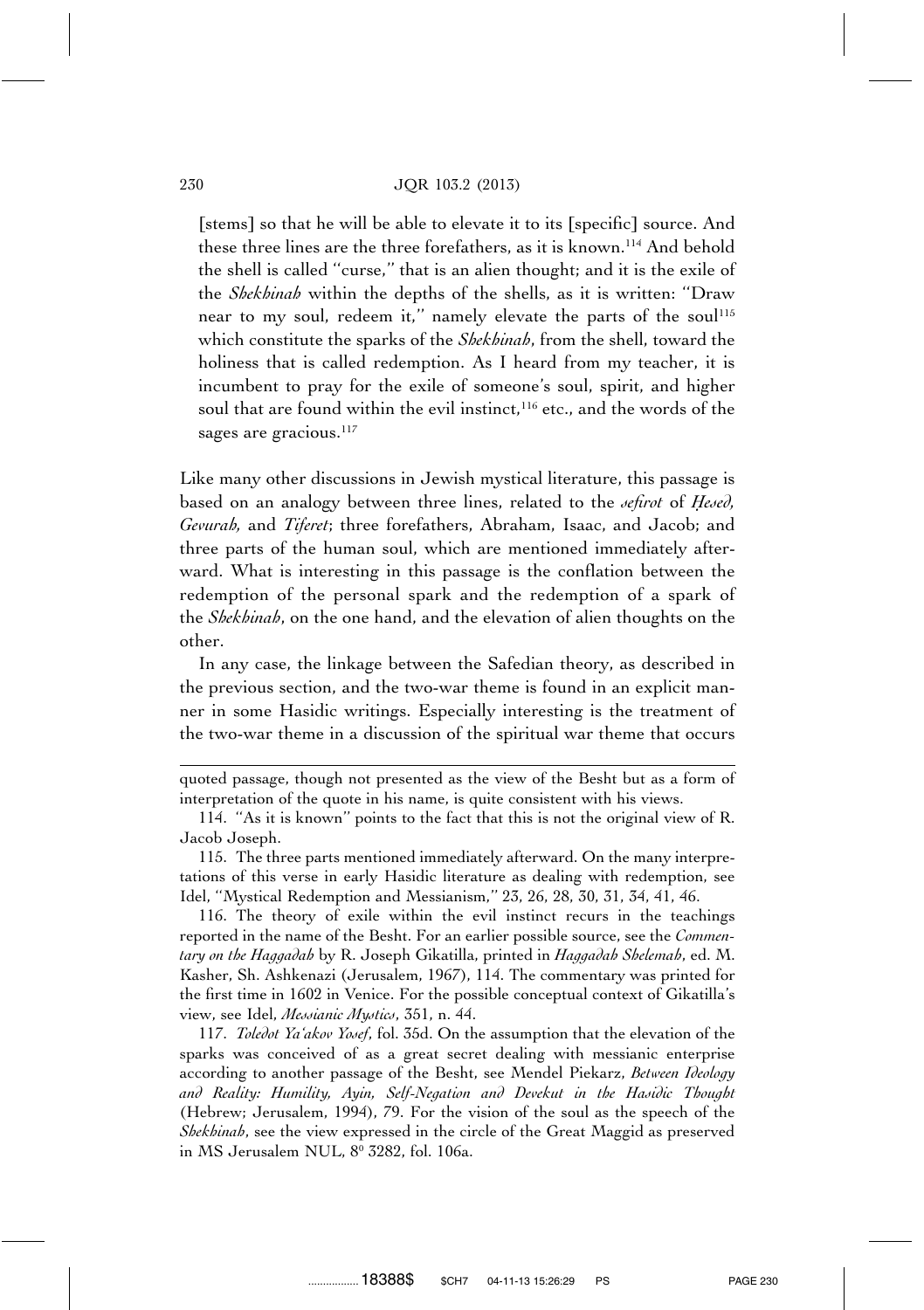in the early nineteenth-century Hasidic master R. Hayyim of Czernovitz.<sup>118</sup> In his commentary on the Pentateuch titled *Be'er mayim hayim*, he interprets the war in an original manner, though he seems to rely on one of the passages of R. Isaiah Horowitz mentioned above, as well as on the passage reported in the name of the Besht:

[a] It is known to those who know that the quintessence of the war of man is the war with himself, namely with his passion and his inclination. The latter desires to follow—God forbid—the other gods, which are the passion and the lust of this world that are corporeal and material, and fixed in the heart of man . . . And this is the quintessence of the greatest war in the world: the war one wages with passion, as the sages said<sup>119</sup> "Who is a mighty one? He who subdues his inclination etc.'' Because when someone wins this war, all the conquests of all the wars will be his in any case. [b] This is because the ''Enemies of a man120 are the members of his household,''121 since all the enemies of a man and his foes that are about to kill and destroy him, God forbid, or inflict something evil, are all but the sparks of evil<sup>122</sup> and shells. They were generated from his own deeds, out of his sins and evil desires that he possessed in this transmigration or another one, and he did not repent for them. They are indeed embodying themselves in his enemies and go and come to take revenge and afflict him, God forbid. And in such a manner we should understand the meaning of [the verse] ''The enemies of a man are the members of his household''; indeed, they are the plagues of men.123 This is the reason why the essence of the way someone amends when he is attacked by his enemies to harm him in the house or in the field, when he will fall prey to bandits and robbers during the night, is that he will repent *vis-a`-vis* God and atone completely for the past . . . and because of it the evil spark and the shell will be obliterated and they will not harm him . . . [c] And from it you should understand the meaning of the victory someone has in the war

<sup>118.</sup> On this author, see the monograph of Ron Wacks, *The Secret of Unity: Unifications in the Kabbalistic and Hasidic Thought of R. Hayyim ben Solomon Tyrer of Czernowitz* (Los Angeles 2006).

<sup>119.</sup> mAvot 4.1.

<sup>120.</sup> *Oyeve ish*.

<sup>121.</sup> *Anshe beto,* cf. Micha 7.6. For an early understanding of this phrase as pointing to someone's own structure, see Zohar, III, fol. 275a (*Ra'ya' Meheimna'*), where this phrase is interpreted as pointing to the human body.

<sup>122.</sup> *Nitsotse ha-ra'.*

<sup>123.</sup> *Nig'e bene adam*.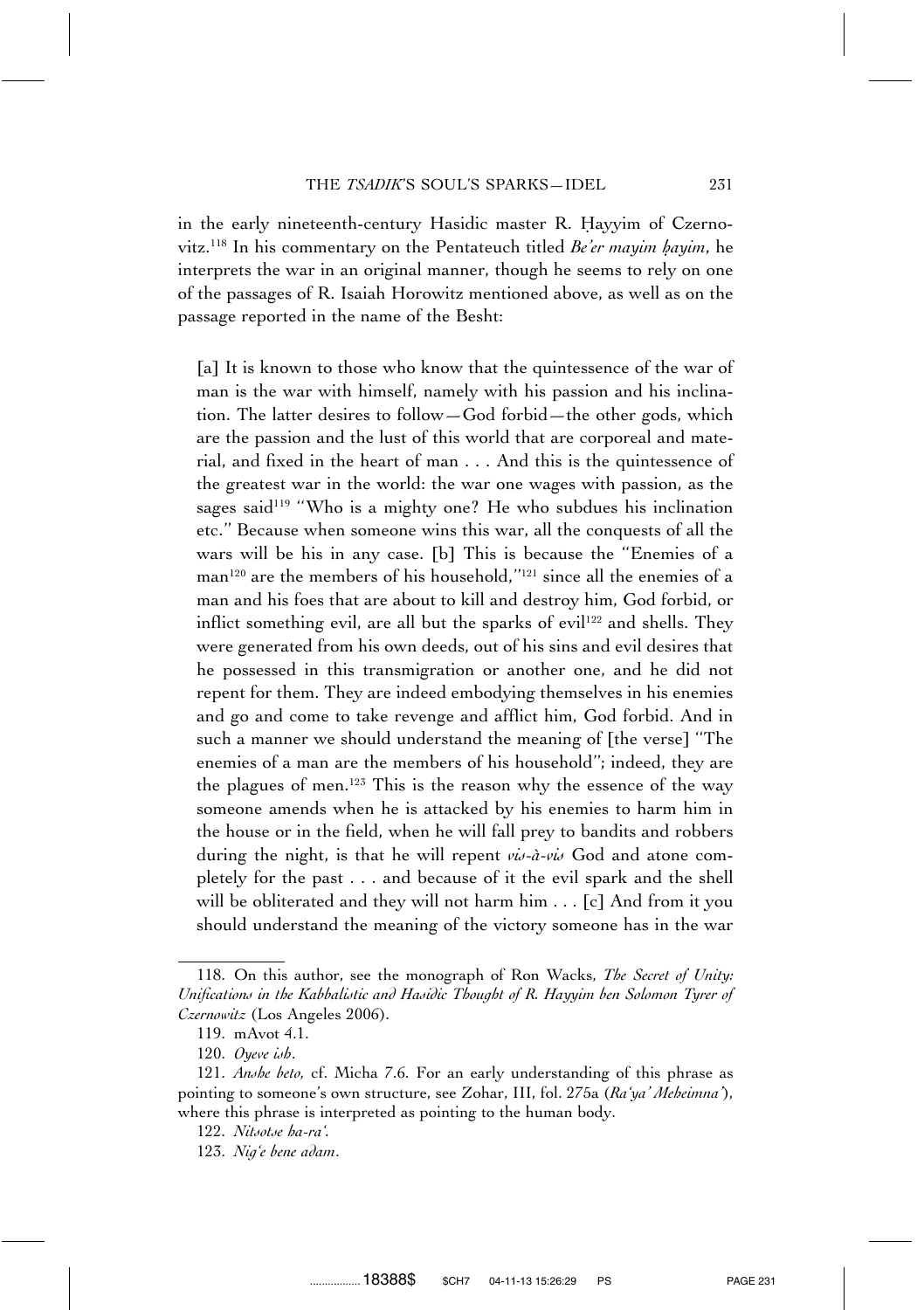with himself, against passion and the inclination that all the other wars will be won [and] he will be able to overcome all his opponents. And this is probably the meaning of the dictum of the sages: ''The Torah did not speak except about the evil inclination,  $\frac{124}{124}$ namely the entire issue of going to the war against the enemies in the Torah deals with war against the evil inclination, which struggles with man, and man goes to war against it.125

The development that serves as the background for this interpretation is the relationship established already in a discussion of the Babylonian Talmud between the war and the evil inclination. As we have seen above, other commentators have used such a nexus in order to establish the spiritual nature of the war mentioned in Deut 21.<sup>126</sup> However, to the best of my knowledge, none of them elaborated on our topic in such a novel manner. R. Hayyim seems to have been acquainted with a version of an Arabic source, most probably in a Hebrew translation, where the phrase *jihad al-nafs* was translated as *milhemet 'atsmo*, the war of someone with himself. This form of expressing in Hebrew the concept of the war of the instinct, following the two-war themes as found in [a] and [c] from above, betrays an Arabic source. However, in [b] someone's sin becomes reified and thus active in the world, following the earlier kabbalistic discussions on the soul-sparks in Safed. Those somewhat hypostatic manifestations are described in Lurianic terminology: sparks and shells. In order to escape that reification of sins, someone must repent. This repentance has been identified with the inner war, in a manner reminiscent of a discussion of the famous Sufi master al-Junayd.<sup>127</sup> Quite fascinating is R. Hay-

<sup>124.</sup> bKid 21b. This dictum is related to the verse from Deut 21.10, which already deals with war on the one hand, and the evil inclination, related to a beautiful woman, on the other.

<sup>125.</sup> *Be'er mayim hayim* (ND, NP), II, fol. 118ab. On this text, see also Idel, ''Mystical Redemption and Messianism,'' 27, n. 49.

<sup>126.</sup> See the passage of R. Isaiah Horowitz adduced above, and the contemporaries of R. Hayyim, the Ukrainian Rabbi Reuven Horovitz, a disciple of R. Levi Isaac of Berditchev, *Diduim ba-sodeh* (Lemberg, 1859), I, fol. 119a; and in the Polish Hasidic rabbi, Moshe Eliaqum Beri'ah, the son of the Maggid of Kuznitz, in *Sefer Da'at Moshe* (Jerusalem, 1987), fol. 152b, who mentions *Milhemet ha-yetser* in this context; or the earlier Hasidic author, the student of the Great Maggid, R. Zeev Wolf of Zhitomir, *Sefer Or ha-Me'ir* (Perizek, 1815), fols. 249a–d.

<sup>127.</sup> See Ibn Qayyim al-Jawziyya, *al-Fawa'id*, ed. Muhammad 'Ali Qutb (Alexandria 1412/1992), 50. See R. C. Zaehner, *Mysticism, Sacred and Profane* (London, 1961), 165–66, 231; Zaehner, *Hindu and Muslim Mysticism* (New York, 1972), 135–61.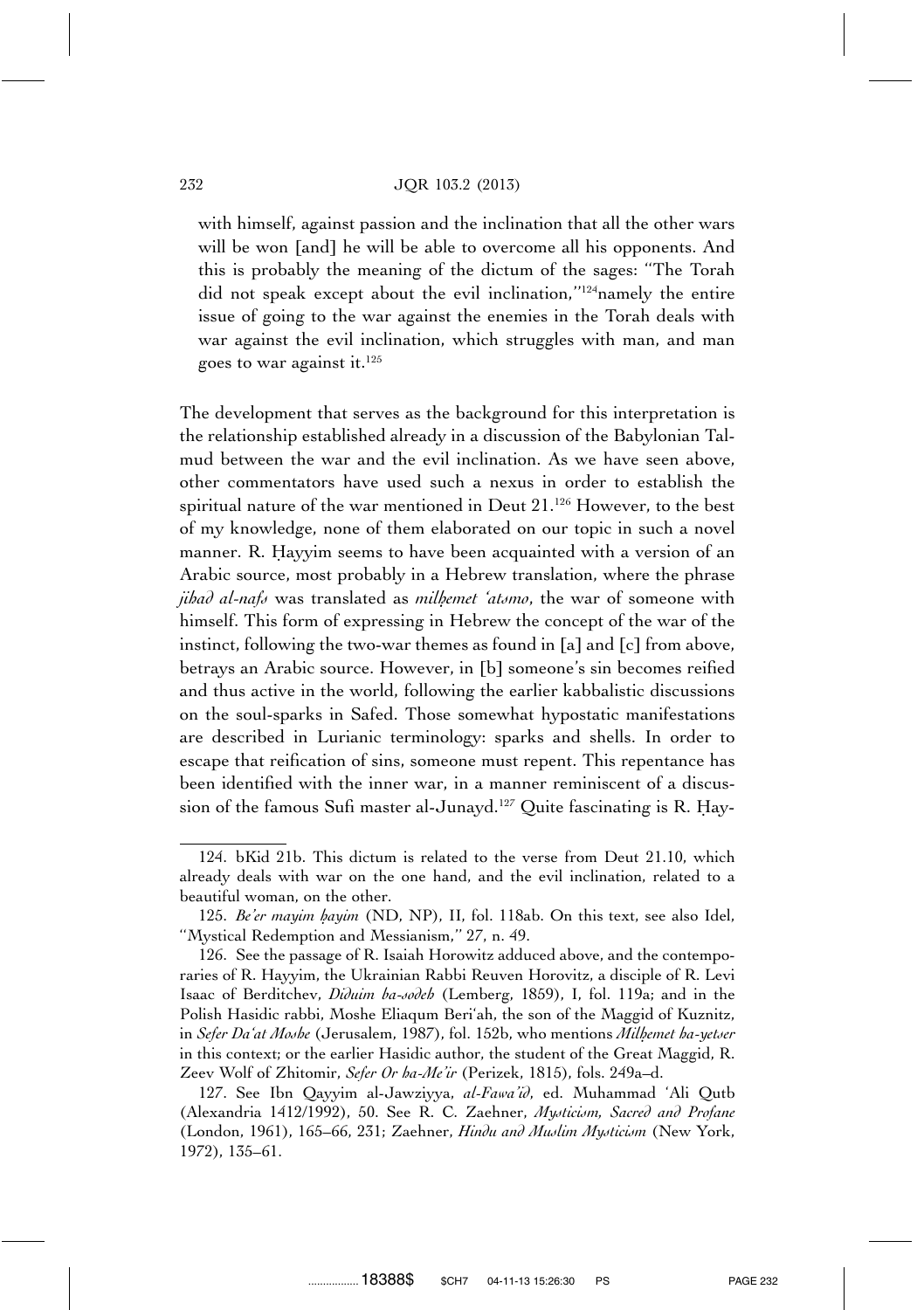yim's assumption that by winning the inner war, all the other wars are won too. This seems to reflect the impact of the Brahmins' claim in the *Gests of Alexander of Macedon* and that of R. Bahya, that by winning the spiritual war, all the other wars are won.

Especially important for the future legacy of the two-war theme is R. Hayyim of Czernovitz's observation that wars in general may mean in the Bible inner wars. I understand this statement as a radicalized version of R. Isaiah Horowitz's assumption, analyzed above, that there is a double meaning for the biblical war: a plain and a spiritual one. This spiritualistic interpretation should be understood as a general hermeneutical approach, or even principle. This seems to be the case with a book from the school of R. Nahman of Bratslav, the famous and original great-grandson of the Besht, which drew from R. Bahya ibn Paqudah's formulation of the twowar theme. There we read:

All the wars in the world hint at the essence of the war of the evil inclination. Even the wars that someone wages against his foes and enemies in corporeality are all wars against the evil inclination, as our sages said:<sup>128</sup> "Just as someone has enemies below, he has enemies above too.'' This is the reason why the essence of war is the war of the evil inclination. And this is the reason why the priest offered his warning before they entered the war for God [intended] to defeat the evil inclination and the demonic side, which are encompassing [the spark of] holiness, which are the aspect of idolatry.<sup>129</sup>

Here, the Hasidic master conceives the war not only from a hermeneutical perspective, namely, as an effort at reinterpreting the biblical discussions of the topic. According to the author, any war in general is conceived of as pointing to the real war that is levied against the evil inclination, which has been personalized and externalized. Interestingly enough, the theory of the existence of two sorts of enemies, whose history I have surveyed succinctly above, takes here a special turn, distinguishing between lower and higher enemies. While R. Bahya ibn Paqudah speaks about two enemies, which are found below—the human foes who are

<sup>128.</sup> I did not find a precise source for this statement. However, in two sources dealing with the war mentioned in Deut 21.10, the assumption is that the enemies mentioned in the verse are found on both the celestial and mundane planes. See R. Bahya ben Asher's commentary on this verse, ed. Chavel, 3:377; and in R. Hayyim Vital, '*Ets ha-da'at tov* (Zolkiew, 1871), fol. 222b. In some instances the phrase *tsarim le-ma'lah* occurs in reference to someone who prays.

<sup>129.</sup> *Sefer meshivat nefesh*, no. 69.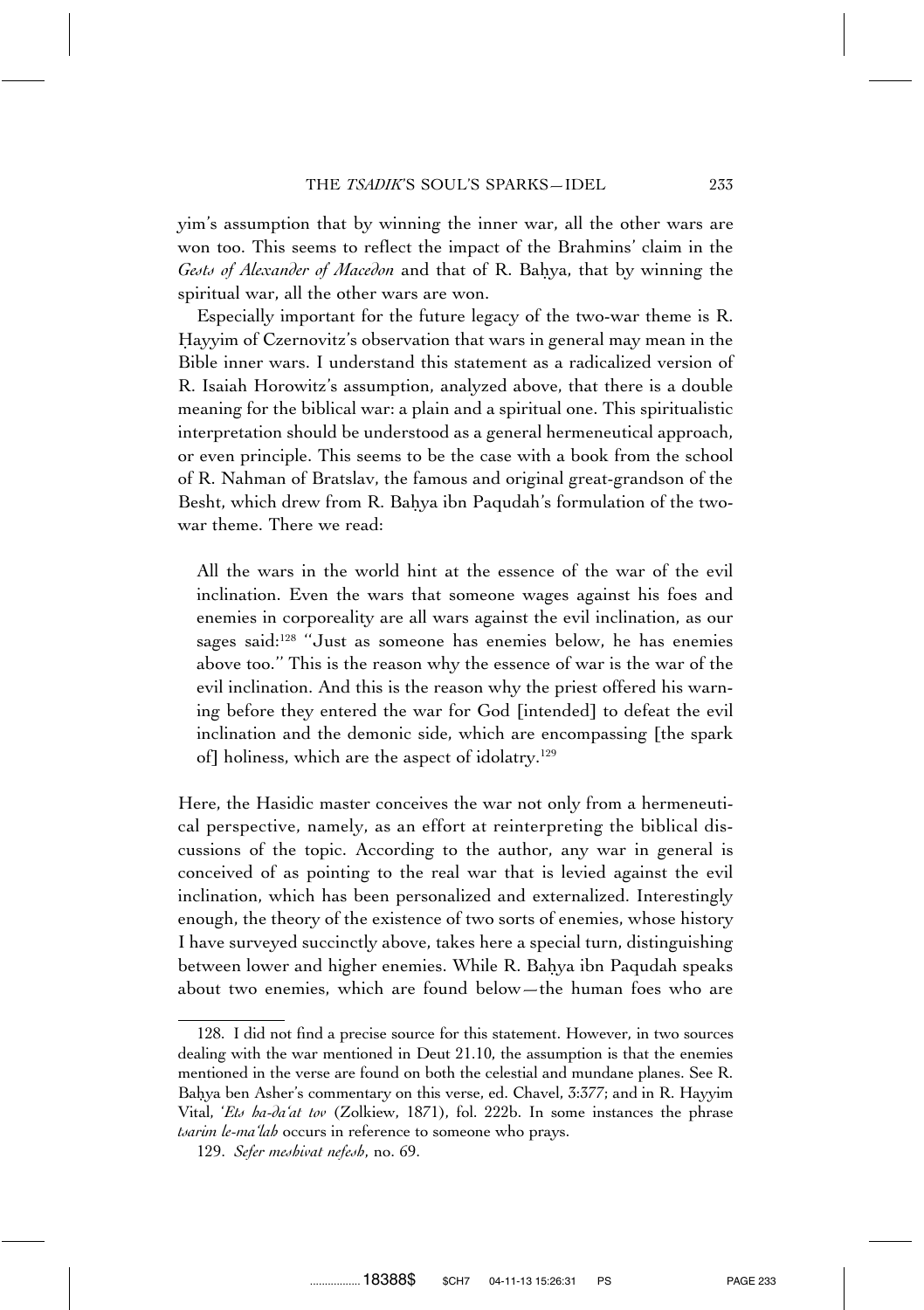#### 234 JQR 103.2 (2013)

fought militarily, and the instinct that is fought spiritually—R. Nahman assumes the presence of two categories of enemies that exist on two different planes: the celestial one and the mundane. Here we have another instance of a synthesis between the biblical concept of war as interpreted by Safedian kabbalists and the Neoplatonic interpretation of the double war, as represented by some of the sources mentioned above.

In R. Nahman's school, the main weapon in this war is the recitation of Psalms, and even King David has been portrayed as doing so once.<sup>130</sup> Interestingly enough, this Hasidic master assumes that all the Psalms refer to King David himself, and that the later reader should understand the entire book of Psalms as dealing with his own war with the evil inclination. This is a perfect example of what may be called a particular spiritual exegesis, which means that the biblical text is not only a general paradigm, or one that was pertinent for the ancient author who resorted to the Psalms in doing battle: this attitude assumes that someone is capable of reinterpreting the canonical text as dealing with his own spiritual life.

Last but not least: traces of the impact of the distinction between the two enemies as formulated by the Besht are found in the mid-nineteenthcentury Hasidic thinker R. Isaac Aizik Yehiel Safrin of Komarno's *Commentary on the Pentateuch*. <sup>131</sup> Thus, we may describe the inner struggle as one of the spiritual concerns in early Hasidism, drawing its inspiration from nonkabbalistic sources, though sometimes mediated by kabbalistic writings. To the sources mentioned above, we may add a variety of other similar books which influenced early Hasidism, like *Ben ha-melekh vehanazir*, for example, which is a Hebrew translation of an originally Hindu collection of stories,132 or the stories found in R. Jacob Luzzatto's *Kaftor va-ferah.* . <sup>133</sup> Different as the divided soul of the two-war theme is from the fragmented soul of the kabbalistic theory of sparks of the soul, they reflect a basic affinity: the main religious event unfolds within the human

<sup>130.</sup> See *Likute moharan*, Taniyana, no. 125: part II, fol. 44b. On the resort to the term ''armies,'' *h. ayalav,* see above note 96. On the issue of *tikun* and the recitation of certain chapters of Psalms, see Zvi Mark, ''The Process of Crystalization of the General Tikkun, the Particular Tikkun to Nighty Emission and the Pilgrimage to the Tomb of R. Nahman of Bratzlav and their Affinity to the Messianic Tension'' (Hebrew), *Daat* 56 (2005): 101–33; and his *Revelation and Rectification in the Revealed and Hidden Writings of R. Nahman of Bratslav* (Hebrew; Jerusalem, 2011), 180–223, where the issue of the inner war is discussed at length.

<sup>131.</sup> See his *Hekhal ha-berakhah* (Lvov, 1869), vol. 5, fol. 128a.

<sup>132.</sup> This book has been cited in R. Jacob Joseph of Polonnoye's *Toledot Ya'akov Yosef*, fol. 37a.

<sup>133.</sup> See Piekarz, *Between Ideology and* Reality, 33, 50; and Margolin, *The Human Temple*, 248–49.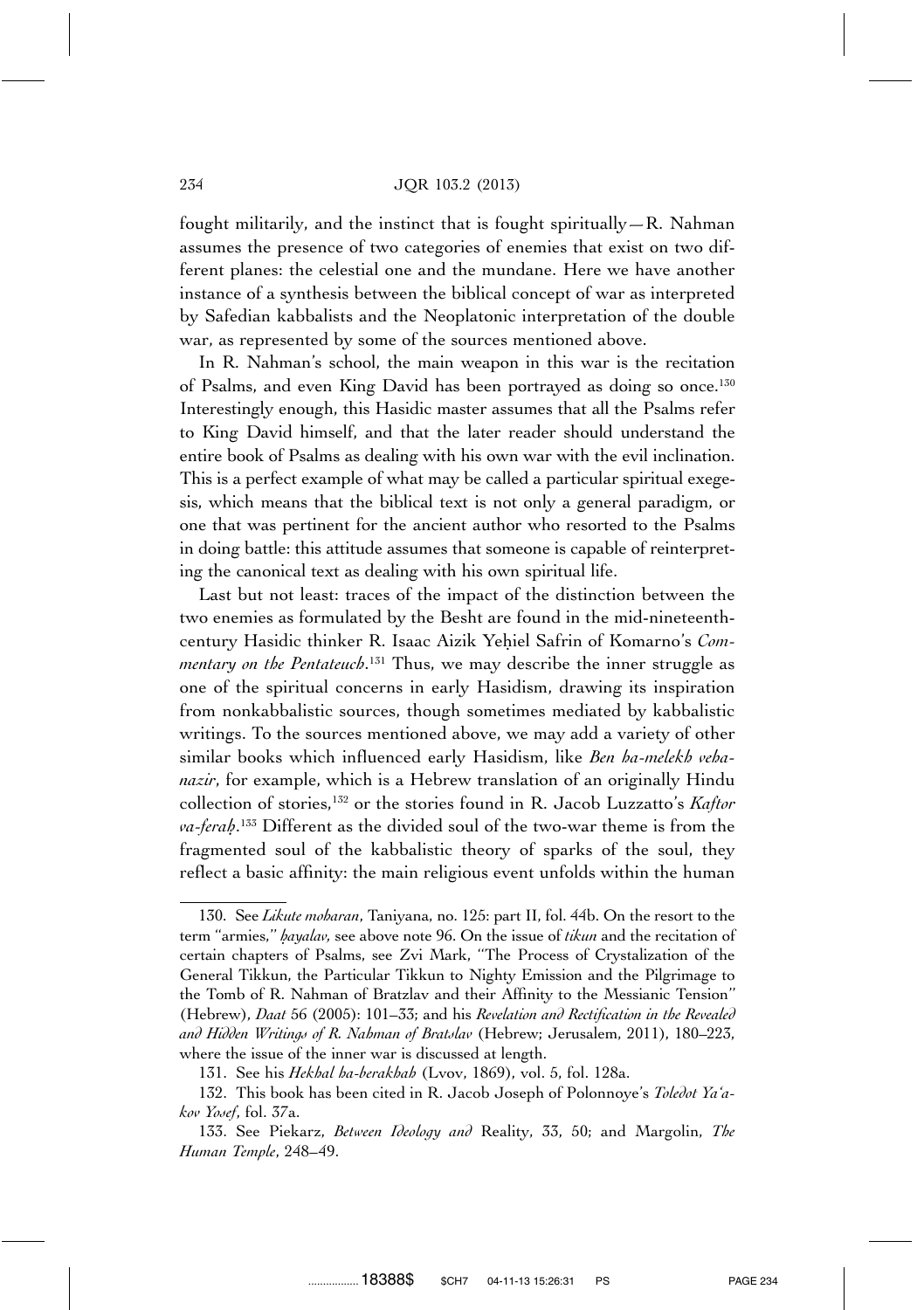spiritual scene. This is the reason why East European Hasidism was so fond of the two types of fragmentations: both allow for the emergence of new scenarios, which transferred the earlier kabbalistic dramas within external worlds, divine or material, to inner tensions.

## THE AGONIC AND HARMONISTIC MODELS OF THE PERSONAL WAR

The theme of the inner war, related as it is to the necessity to repent and thus to resolve the problem of evil conceived of as predominantly a personal state, but which has both an inner and external manifestation, is important basically on the level of the individual. It belongs to what I call the agonic model, an approach that assumes the importance of personal redemption based on an inner conflict, sometimes understood as a first step leading to a more general redemption, a sequence that was articulated in some statements of the Besht. This model, stemming from Neoplatonic and Sufi sources, as well as from medieval histories of Alexander the Great, is less concerned with the redemption of the community, as it focuses primarily on inner struggles and the redemption of the individual soul.<sup>134</sup> General redemption is indeed connected to it in a significant manner, as it is conceived of as the result of cumulative personal redemptions. According to this model, the Besht does not assume any special messianic role for himself. In the texts cited above, this model is expressed by the passage in the name of the Besht from *Toledot Ya'akov Yosef* (fol. 35d), which deals also with the exile of the three parts of the soul in the realm of the shells, and its later redemption.

However, I assume that the Besht underwent some form of conceptual development and became more interested in a direct form of messianic activity that assumes that by perfecting the metaphysical structure of the national or the general, redemption will come. This supernal structure may be the *Shekhinah*, whose sparks are saved by being elevated from the shells, the hypostatic Messiah as a supernal construct, or more in the vein of Lurianic Kabbalah, the reparation of *Adam kadmon*. The sparks are, according to this model, not specifically the personal ones but belong to the cosmic entity that informs processes in this world, and thus their redemption constitutes also a general redemption or messianism. I call this model the harmonistic one, since it strives to restore a larger structure that was affected by a catastrophe, the breaking of the vessels, the exile of the *Shekhinah*, or the

<sup>134.</sup> See Idel, ''Prayer, Ecstasy and Alien Thoughts in the Besht's Religious World,'' 14–21, 31–37. There I dealt with the possible Sufi background of some topics raised in the early stage of the Besht.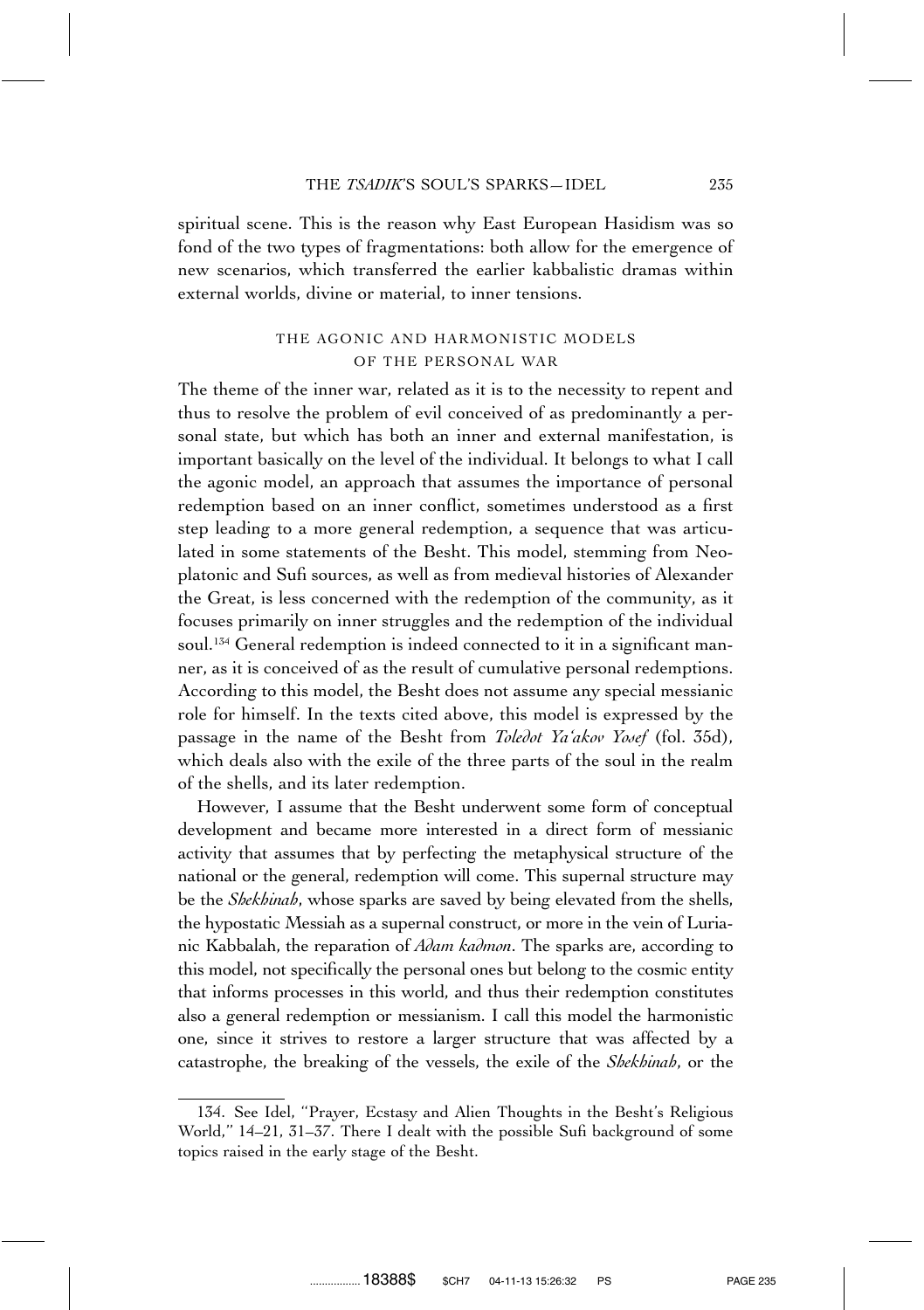activity of the demonic powers: for example, the shells, *Sitra' ahara'*, Sammael, etc. The assumption as to the importance of such a hypostatic supernal structure is essential for understanding the meaning of religious activity, and it is closely related to the recommendation to elevate sparks from the lower realm to the supernal one, for the sake of the supernal world, the *Shekhinah*. According to this model, one not only redeems the fallen divine entities but at the same time also completes the supernal structure. This second model, inspired basically by theosophical-theurgical Kabbalah as represented mainly by Lurianism, does not prevent the continuation of the interest in the previous one, but it nevertheless consists of a different mode of thought and activity. With respect to these divergent models, I refrain from harmonizing but assume their coexistence, once the later, harmonistic model has been added to the agonic one.

On the basis of the detailed studies I have published on the Besht, my assumption is that the hypothesized transitions from one model to another are related, among other changes, to a heightened consciousness of the decisive role the Besht imagined he was called on to play in history. We may speak, therefore, about an ascent of his messianic consciousness. The rescue of his sparks may be not just a matter that concerns his individual perfection, namely, the possible repair of one of his sparks, but may have much wider ramifications for the welfare of the Jewish community; that is, it may be a contribution to what he would call the general redemption. According to a short passage in the famous hagiography about the Besht, an encounter (it may have been two) between the Besht and Sabbatai Tsevi was reported, and the Besht was required by Tsevi to repair him, that is, his soul. In this context, though referring to another incident, the Besht was also reported to have said that Tsevi had a spark of the messiah.<sup>135</sup> Whether the spark of Sabbatai Tsevi was conceived of as belonging, in one way or another, to the soul-family of the Besht, and the latter imagined himself to be personally responsible for its fate or not, is an important issue. But it is nevertheless a secondary one in comparison to the fact that he was said to have attempted to repair the sin of Tsevi, which is obvious in any case; this may be part of a wider religious enterprise, with messianic overtones. I consider the emergence of the harmo-

<sup>135.</sup> See *In Praise of the Baal Shem Tov*, trans. and ed. D. Ben-Amos and J. R. Mintz (New York, 1984), 86–87; the Hebrew version found in an early manuscript printed by Yehoshua Mondshine (Jerusalem, 1982), 172; and my extended analysis in "R. Israel Ba'al Shem Tov's Two 'Encounters.'" In this study I discussed the available scholarship on this passage and proposed to see in the Lurianic theory of impregnation a most probable conceptual clue for this section in the hagiography.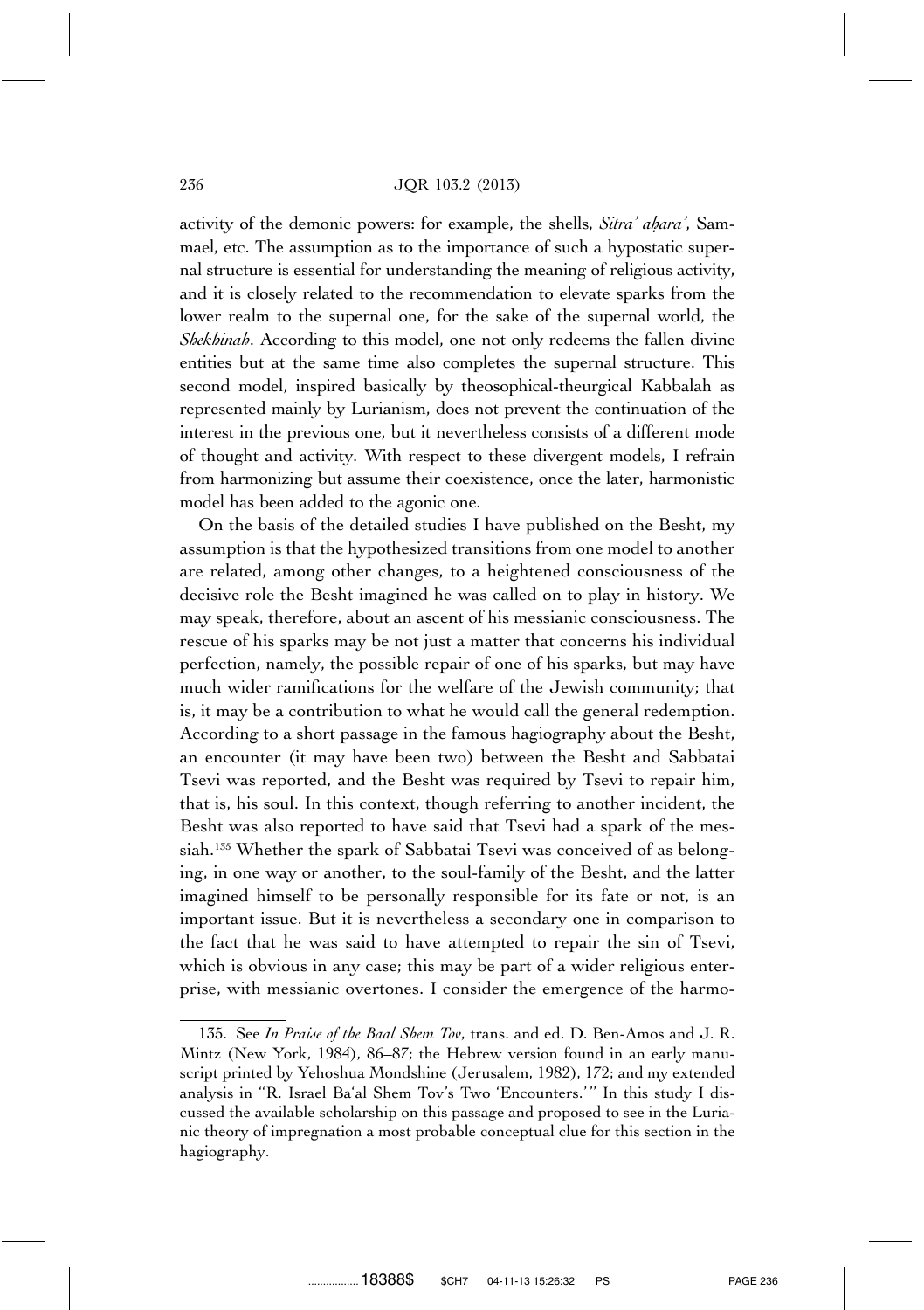nistic model as coming later, roughly speaking between 1735 and 1750. Later on, the Besht added another model, which I call the noetic one, whose details do not concern us here, since it deals mainly with the omnipresence of God. In the framework of this third model, the role of the elevation of the sparks became less important.136

For my purposes here, it is important to point out that according to the harmonistic model, the perfection of the supernal structure has implications that are messianic too, though in a manner different from the agonic one, or the apocalyptic scenarios found in some classical Jewish cultural traditions. In the harmonistic version of messianism, the role of Kabbalah and its theosophical structure is essential, and the theory of the holy sparks is much more related to cosmic than to personal events. According to this model, the concept of the ''aspect of Messiah'' was imagined to be found in each and every Jew, and I assume that in principle at least the Besht was not denied this feature. The imagined encounter with the persona of Sabbatai Tsevi, according to the hagiography, refers in my opinion to the second stage of the development of the Besht's thought on messianism, when the ideal of the elevation of the sparks is part of the greater scheme of redemption, which I consider to be more harmonistic. Though perhaps having also a personal aspect, namely, the rescuing of one aspect of the Besht's soul, the main emphasis is nevertheless on uplifting rather than an agon with Sabbatai Tsevi. That the encounter ended in a struggle is, in my view, due to the pressure of a specific social structure of the majority of the Eastern Europe Jewry that could not allow the redemption of the converted controversial messiah, despite the Besht's very strong ecumenical Jewish approach. The emergence of Frankism, and the fears of further critiques which could come from the direction of the Lithuanian opponents to Hasidism, the *Mitnagedim,* since the second part of the eighteenth century, would deter a more harmonistic finale to such an imaginary encounter.

In a way, the contents described by the two different models delineated above show that while the Besht was indubitably emphasizing the elevation of the personal sparks more than is found in the Lurianic sources, we can discern also a strong emphasis on the need to uplift sparks in general. In my view, this latter issue may constitute a later development in his thought that brought him to a more messianic level of activity than earlier in his life.

<sup>136.</sup> Idel, ''Prayer, Ecstasy and Alien Thoughts,'' 37–49. The discovery of divine sparks everywhere was connected by Scholem, to the activity of what he calls the ''contemplative mind. See his *Messianic Idea*, 238.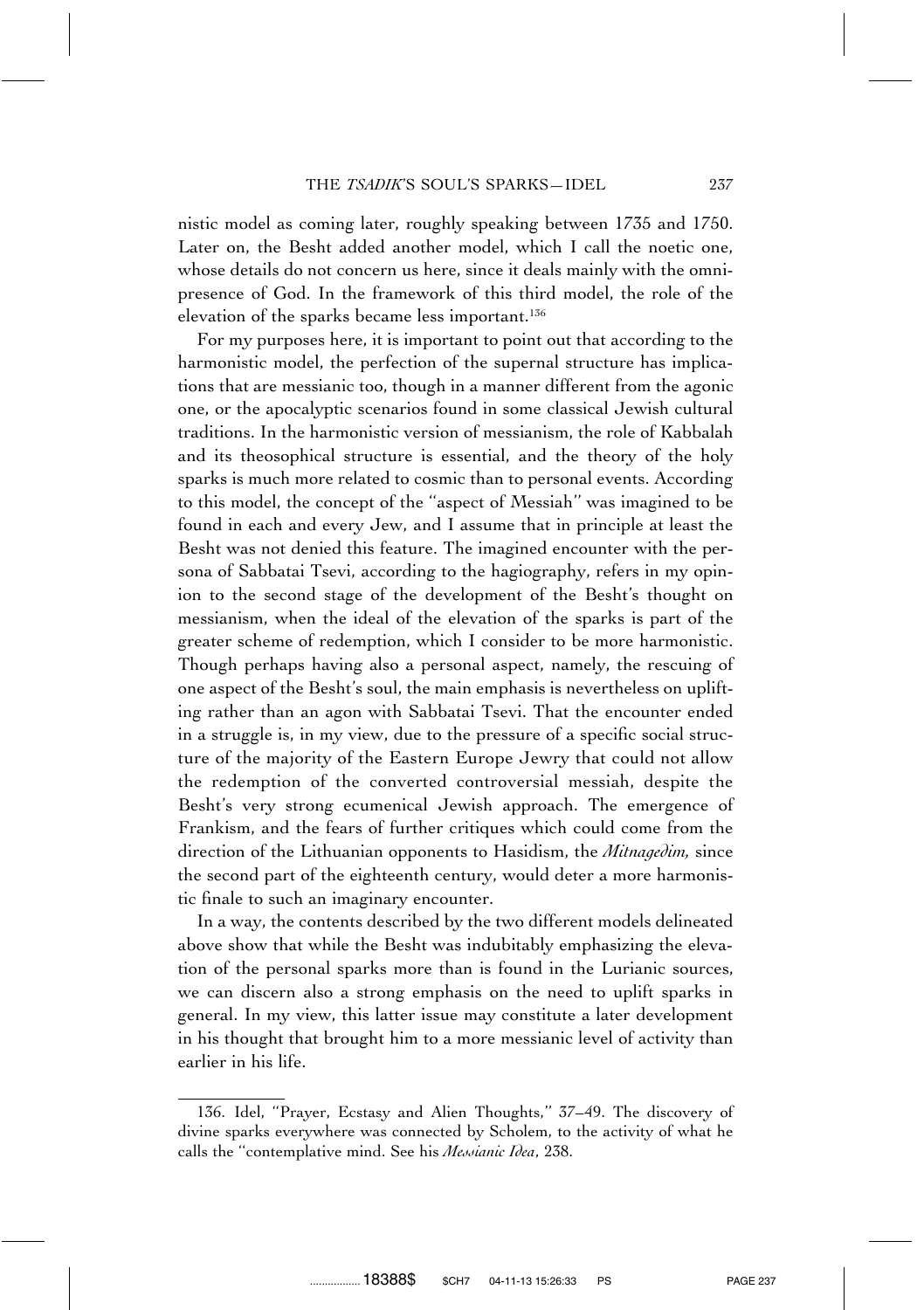## 238 JQR 103.2 (2013)

## CONCLUDING REMARKS

The discussion in this essay shows that the distinction between different phases of Jewish mysticism, based on the romantic approach of scholars in search for originality and conceptual innovation, is, at least in some important cases, too simplistic. This approach in fact complicates our understanding of the amount of novelty found in each development, because it ignores the potential contribution of the antecedents. As seen above, lifting the personal sparks from the shells, or the concatenation between *devekut* and *tikun,* conceived of by all the scholars in the field as Hasidic innovations, were in fact found already in Lurianic Kabbalah explicitly, and some of their elements were adumbrated in non-Lurianic texts. In one case, a Lurianic text dealing with theurgical *tikun* of the cosmic Adam had been copied verbatim in a Hasidic text; on the other hand, it is clear that the Besht was reported as redeeming sparks, which are not mentioned as having any sort of relationship to his soul, As such, they function in the vein of what scholars would consider paradigmatic to Lurianic Kabbalah.137 It seems therefore that the conceptual borderlines between the two vast literary corpora were much less definite than has been assumed. Moreover, the differences between those phases of Jewish mysticism are less a matter of the existence or innovation of specific concepts than of their concatenation in wider spiritual structures. In our case, this wider Hasidic structure includes both the Manichaean theory of mixture as adopted by kabbalists and the stories about the two wars and the emphasis on spiritual war.

This is not to assume that there are no differences between the two literary corpora. But they do not consist in the stark opposition between the preoccupation with the general sparks in Lurianism, on the one hand, and the personal sparks deemed to be found only in Hasidism, on the other. What makes a much bigger difference between the two stages of Jewish mysticism is the process of selection, emphasis, and integration of existing motifs in a variety of broader schemes, which infuse the particular concepts with a significance that is dictated by the structure of the context. In the case at hand, I have proposed to approach the Besht's teachings as reflecting a dynamic religious thinker, whose thought was developing by working with several models. In my opinion, the picture of early Hasidism will benefit much from distinguishing between those models and allowing for their coexistence. This means that while accord-

<sup>137.</sup> See, for example, the verbatim quote from Luria on this topic in R. Jacob Joseph of Polonnoye, *Toafnat pa'aneah*, fol. 87d; and the story about his activity in the towns of Nemirov or Shargorod, in *In Praise of the Baal Shem Tov*, 126–27.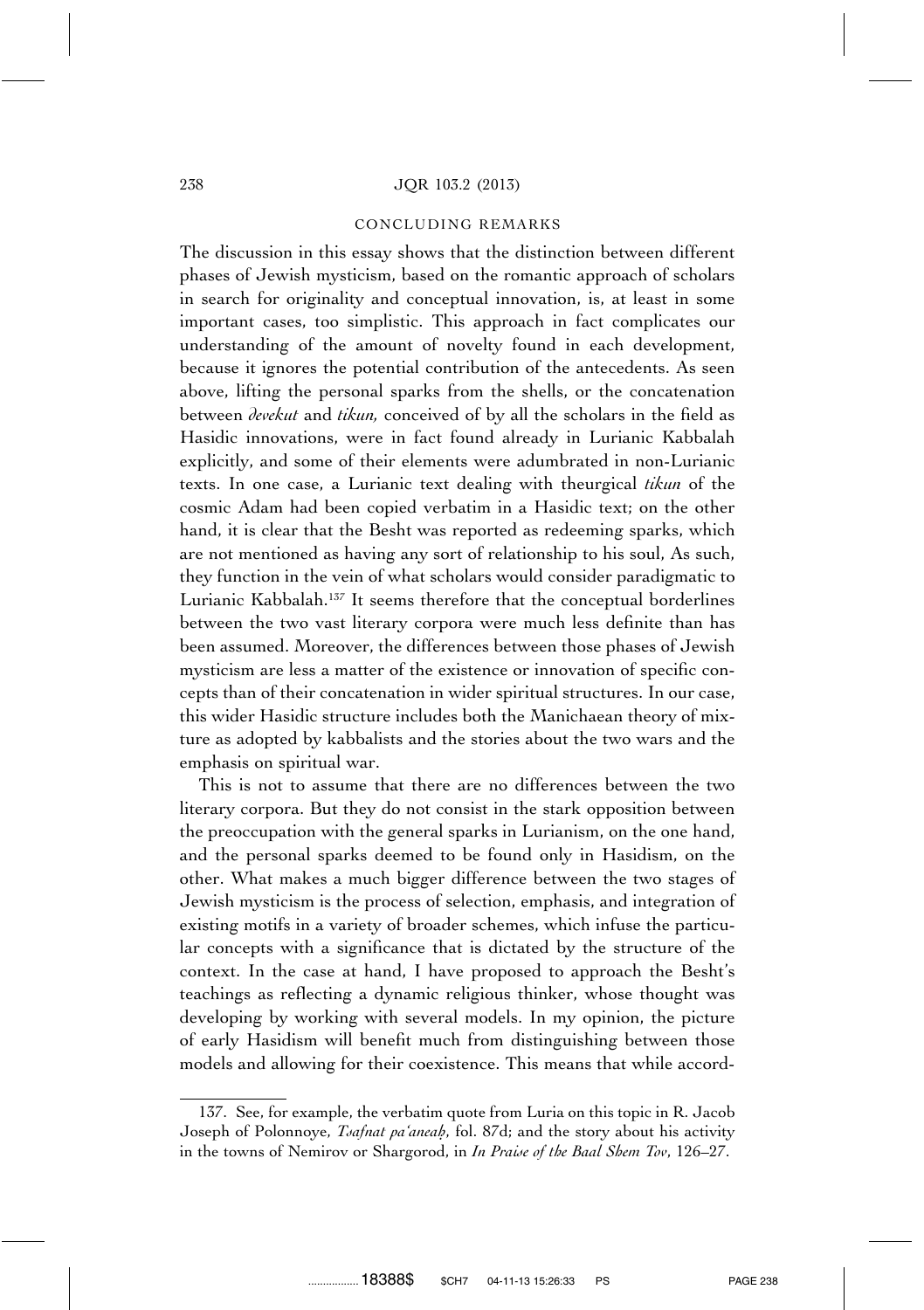ing to one model, the agonic one, the messianic role of the Besht was less evident, if at all, in the second model, the harmonistic one—which deals also with the reparation of supernal structures—it becomes much more important. I assume that when adopting this model, the Besht was concerned with a form of messianism more intense than earlier, and it seems that it is in this period that the two ''encounters'' with Sabbatai Tsevi were imagined to have taken place.

The assumption that Hasidism had neutralized or liquidated messianism is a little bit more relevant, and this only to a certain degree, for the agonic and noetic models, though much less for the harmonistic one. In my opinion, in discussions that reflect this model, there is an acceleration of interest in messianism. There are discussions of messianic issues as more acute, as, for example, in teachings transmitted by R. Menahem Nahum of Chernobyl, who encountered the Besht only late in life.<sup>138</sup> More problematic, however, is the dating of what are in my opinion different episodes dealing with attempts to redeem Sabbatai Tzevi, who was imagined to have asked the Besht to repair him.<sup>139</sup>

My assumption is, therefore, that in addition to the quest to reach forms of individual perfection understood as redemption, the Besht was also concerned with other religious topics, which could be defined as different forms of messianism. For a better understanding of the development of Hasidism it is not necessary to assume neutralization, suspense, or dramatic change of mind in one direction or another, since some of the ideas discussed above did not emerge in eighteenth-century Hasidism but were already found in Lurianic and pre-Lurianic Kabbalah. Instead, an emphasis should be put on acts of selection between different ideas found already in the large reservoir of Jewish mysticism. Such a presumption does not assume the neutralization of a certain form of messianism by the ascent or the privileging of another type of spiritual concern, *devekut*, but with the possibility of the accumulation of, and then coexistence between, different approaches. These are models that survived together in the writings of the Besht's followers, uneasy as this coexistence may be from a systematic point of view.

In short, the picture of Jewish mysticism as emerging from the majority of studies dealing with the theory of the elevation of sparks has emphasized much more the divergences rather than the affinities between Safedian Kabbalah and Hasidism. No doubt, the phenomenological effort

<sup>138.</sup> See Idel, *Messianic Mystics*, 211–34, and ''Mystical Redemption and Messianism," 49-62.

<sup>139.</sup> See Idel, ''The Two 'Encounters.' ''